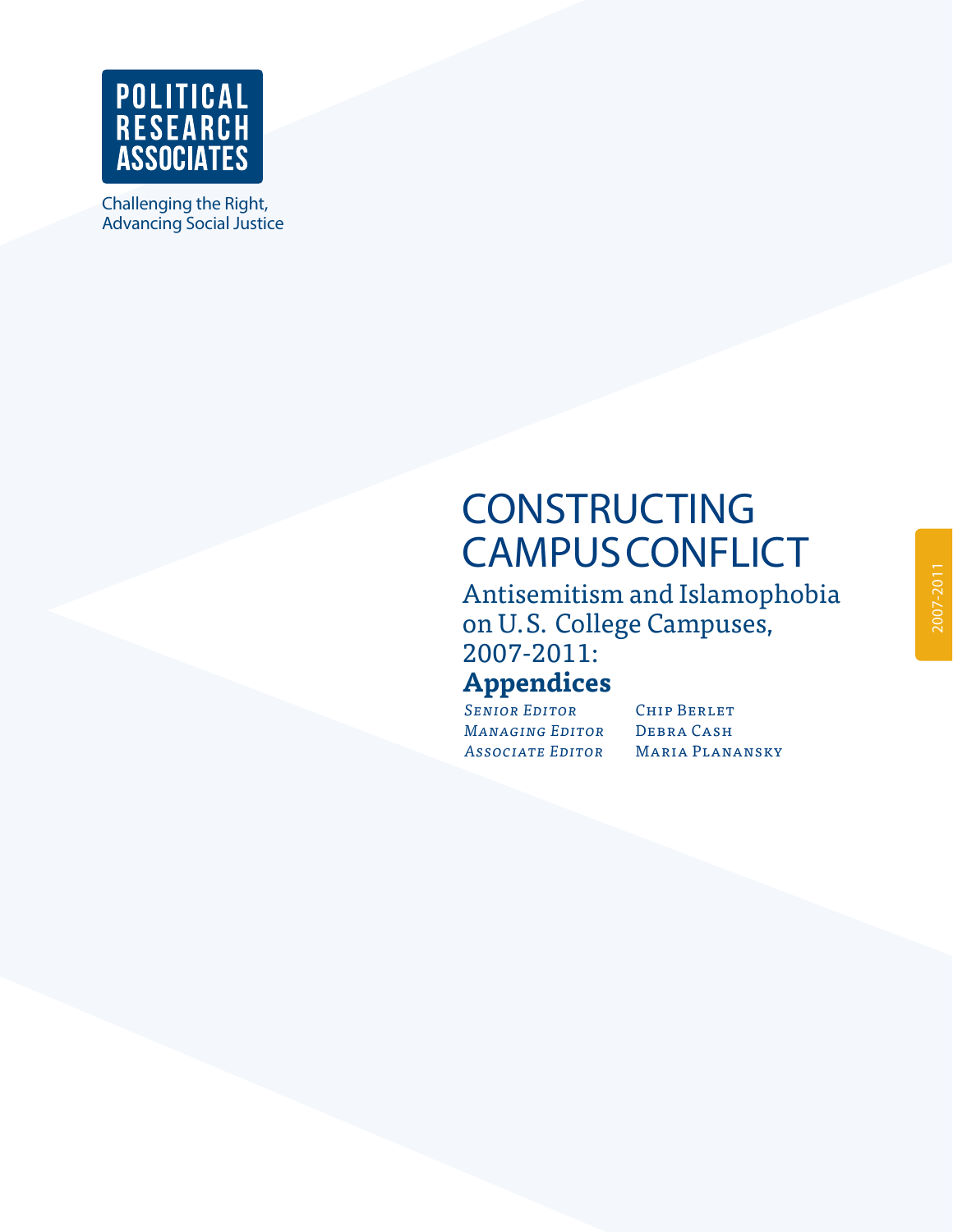

Political Research Associates (PRA) is a social justice think tank devoted to supporting movements that are building a more just and inclusive democratic society. We expose movements, institutions, and ideologies that undermine human rights.

Copyright ©2014, Political Research Associates Political Research Associates 1310 Broadway, Suite 201 Somerville, MA 02144-1837 www.politicalresearch.org

[design by rachelle galloway-popotas, owl in a tree](www.owlinatree.com)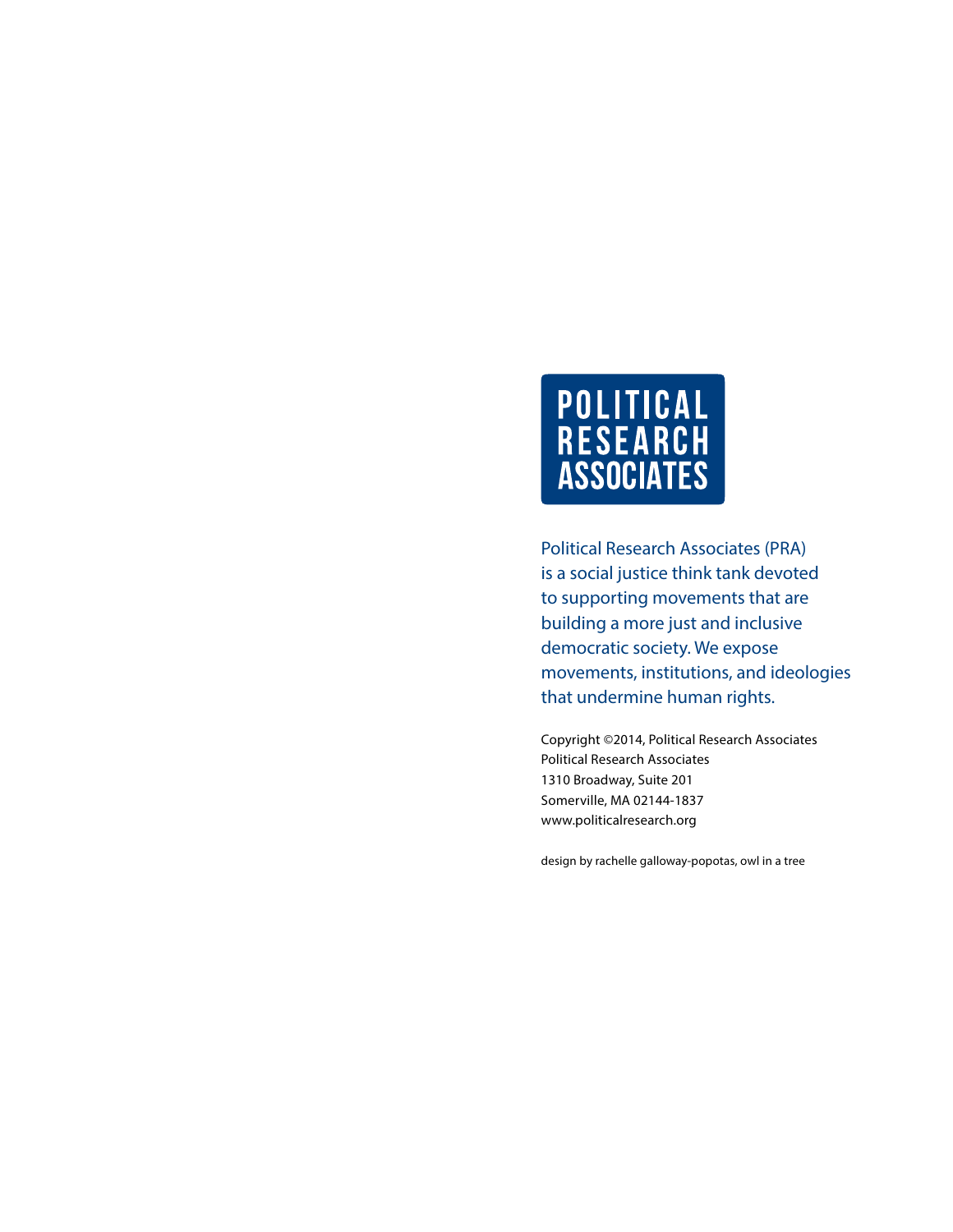### **CONTENTS**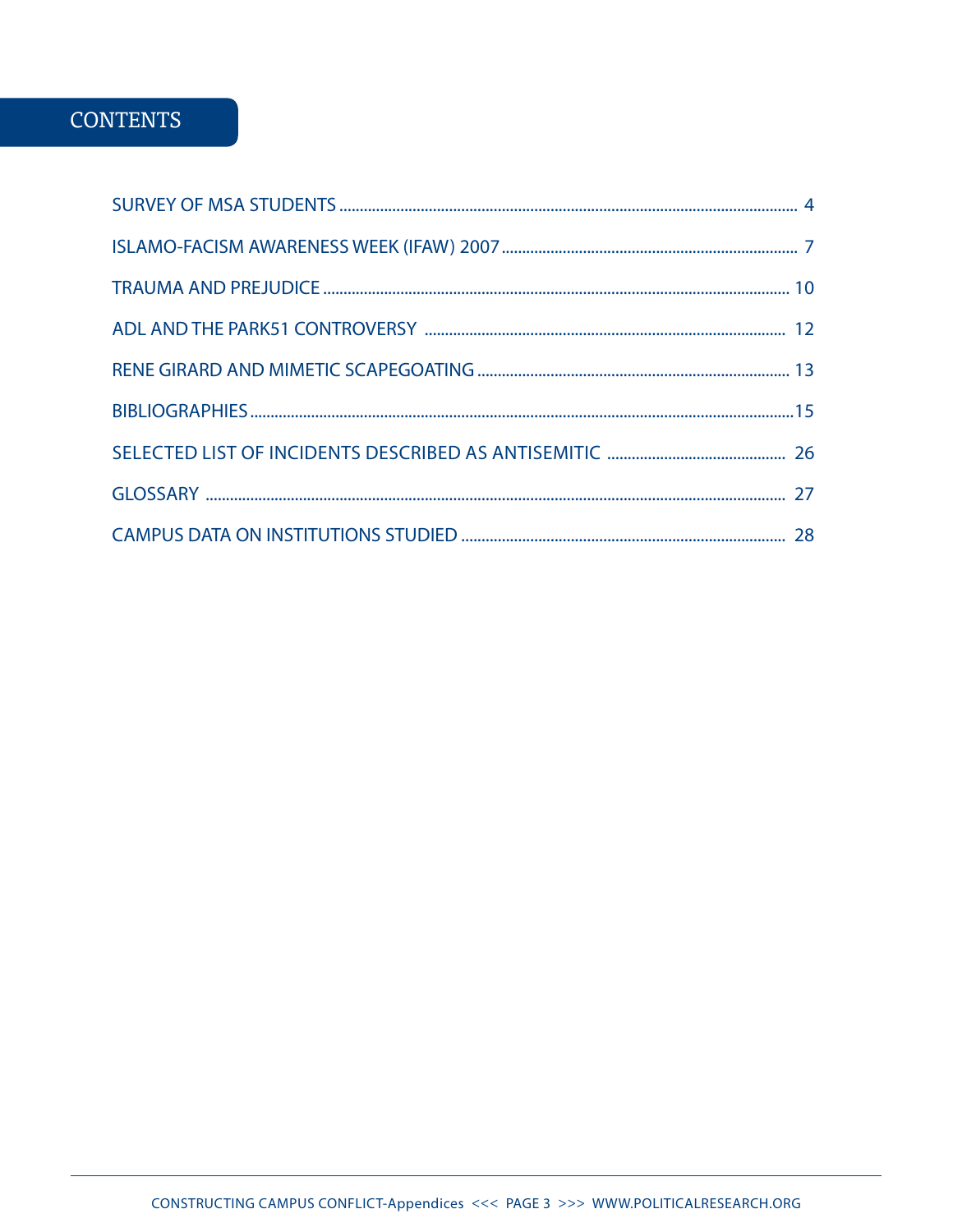### Survey of MSA Students:

#### *An Initial Study on Small-Scale Islamophobia on American College Campuses*

#### BY PAMELA TAYLOR

THE PURPOSE OF THIS PORTION of the Islamophobia study was to document the "small" occurrences of Islamophobia on college campuses. A perusal of the mass media brings to light a variety of well publicized and loudly discussed occurrences: the furor over the decision made by the maintenance department at the University of Michigan to build a couple of footbaths to address safety concerns created by Muslim students performing ritual ablutions in bathroom sinks; the decision of Temple University to forgo an endowed chair in religious studies (which then went to George Mason) due to concerns over the organization which sponsored the endowment despite the fact that the organization provided all the legal documentation required; Islamo-Facism Week events sponsored by off-campus organizer David Horowitz; the railroading of various scholars because of their views on the Israeli-Palestinian conflict by groups such as Campus Watch; an uproar over an email from a Michigan State professor labeling Muslim students as brutal and uncivilized, telling them to go back home after the Danish cartoon incident.

Sensational events are important to document, as they affect the atmosphere both on the campus where they occur and on a national scale, where other colleges may be wary of similar controversies. These events may make Muslim students and professors feel, at any moment, that they may garner national attention for seeking religious accommodations at their school or voicing their opinions on the Middle East. At the same time, it is also important to document the small-scale incidents of Islamophobia that affect the lives of Muslim students on American college campuses.

There is much talk about the biases that Muslim students face on their college campuses, but little documentation on how prevalent such experiences are or are not. The goal of this study, which was conducted through personal interviews and surveys at MSAs, was to document the small, often unreported, incidents that have occurred to individual Muslim students; to gauge the percentage of campuses and students affected by such incidents, and their reactions to them. While these types of incidents do not make it to the newspapers, the study's researchers believe they are important in that they create an atmosphere where Muslims students do not feel at ease on their campuses.

For this study, interviews and surveys were conducted among members of Muslim student organizations, both on campuses and at the East Zone and National conferences of the Muslim Students Association. This target group was selected as they self-identify as Muslim and are involved in Muslim activities on their campuses, making them visible representatives of the religion. Of the women participating in the conferences or interviewed at their campuses, approximately 90% wore headscarves. The men were less easily identifiable as Muslim by their appearance, although the vast majority were obviously from non-White backgrounds; approximately 50% of them had beards.

Students were either interviewed or asked to fill out a questionnaire regarding their general perception of their campus and administration, and about any specific incidents that occurred either to themselves personally, or to other members of their community, mosque, or Islamic center. The students interviewed came from 55 different colleges across the United States. These ranged from public and private universities, large and small institutions, community colleges, colleges with religious affiliations, and secular institutions. (A list of the schools represented is included at the end of the report, along with the questions asked.)

Of the 55 colleges, only 11 (20%) were described as unwelcoming, while the remaining 44 (80%) were described as welcoming. Many students wrote that their college makes a special effort to include students of various backgrounds in campus events. General student diversity was also cited as a factor in fostering a welcoming atmosphere on campus. Others mentioned interfaith offices and events as being important to their sense of belonging. Prayer space, halal dining options, and college funding/support of Muslim student groups were also listed as factors that made Muslim students feel welcome on their campus.

Students who did not feel welcome cited lack of prayer space, no Muslim student organization, and no acknowledgment of Muslim holidays. Some felt that there was a negative atmosphere toward Muslims on the campus, with other students displaying intolerance or outright hatred.

Discriminatory incidents were reported at 21 (38%) of the colleges, while 34 (62%) of the colleges did not have any reports of problems. Of the incidents reported, the majority (76%) involved verbal harassment, either by peers or professors. These incidents were overwhelmingly peer-related (81%), with only three incidents of professorial hostility (19%).

Other cited incidents included refusal by professors to reschedule exams for Muslim holidays, graffiti on posters for Muslim events or Muslim spaces, vandalism of displays, a campus newspaper that was described as anti-Muslim, right-wing protestors who denigrated Islam during protests, physical harassment, and a bomb threat made to a campus mosque. Only one student cited a campus event such as Islamo-Facism Week (an expected result as the surveys/interviews were attempting to document personal incidents, not campus events easily documented through mass media).

Approximately 30 percent of the students interviewed or surveyed reported incidents; the overwhelming majority of them said that incidents happened to them personally or to their institutions (masjid, MSA space, etc.) As stated above, the vast majority of incidents were in the form of verbal harassment, with discriminatory actions by professors being a distant second.

It is perhaps important to note that in face-to-face interviews, when asked if there had been any incidents the universal reply was "no." However, a few seconds later, approximately 40% of the respondents changed their answer to, "Well there was that time…" and went on to describe an incident that had happened to them personally or to a friend. In each case, the respondent downplayed the significance of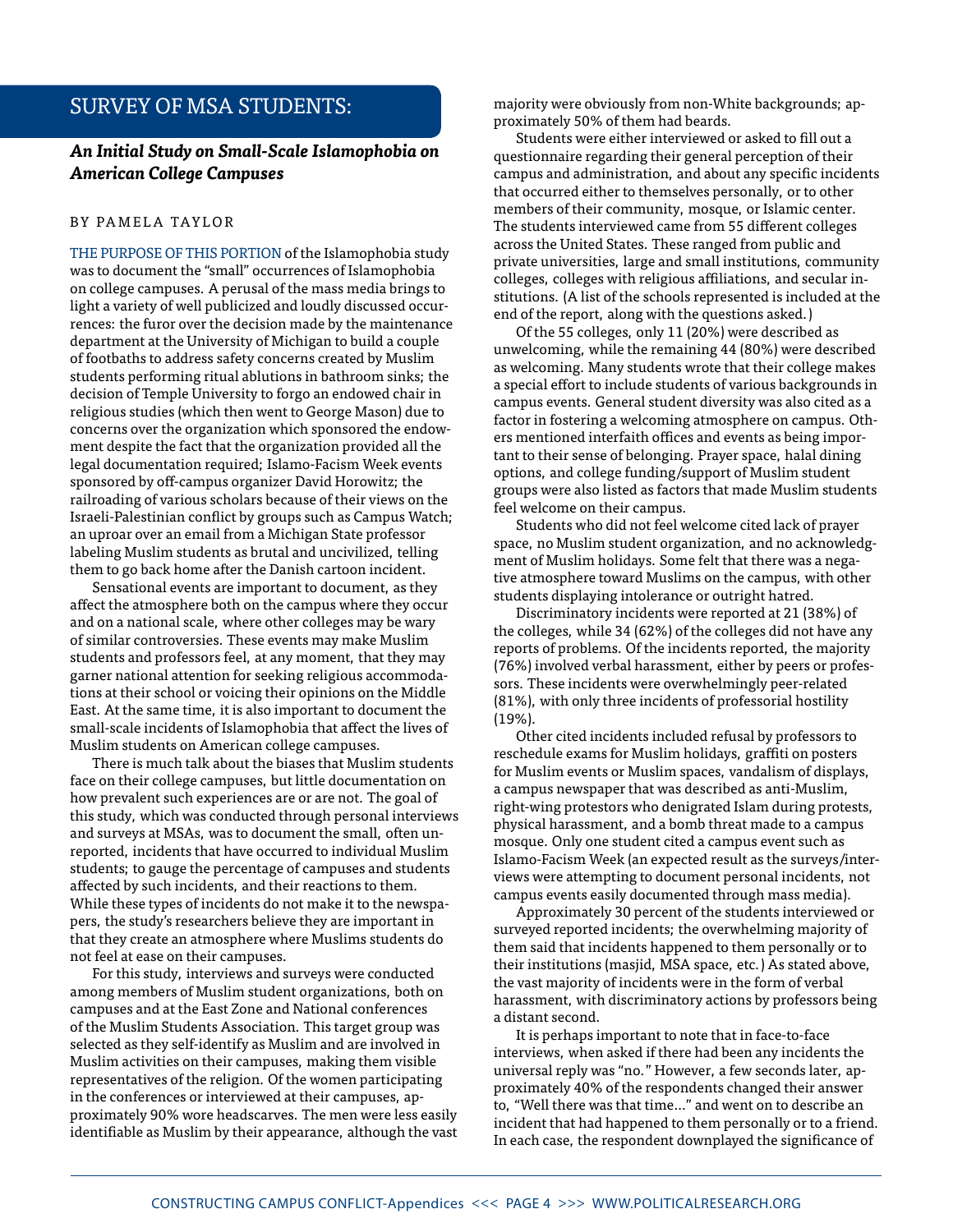the incident saying that it was an isolated case, or that the stupid kids didn't know any better.

This attitude goes a long way to explain the fact that, of the campuses where incidents had been reported, nearly half of them were still perceived as being a welcoming place.

University and college administrations received high marks across the board with only three exceptions. In those cases, the administration was described as not taking strong enough steps to support Muslim organizations and students, or as covering up what they did on behalf of Muslim students as though they were ashamed of the support.

Additionally, several of the colleges received mixed reviews—with some students describing them as welcoming and others saying they were not. Administrations, too, were perceived differently by various students, with some getting both positive and negative comments. One or two people did often report incidents from a given college while other students from the same college had no knowledge of what had happened. This either points to the feeling that the incidents really are very minor, or that there is a lack of communication between students.

It is worth assessing whether the incidents are indeed minor or not. Name-calling and other verbal harassment were shrugged off by many of the students interviewed faceto-face. On the one hand, this represents healthy self-esteem on the part of the Muslim students who perceive that the problem does not lie with themselves but with the people who make rude or unpleasant comments; on the other, it represents the degree to which verbal harassment of this nature has become an expected and "normal" part of life for Muslim students.

While this study has revealed some significant data, it is recommended that further study be conducted, especially in light of the changing answers during the face-to-face interviews. Approximately 30% of the entire study group reported incidents, while approximately 40% of the direct interview subjects reported them. While this is not a huge difference, it would seem worthwhile to conduct more face-to-face interviews with students across the country.

#### **Listing of incidents by type:**

- Verbal harassment by peers:13 incidents
- Verbal harassment by professors: 3 incidents
- Other actions by professors: 2 incidents
- Physical harassment by peers: 1 incident
- Discrimination on the part of administrations: 3 incidents
- Graffiti: 3 incidents
- Other: 4 incidents

#### **Colleges Represented in Survey**

- 1. City College of New York
- 2. City University of New York
- 3. College of Charleston (South Carolina)
- 4. College of Staten Island
- 5. Columbia University
- 6. Gateway Community College
- 7. Dartmouth College
- 8. Drexel University
- 9. George Mason University
- 10. Georgetown University
- 11. Hartford Seminary
- 12. Harvard University
- 13. Howard Community College
- 14. Howard University
- 15. Hunter College
- 16. Indiana State University
- 17. James Madison University
- 18. Kent State University
- 19. Long Island University
- 20. Manhattanville College
- 21. Marist College<br>22. Marymount Ur
- **Marymount University**
- 23. Massachusetts Bay Community College
- 24. Massachusetts Institute of Technology
- 25. McDaniel College
- 26. Michigan State University Ann Arbor
- 27. Montclair State University
- 28. Muhlenberg College
- 29. New York University
- 30. Northeastern University
- 31. Northern Virginia Community College Annandale
- 32. Northern Virginia Community College Alexandria
- 33. NOVA Southeastern University (Florida)
- 34. Purdue University
- 35. Russell Sage College
- 36. Rutgers (State University of New Jersey)
- 37. San Francisco State University
- 38. Siena College
- 39. Southern Connecticut State University
- 40. State University of New York—Albany
- 41. State University of New York Stony Brook
- 42. St. Johns University
- 43. The College of William and Mary
- 44. University of Baltimore
- 45. University of Medicine and Dentistry of New Jersey
- 46. University of California Berkeley
- 47. University of California Irvine
- 48. University of Florida
- 49. University of Minnesota
- 50. University of Pennsylvania
- 51. Virginia Commonwealth University
- 52. Wesleyan University
- 53. Western Illinois University<br>54 Wheelock College
- Wheelock College
- 55. Xavier University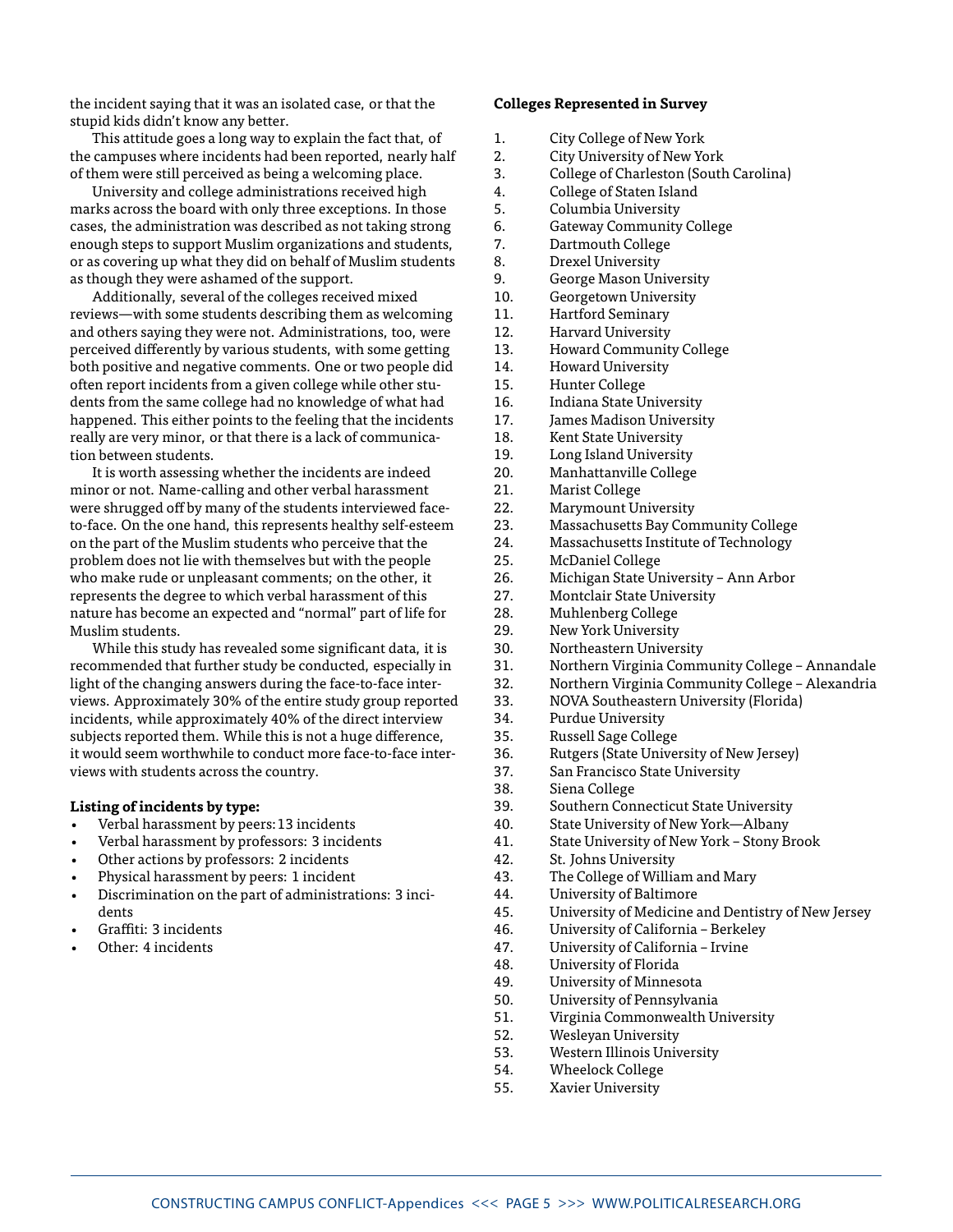| Political Research Associates Survey on Islamophobia on College Campuses April 2009                       |
|-----------------------------------------------------------------------------------------------------------|
| (If you need more space, please continue on back)                                                         |
|                                                                                                           |
| 1a. Why, or why not?                                                                                      |
| 2. Have you personally experience any Islamophobic incidents on your campus                               |
| (Verbal or physical harassment, intimidation, discrimination in class, etc.)? _____ yes _____ no          |
| 2a. If yes, please describe what happened:                                                                |
| 3. Have there been any Islamophobic incidents involving other Muslims on your campus,                     |
| MSA, or mosque (Islamic center, prayer room, etc.)? _____ yes _____ no                                    |
| 3a. If yes, please describe the incident(s):                                                              |
|                                                                                                           |
| 5. Has the school administration taken steps to address any incidents, or if no incidents occurred,       |
| have they taken steps to ensure that a positive atmosphere is maintained on campus? ______ yes _____ no   |
| 5a. If yes, please describe the efforts the administration has taken:                                     |
|                                                                                                           |
| 7. Your name and an email where you can be reached if we have further questions (optional)                |
|                                                                                                           |
|                                                                                                           |
| Jazakum Allahu Khairan for your time and cooperation in helping us document the extent of Islamophobia on |
| college campuses around America.                                                                          |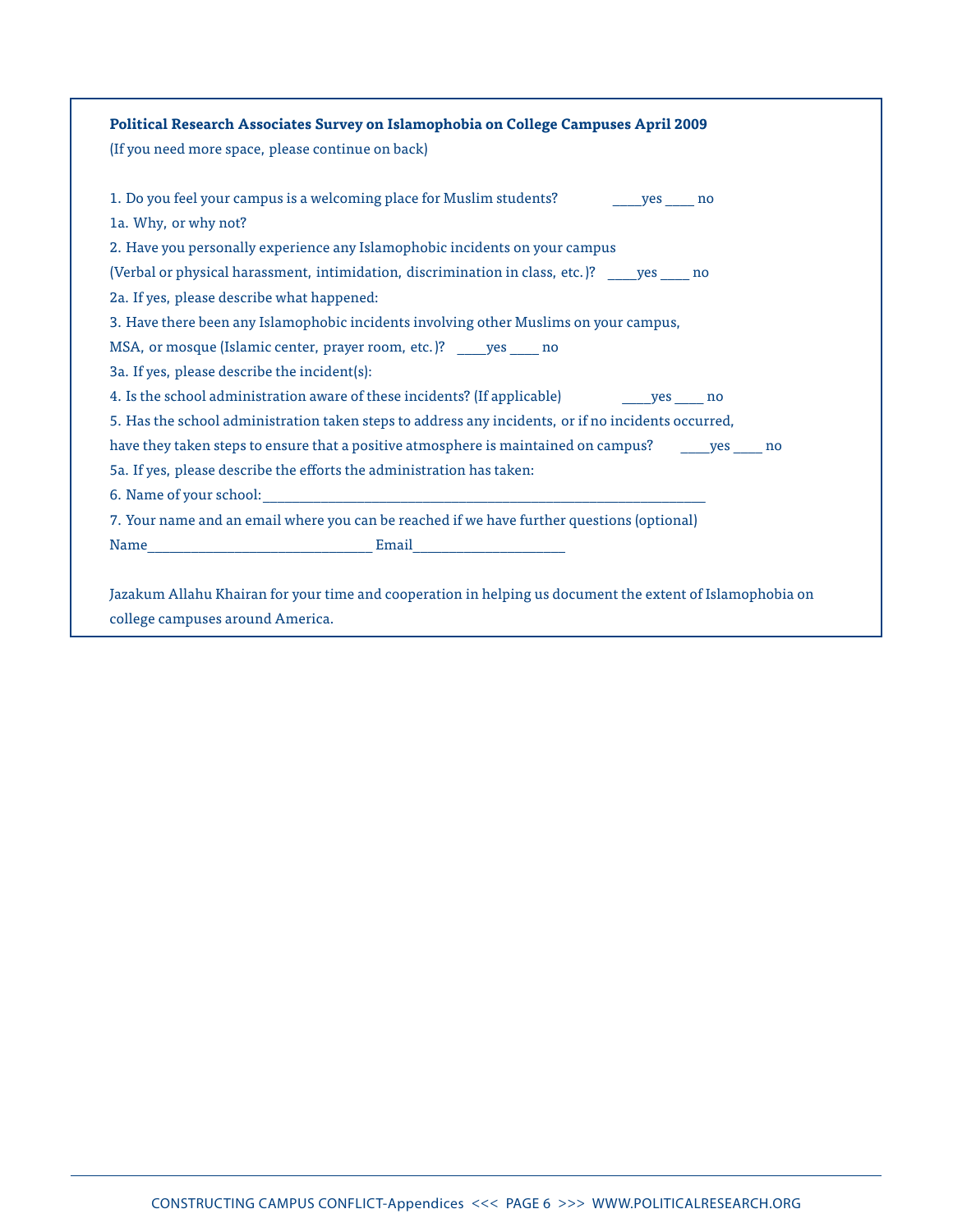### Islamofascism awareness Week (IFAW), 2007

COMPILED BY JAMIE DONOVAN URRUTIA AND OTHER STAFF

*Page with data now stored at the Terrorism Awareness Project*

**Brown University** – Robert Spencer – October 25th –likely sponsored by College Republicans

**Cal Poly San Luis Obispo** – Greg Davis – October 24th – sponsored by College Republicans

**Clemson University** – Mike Adams – October 25th –sponsored by Tiger Town Observer (libertarian/conservative student paper)

**Columbia University** –sponsored by College Republicans– Panel with Phyllis Chesler, Ibn Warraq, and Christina Sommers – October 24th

– David Horowitz – October 26th

**DePaul University** – Robert Spencer – October 22nd –sponsored by Depaul Conservative Alliance

**Dartmouth** – Robert Spencer – October 26th –sponsored by students

**Emory University** – David Horowitz – October 24th –sponsored by College Republicans

**Lawrence University** – Jonathan Schanzer – October 24th –sponsored by Viking Conservatives

**George Mason University** – Luana Saghieh and Alan Nathan – October 22nd –sponsored by College Republicans

**George Washington University** –sponsored by Young America's Foundation

– Michael Ledeen and Daphne Patai – October 22nd – David Horowitz – October 25th

**Penn State University** – Rick Santorum – October 23rd – sponsored by Young Americans for Freedom

**Princeton** – David Horowitz – October 16th

**SFSU** – Brian Sussman – October 24th –sponsored by College Republicans

**Temple University** – Rick Santorum – October 24th –sponsored by College Republicans

**Tufts** – Daniel Pipes – October 24th –sponsored by The Primary Source (conservative student paper)

**Tulane University** – Ann Coulter – October 22nd –sponsored by College Republicans

**UC Berkeley** – Nonie Darwish – October 22nd –sponsored by College Republicans

**UC Santa Barbara** – Dennis Prager – October 25th –sponsored by College Republicans (film screening sponsored by American Students for Israel)

**UCLA** –sponsored by College Republicans

– Cyrus Nowrasteh – October 23rd

– Nonie Darwish – October 24th

– Joe Kaufman – October 25th

**University of Miami** – Cyrus Nowrasteh – October 24th

**University of Pennsylvania** –sponsored by Young Republicans / College Republicans (redubbed Terrorism Awareness Week)

– Rick Santorum – October 24th

– Panel with Daniel Pipes, Dr. Stephen Gale, and Ed Turzanski – October 22nd

**University of Rhode Island** – Robert Spencer – October 24th –sponsored by College Republicans

**University of Washington** – Michael Medved – October 25th –sponsored by College Republicans

**University of Wisconsin, Madison** – David Horowitz – October 22nd –sponsored by College Republicans

**USC** – Ann Coulter – October 24th –sponsored by USC College Republicans, USC Objectivist Club, Young America's Foundation (April's IFA Day sponsored by objectivist club)

#### **Responses:**

#### **General:**

[https://web.archive.org/web/20100827112730/](https://web.archive.org/web/20100827112730/http://www.mpac.org/publications/campus-activism/MPAC-IFAW-recommendations.pdf )

[http://www.mpac.org/publications/campus-activism/](https://web.archive.org/web/20100827112730/http://www.mpac.org/publications/campus-activism/MPAC-IFAW-recommendations.pdf ) [MPAC-IFAW-recommendations.pdf](https://web.archive.org/web/20100827112730/http://www.mpac.org/publications/campus-activism/MPAC-IFAW-recommendations.pdf ) 

https://web.archive.org/web/20120412092614/

http://www.defendcriticalthinking.info/index.html

http://www.campusprogress.org/page/content/IFAW/

http://thinkprogress.org/2007/10/23/horowitz-islamofacism/

http://www.insidehighered.com/news/2007/10/09/islam http://www.splcenter.org/blog/2007/10/25/islamo-fascism-well-sort-of/

http://www.indybay.org/newsitems/2007/10/21/18455051.php

http://www.cair.com/press-center/cair-in-the-news/10120 mn-david-horowitz-intends-to-spread-fear-hatred.html

http://www.cair.com/Portals/0/pdf/FAIR\_Who\_Is\_Horowitz.pdf (unreachable source)

http://www.theamericanmuslim.org/tam.php/features/articles/islamo\_fascism\_awareness\_week/

https://web.archive.org/web/20081201115827/

http://blog.faithinpubliclife.org/upload/2007/10/Supporting%20Alternatives%20to%20IFAW.pdf

http://www.prospectsforpeace.com/2007/10/farewell islamofascist\_awarene.html

http://www.theshalomcenter.org/node/1305

http://www.antiwar.com/ips/akhavi.php?articleid=11824

http://www.creators.com/opinion/alexander-cockburn/it-sislamo-fascism-awareness-week-coming-to-a-campus-nearyou.html

http://www.inthesetimes.com/article/3420/wingnut\_ awareness\_week/

http://www.wakemag.org/cities/awareness-and-animosity/ http://www.insidehighered.com/layout/set/dialog/views/ mclemee/mclemee112 (unreachable source)

http://www.thenation.com/blogs/question/247846/whither\_islamo\_fascism\_awareness\_week (unreachable source) **School-Specific:**

*American University*: http://www.theeagleonline.com/ news/story/colleges-address-extremism

*Columbia*: http://www.columbiaspectator.com/2007/10/22/ not-our-voice

http://www.columbiaspectator.com/2007/10/22/horowit-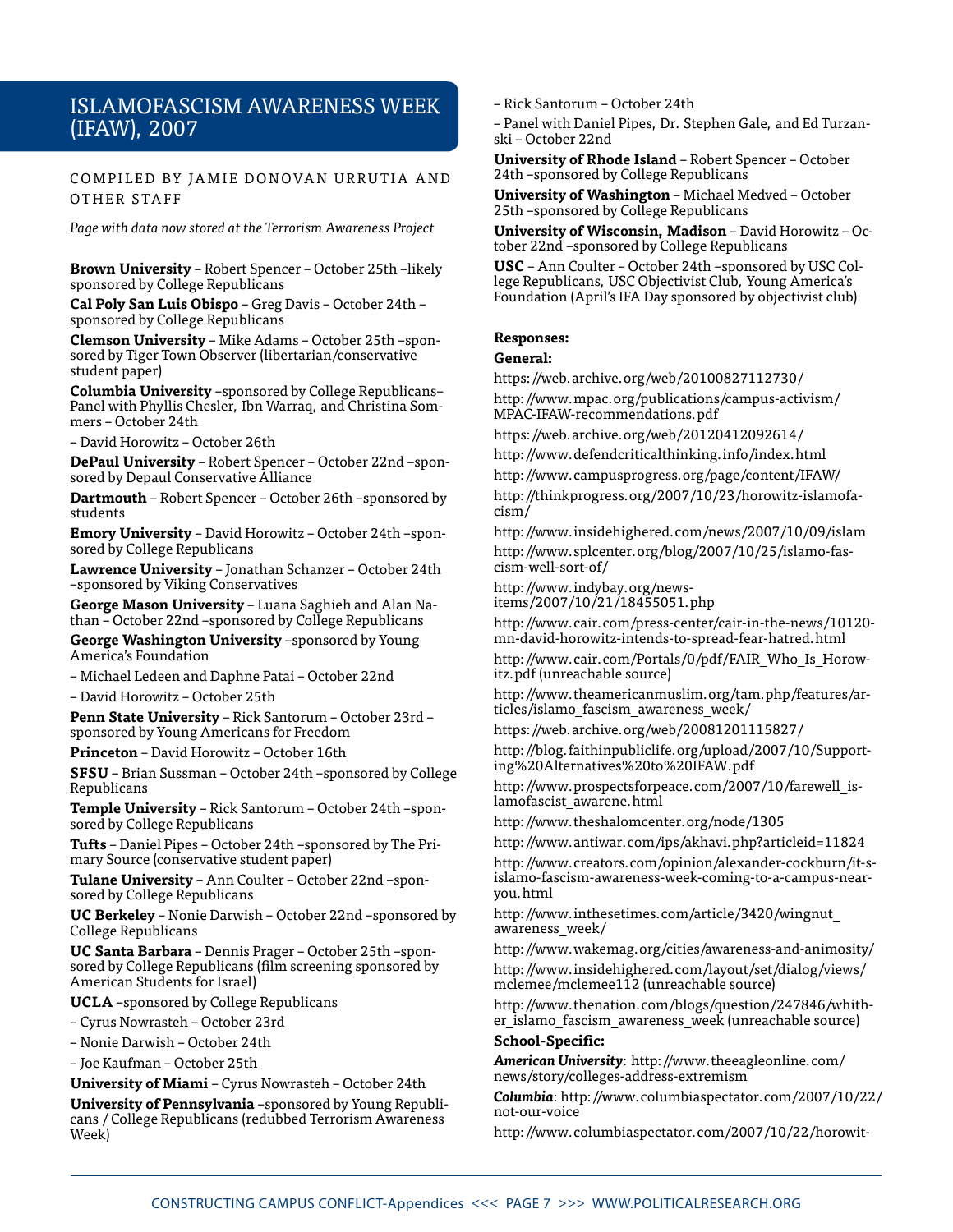#### zs-visit-sparks-controversy

http://www.columbiaspectator.com/2007/10/21/im-afraidislamo-fascism-awareness-week

http://www.columbiaspectator.com/2007/10/26/islamofacism-dumb-idea

http://www.columbiaspectator.com/2007/10/12/horowitzmischaracterizes-islam

*Darmouth*: https://web.archive.org/web/20130208082746

http://thedartmouth.com/2007/10/29/news/islamofascism/

*George Washington*: http://www.washingtonpost.com/wpdyn/content/article/2007/10/08/AR2007100801442.html

http://www.washingtontimes.com/news/2007/oct/24/ letters-to-the-editor-29218538/

http://media.www.gwhatchet.com/media/storage/paper332/news/2007/10/08/News/Seven.Gw.Students. Admit.To.Hanging.Controversial.Posters-3022092.shtml

*Indiana*: http://www.idsnews.com/news/story. aspx?id=57005

*Minnesota*: http://www.mndaily.com/2007/10/22/islamofascism-very-racist-concept

*Penn State*: http://www.collegian.psu.edu/archives/ article\_8001c8dd-d8b9-5351-82f0-1a74b66f41ca.html

http://www.collegian.psu.edu/archives/article\_cd9a0486 fa4c-5197-97f1-23058d3156d5.html

http://blog.pennlive.com/pennsyltucky/2007/10/muslims\_ santorum debate radica.html

http://blog.pennlive.com/pennsyltucky/2007/10/happy\_islamofascism\_week.html

*Tufts*: http://www.tuftsdaily.com/2.5513/spreading-awareness-or-attacking-a-religion-1.590355

http://www.tuftsdaily.com/2.5513/looking-beyond-theislamofascism-rhetoric-1.590059

http://www.tuftsdaily.com/2.5513/featured-web-postsletters-to-the-editor-1.589925

*Tulane*: http://thehullabaloo.com/2007/10/19/coulter-hitscampus-amid-controversy/ (unreachable source)

http://thehullabaloo.com/2007/10/12/ann-coulter-visitpart-of-islamo-fascism-awareness-week/ (unreachable source)

*UC Berkeley*: http://archive.dailycal.org/article. php?id=26390 (unreachable source)

http://www.indiacurrents.com/news/view\_article. html?article\_id=96897c6a9e53905abf7e6fe8aa01a189

http://berkeleyconnector.wordpress.com/tag/islamo-fascism/

http://archive.dailycal.org/article.php?id=26443

*UC Irvine*: http://www.newuniversity.org/2007/10/opinion/ rich\_use\_racism\_to44/

*UCLA*: http://docs.google.com/Doc?id=dg758677\_14fhfpz9

*UPenn*: http://thedp.com/search/node/ terrorism+awareness+week (unreachable source)

*UW*: http://dailyuw.com/2007/10/22/what-about-radioupdate/

http://www.thestranger.com/seattle/ Content?oid=424502&mode=print

*Washington state*: http://seattletimes.com/html/localnews/2003963479\_islam20m.html

*Wisconsin*: http://badgerherald.com/oped/2007/10/22/ islamofascist-monike/

http://badgerherald.com/news/2007/10/24/muslim\_students\_resp.php

http://badgerherald.com/oped/2007/10/25/visiting speaker\_div.php

#### **IFAW 2008 (April 7-11 IFAW II and October 13-17 IFAW III):**

http://97.74.65.51/readArticle.aspx?ARTID=32034 http://97.74.65.51/readArticle.aspx?ARTID=30547

April:

Christendom College College of William and Mary Stanford University University of Virginia University of Michigan: David Horowitz –sponsored by Young Americans for Freedom

October:

Suny-Binghamton: October 28th Speaker – Robert Spencer "Jihad: What Muslims Say it Means – And Why it Matters"

Co-Sponsored by the Leadership Institute

University of Southern California: October 28th

Speaker – Andrew Bostom

"An Interactive Discussion on Antisemitism in Islam"

Event Co-Sponsored by the Simon Wiesenthal Center, the ZOA, and the Children of Jewish Holocaust Survivors

East Tennessee State University: October 29th Speaker – Robert Spencer "Is Islam a Religion of Peace?"

Washington University – Daniel Pipes

Northwestern University

Date: Tuesday, November 11, 2008 Sponsor: Young Americans for Freedom Speaker: David Horowitz Subject: "The Islamic Jihad and Its Threat to the West"

UW Eau-Claire Date: Tuesday, November 11, 2008 Sponsors: Claire Conservative Union, Young Americans for Freedom Speaker: Robert Spencer

#### **Responses:**

**General**

http://crooksandliars.com/2008/04/10/islamo-fascism-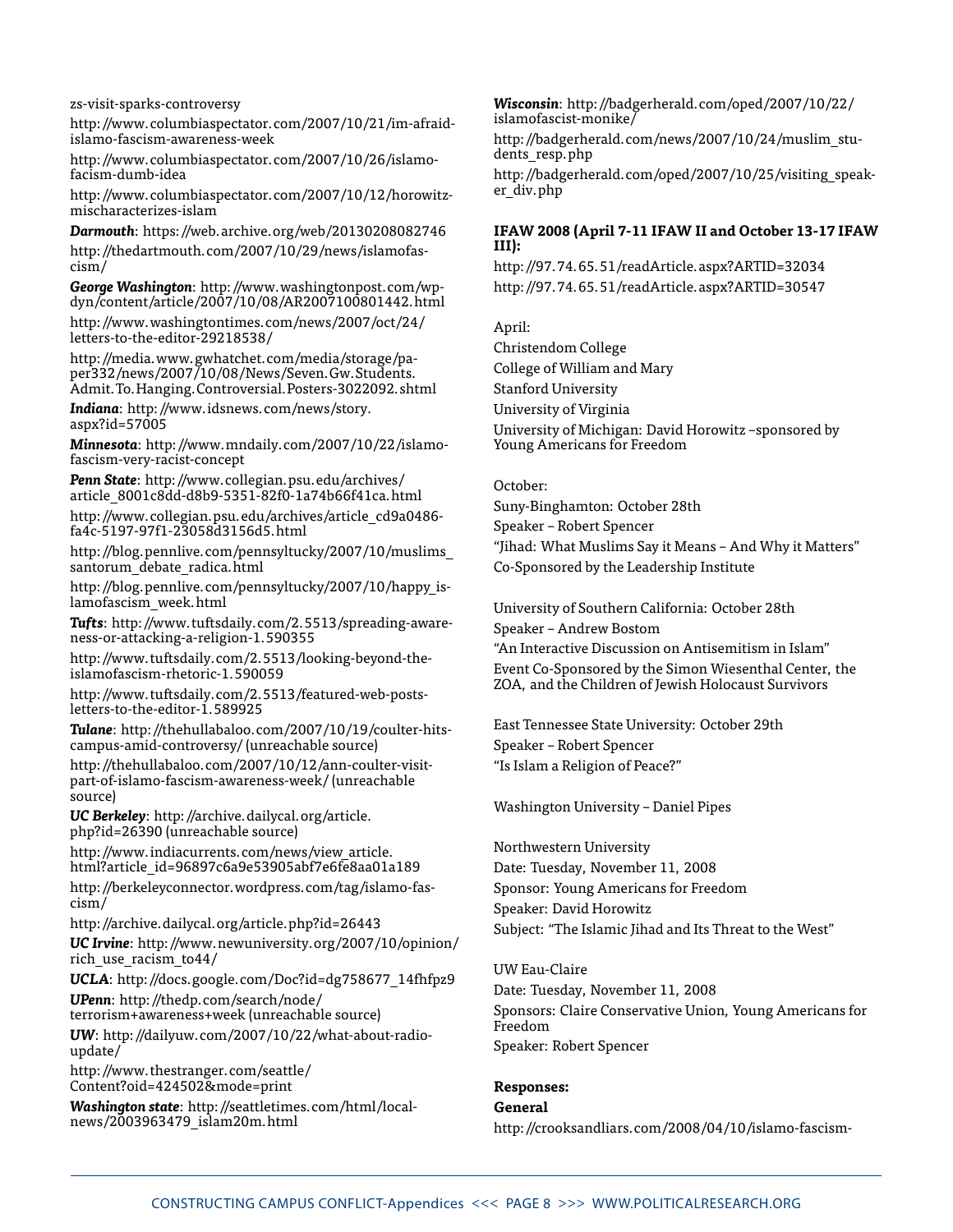awareness-week-kicks-off

http://www.commondreams.org/view/2008/10/14-12

http://www.theamericanmuslim.org/tam.php/features/ articles/david\_horowitz\_islamo\_fascism\_awareness\_week\_ an\_idea\_whose\_time\_has\_passed/

#### **IFAW 2009:**

University of Southern California—David Horowitz-November 4th

Sponsored by College Republicans

"Stop the Campus War Against Israel and the Jews."

7:00pm in Seeley G. Mudd Hall, room 101.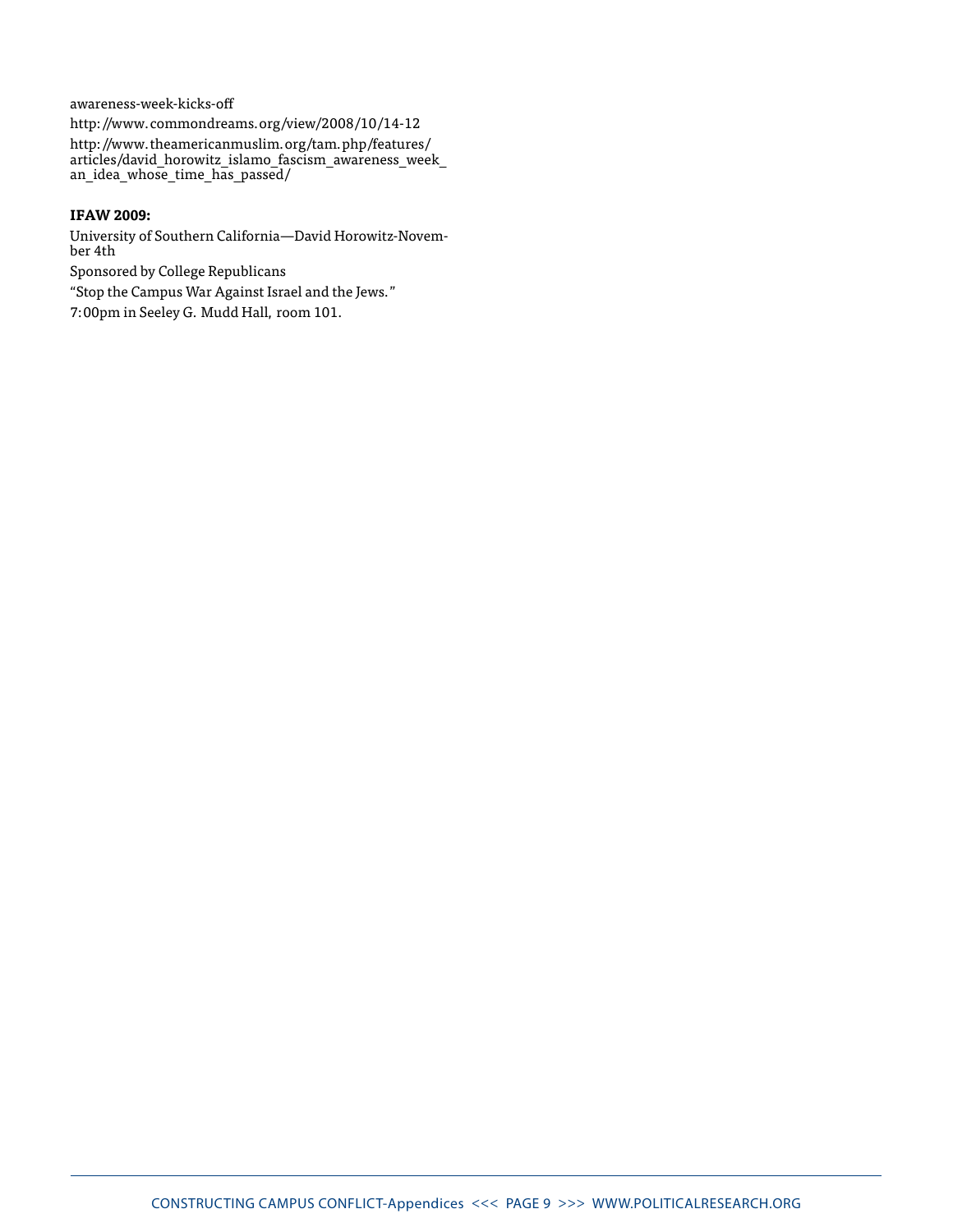### trauma and Prejudice

#### BY MEGAN HENRY

A review of social science literature reveals little support for the idea that there is a causal relationship between trauma and ethnic prejudice. Psychological literature has tended to emphasize the role of tradition and intergenerational transmission of hatred in fomenting prejudice in populations that have not experienced traumatic events themselves.

Studies of ethnic prejudice in Croatia in the years following the Yugoslav wars indicate that individual war-related experiences had little impact on prejudice.<sup>1</sup> Instead, variables including education, religiosity, and place of residence had a much stronger influence on prejudice, and were not directly related to the subjects' experience of conflict.

One theory to explain individual social motivations for bigotry that has gained prominence in recent years is "Terror Management Theory." This theory, first conceptualized by Tom Pyszczynski, Sheldon Solomon, and Jeff Greenberg, suggests that individuals are socially motivated by a painful awareness of the inevitability of their own mortality. This intense awareness of death gives rise to "paralyzing terror" a source of trauma that stimulates individual actions and behaviors. According to "Terror Management Theory," terror is managed by "a cultural anxiety buffer": a cultural worldview consisting of a "set of concepts for understanding the world and one's place in it, a set of standards through which one can attain a sense of personal value, and the promise of a literal and/or symbolic immortality to those who live up to these standards."2 This "cultural anxiety buffer" can include religious systems, cultural institutions, historical traditions, even stories and fairy tales. Anxiety buffers are so crucial in controlling anxiety and providing a source of self-esteem, that individuals go to great lengths to maintain and defend these systems. This, in turn, can result in racism, prejudice, scapegoating, and stereotyping.

Pyszczynski goes so far as to link challenges to a cultural worldview and self-esteem to modern xenophobia and instances of genocide in twentieth-century history.3 "Terror Management Theory" has been supplemented by data that demonstrates that when individuals are reminded of their own mortality, they react favorably to people who praise or share their cultural worldview, and unfavorably to those who challenge or do not share it.<sup>4</sup> Thus, fear of death prompts individuals to react negatively to those they perceive to be outside of their belief systems.

Many studies linking trauma to ethnic prejudice have focused on Israel. Carol Gordon and Asher Arian's study of Arab-Israeli relations revealed a strong correlation between the level of a perceived threat to the community and the community's policy decisions. The greater the perceived threat, the study found, the more emotional, radical, and less logical the policy decision. Daphna Canetti-Nisim's 2008 study went one step farther in connecting this idea of a perceived threat directly to exclusionist political policies in Israel. The report identified a perceived security threat as the greatest predictor of exclusionist political attitudes towards minority groups (and accordingly, of xenophobia and prejudice). A 2009 study of the effects of exposure to ongoing missile attacks on civilian populations also suggested a correlation between trauma and prejudice. The results of the study pointed to a relationship between the exposure to missile attacks, the development of symptoms of Post-Traumatic Stress Disorder (PTSD), and increased prejudicial attitudes towards the adversary.<sup>5</sup>

Research on American ethnocentrism after September 11, 2001 has also focused on the rise of ethnic prejudice and aggression in response to trauma. Cindy Kam and Donald Kinder's study of prejudice in the post-9/11 United States revealed that the traumatic experience of the terrorist attack partially contributed to a rise in ethnocentrism (or a broadly conceived prejudice defined by the partition of society between ingroups and out-groups).6 According to the study, in the period following 9/11, this ethnocentrism was responsible for support for the war on terrorism. Similarly, Marios Argyrides and Jerrold Downey found that study participants' aggression scores increased after 9/11, and that participants consistently found less similarity between themselves and other people in the years following 9/11 (indicating a possible emergence of in-group and out-group social understanding).

It appears that trauma can sometimes be involved in generating prejudice and discrimination, but that trauma alone cannot explain why some groups of people who experience trauma turn toward prejudice and discrimination.

- 1. Strabac, Zan, and Kristen Ringdal. "Individual and Contextual Influences of War on Ethnic Prejudice in Croatia." *The Sociological Quarterly* 49 (2008): 769.
- 2. Pyszczynski, Tom, Sheldon Solomon, and Jeff Greenberg. "Why Do We Need What We Need? A Terror Management Perspective on the Roots of Human Social Motivation." *Psychological Inquiry* 8 (1997): 3.
- 3. Solomon, Sheldon, Jeff Greenberg, and Tom Pyszczynski. "Pride and Prejudice: Fear of Death and Social Behavior." *Current Directions in Psychological Science*, 9 (2000): 200.
- 4. Arndt, Jamie, Jeff Greenberg, Tom Pyszczynski, and Sheldon Solomon. "Subliminal Exposure to Death-Related Stimuli Increases Defense of the Cultural Worldview." *Psychological Science* 8 (1997): 379.
- 5. Besser, Avi, and Yuval Neria. "PTSD Symptoms, Satisfaction with Life, and Prejudicial Attitudes Towards the Adversary Among Israeli Civilians Exposed to Ongoing Missile Attacks." *Journal of Traumatic Stress* 22 (2009): 268.
- 6. Kam Cindy D., and Donald R. Kinder. "Terror and Ethnocentrism: Foundations of American Support for the War on Terrorism." *The Journal of Politics* 69 (2007): 300.

#### **Sources and further reading:**

Argyrides, Marios and Jerrold L. Downey. "September 11: Immediate and Long Term Effects on Measures of Aggression, Prejudice, and Person Perception." *North American Journal of Psychology* 6 (2004): 175-188.

Arndt, Jamie, Jeff Greenberg, Tom Pyszczynski, and Sheldon Solomon. "Subliminal Exposure to Death-Related Stimuli Increases Defense of the Cultural Worldview." *Psychological Science* 8 (1997): 379-395.

Besser, Avi and Yuval Neria. "PTSD Symptoms, Satisfaction with Life, and Prejudicial Attitudes Towards the Adversary Among Israeli Civilians Exposed to Ongoing Missile Attacks." *Journal of Traumatic Stress* 22 (2009): 268-275.

Canetti-Nisim, Daphna, Gal Ariely, and Eran Halperin. "Life, Pocketbook, or Culture: The Role of Perceived Security Threats in Promoting Exclusionist Political Attitudes toward Minorities in Israel." *Political Research Quarterly* 61 (2008): 90-103.

Gordon, Carol, and Asher Arian. "Threat and Decision Making." *The Journal of Conflict Resolution* 45 (2001): 196-215.

Kam, Cindy D., and Donald R. Kinder. "Terror and Ethnocentrism: Foundations of American Support for the War on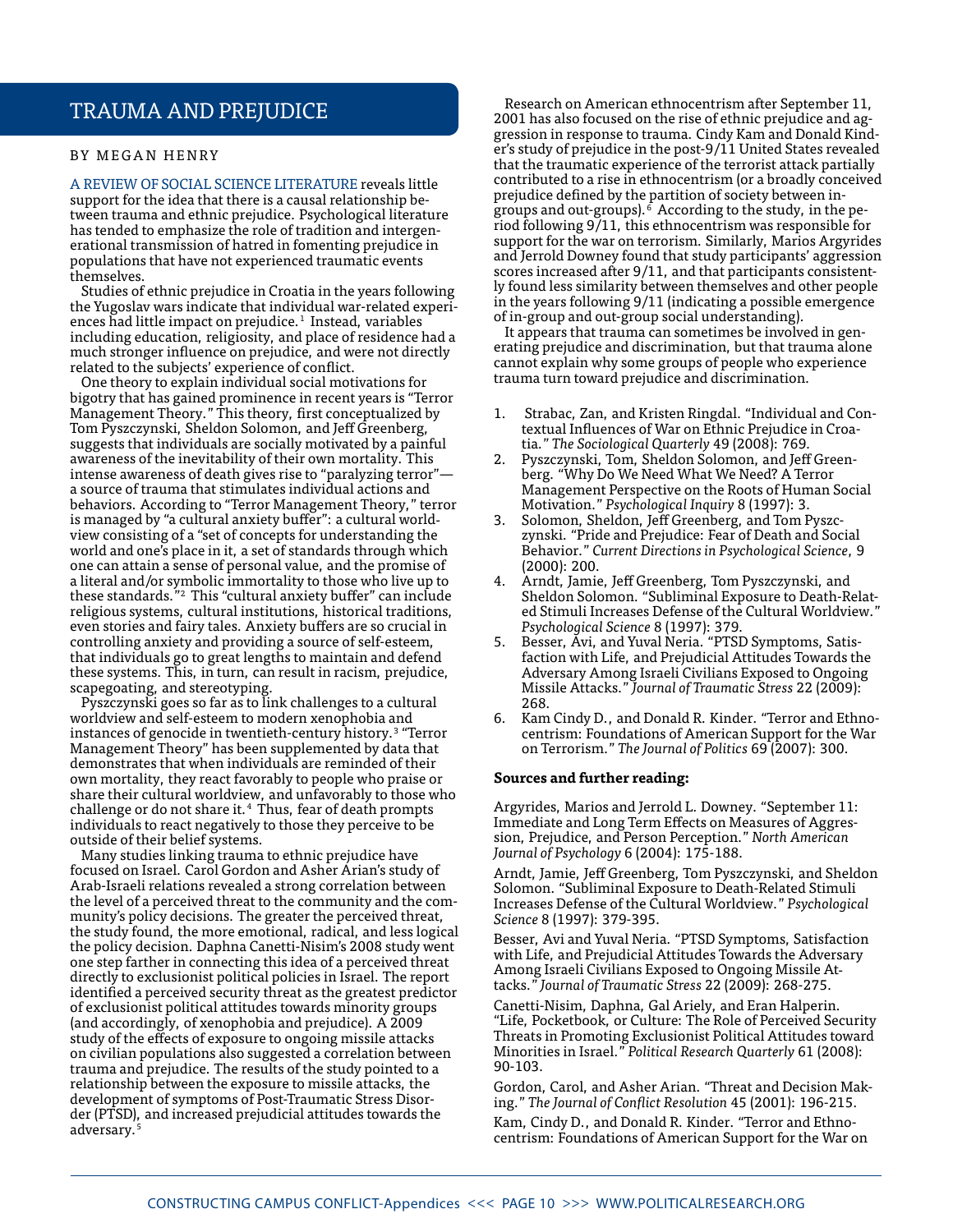Terrorism." *The Journal of Politics* 69 (2007): 300-319.

Pyszczynski, Tom, Jeff Greenberg, and Sheldon Solomon. "Proximal and Distal Defense: A New Perspective on Unconscious Social Motivation." *Current Directions in Psychological Science* 9 (2000): 156-160.

Pyszczynski, Tom, Sheldon Solomon, and Jeff Greenberg. "Why Do We Need What We Need? A Terror Management Perspective on the Roots of Human Social Motivation." *Psychological Inquiry* 8 (1997): 1-20.

Ramzy, Nadia. "Intergenerational and Transgenerational Transission of Hatred and Violence: Some Psychoanalytic Comments for the Prevention and Amelioration of Hatred and Violence in the Palestinian-Israeli Conflict." *International Journal of Applied Psychoanalytic Studies* 4 (2007): 308-309.

Strabac, Zan, and Kristen Ringdal. "Individual and Contextual Influences of War on Ethnic Prejudice in Croatia." *The Sociological Quarterly* 49 (2008): 769-796.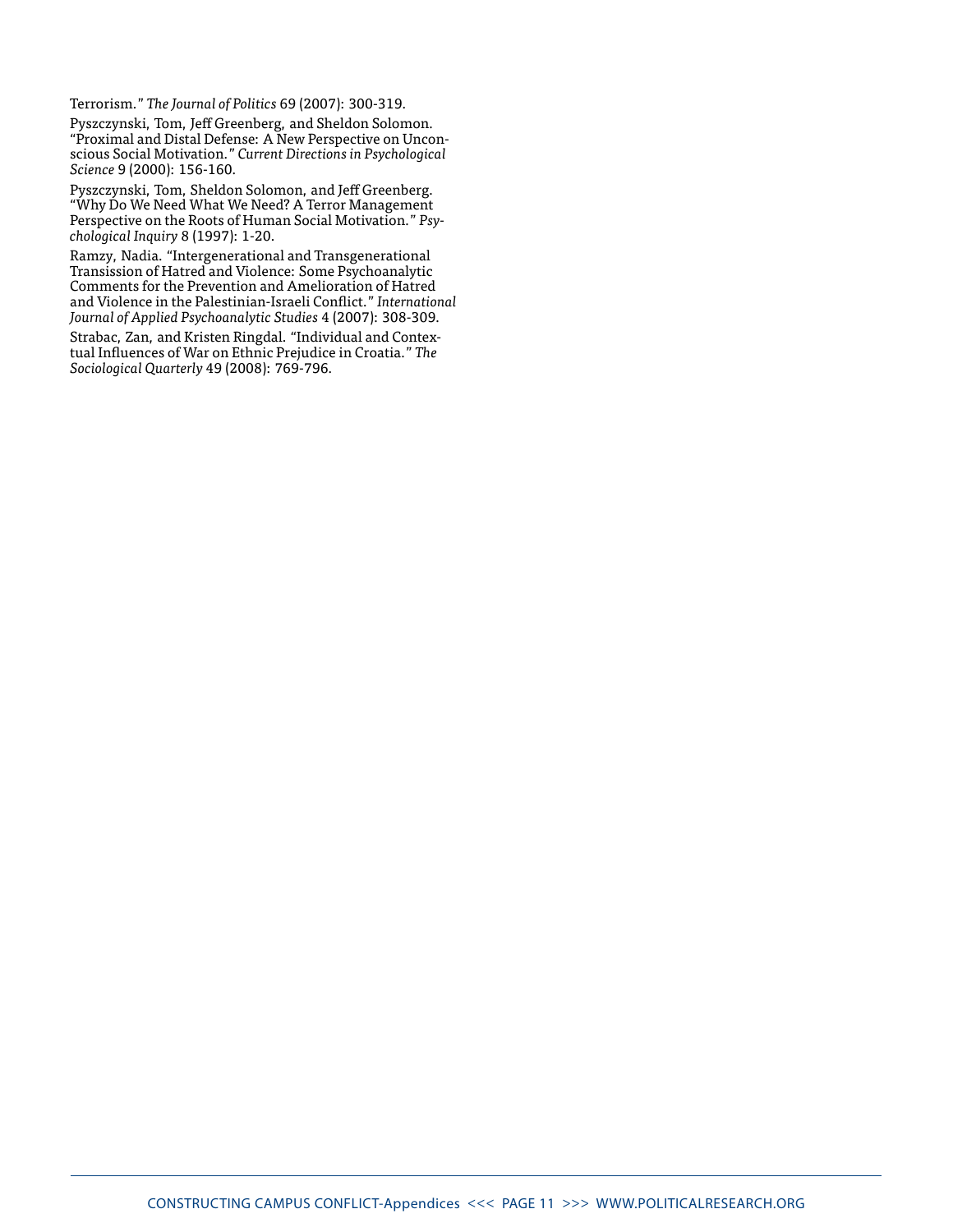### ADL and the Park51 CONTROVERSY: Intolerance and the Moderate Muslim

#### BY MITRA RASTEGAR

On July 28, 2010, when the Anti-Defamation League (ADL) announced that it opposed plans to build an Islamic cultural center and prayer space in lower Manhattan a few blocks from the site of the destroyed World Trade Center, many supporters of both the center and the ADL were shocked by the ADL's position. The organization asserted that there were legitimate reasons to oppose Park51. Describing the lead religious figure associated with the center, Imam Feisal Abdul Rauf, as a "moderate," the ADL argued that the center offended families of 9/11 victims and therefore ought to be moved.

The label of "moderate" has proven to be a contextually determined stamp of acceptability, rather than reference to particular beliefs or practices of American Muslims. The ADL buttressed, rather than challenged, the notion that Muslim actions and institutions deserve special scrutiny. During the period of the Park51 controversy, right-wing opponents dissected the statements of those associated with Park51, repeating decontextualized, inflammatory quotes ad nauseam, and investigated the developers' personal and professional associations to identify the project's "true (e.g. hidden) intentions." In this way, the Right sought to paint Abdul Rauf and the developers as wolves in sheep's clothing seeking to undermine the United States from within. The ADL's position and its use of the term "moderate" gave credence to the possibility that the mosque opponents' claim might be true.

The ADL failed to strenuously challenge the notion Muslims as a whole share a collective guilt for the 9/11 attacks. When Muslim Americans can only be defended if they are deemed "moderates," a dichotomous view of Muslim as either "moderate" or "extremist" is reinforced. This framing must be replaced by a much richer view of the diversity of Muslim political and religious beliefs and practices. For example, conservative views on gender must be engaged and countered respectfully, rather than seen as a mark of stultified and oppressive tradition; criticism of Israel must not be equated automatically with anti-Semitism or terrorist sympathies. As with any group, to brand complicated political or theological beliefs or practices as simply good or bad, pro-American or anti-American, moderate or radical, is to do a deep disservice.

The ADL, wittingly or not, was offering racists who opposed the mosque cover for their beliefs. By speaking to — and about — "moderate" or "peace-seeking" Muslims, right-wing pundits present themselves as tolerant. Some argued that if Abdul Rauf were the moderate he says he is, he would move the center to another location in the interest of promoting peace and reconciliation. This type of request makes Muslims "responsible" for other people's intolerances.

Even as the ADL has taken positions and participated in projects aimed at protecting the religious freedoms of Muslim Americans, actions like the organization's stance on Park51 demonstrate a very selective application of its articulated principles. This controversy demonstrated just how difficult it is for Muslim Americans to claim equal participation in the public sphere.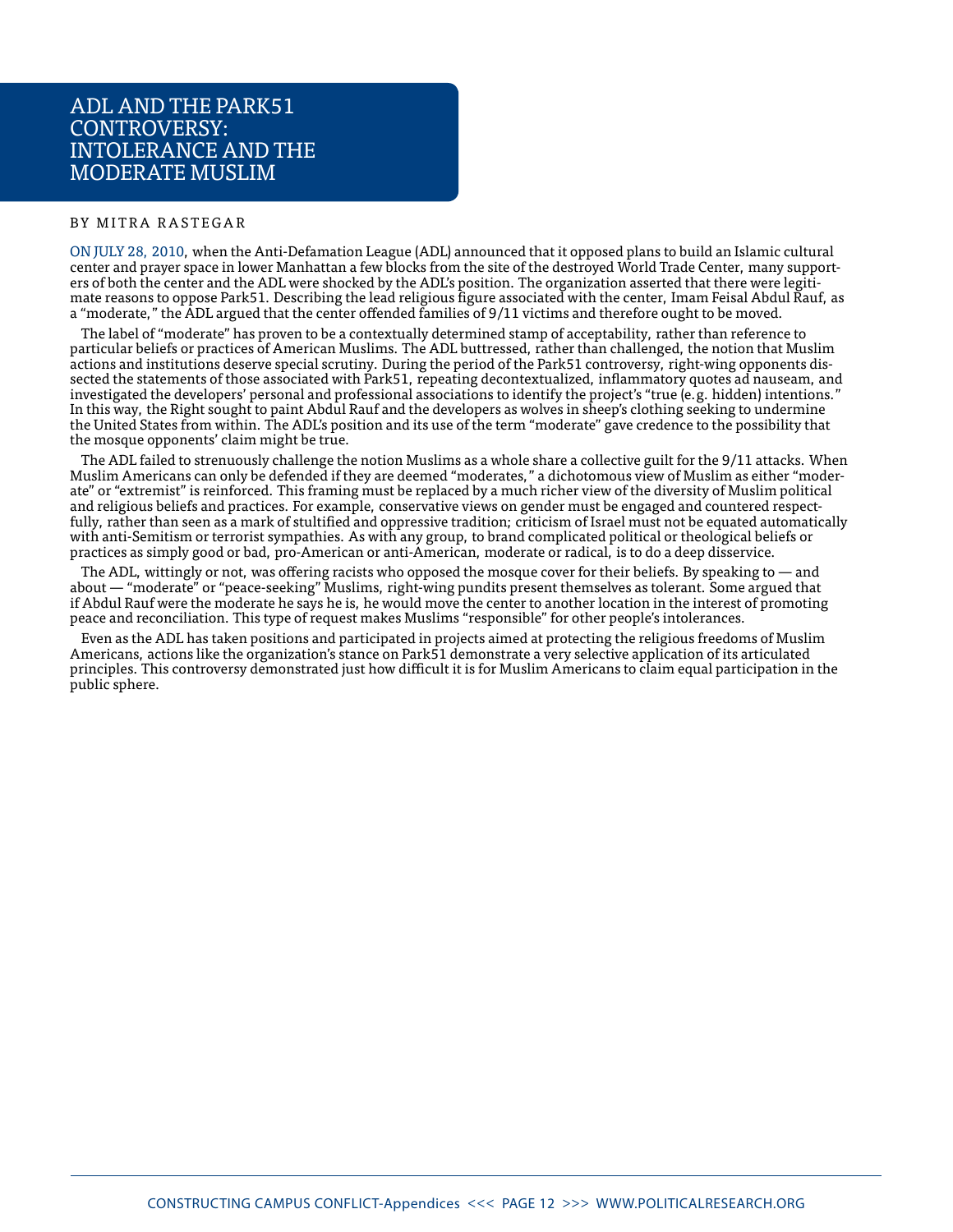### Rene Girard and Mimetic **SCAPEGOATING**

#### **BY CHIP BERLET**

Rene Girard describes a process called "mimetic scapegoating," whereby two sides in a conflict that starts out with an objective dispute escalate increasingly false charges against the other. At the root of mimetic scapegoating is a combination of loathing and jealousy—the binary of rejection and desire. Since for many people this creates an unrecognized (and rejected) form of cognitive dissonance, there is a projection of all blame onto the "Other."1 Thus the Other is generally constructed as wholly evil. An apocalyptic battle against this evil is inevitable. There will be, for instance, a "Clash of Civilizations."

Thus dualism is grafted onto apocalypticism. Apocalyptic forms of dualism are easier to see when they are one-sided, as in the demonization of Jewish people by neo-Nazis.<sup>2</sup>

Sociologist Brenda E. Brasher has observed that in political struggles, such dualistic apocalypticism "leaves no room for ambiguity in the stories told about the 'Other.' There is a real hardening of sides. We are good, they are evil. This is not a disagreement, but a struggle with evil incarnate, so there is no structure for a peaceful reconciliation." She adds that, "People are cast in their roles as either enemy or friend and there is no such thing as middle ground. In the battle with evil, can you really say you are neutral?"

If you take a local conflict over land, such as that between Israelis and Palestinians, and you put this global apocalyptic framework in place, then it makes the conflict far more difficult to resolve. Local conflicts become globalized and made part of an unfolding universal story with cosmic dimensions. And it brings in players that you may or may not want aligned with you. For instance the Israeli government sees benefits when it cooperates with conservative Christian evangelicals who believe in an apocalyptic role for Israel and the city of Jerusalem. But the downside is that as the conflict gets generalized into an apocalyptic framework with notions of good and evil and cosmic significance, it makes it harder to take a conflict over land and find a practical resolution.<sup>3</sup>

Girard developed his views as part of a Christian theological belief system, but the concept of mimetic scapegoating has been adopted into a generalized social science framework.  $\rm ^4$ Michael Hardin, a follower of Girardian thought within Christianity explains:

This Girardian hypothesis goes by several different names, depending upon the nuance being highlighted. Eric Gans uses the term 'Generative Anthropology' (GA). Robert Hamerton-Kelly calls it the 'Generative Mimetic Scapegoating Mechanism' (GMSM). Girard seems content to call it 'Mimetic Theory.' In non-Girardian form, Paul Ricoeur might term it 'The Symbolism of Evil.' Mimetic rivalry [generates] three key elements of the scapegoat mechanism: prohibition, ritual and myth. From each of these three key elements arise cultural manifestations of the way the scapegoating mechanism both generates and perpetuates itself. For example, from prohibition comes jurisprudence, from ritual comes religion, and from myth comes literature.<sup>5</sup>

Adaptations of the Girardist method of reducing conflicts involving mimetic scapegoating were used in Northern Ire-

land.<sup>6</sup> Central to the process is bringing together individuals on both sides of a conflict and having them agree to sit down over a period of time and agree to listen without interruption each other's stories of trauma.<sup>7</sup>

- 1. René Girard, 1986, *The Scapegoat*, Baltimore: Johns Hopkins University Press.
- 2. Hearst, Ernest, Chip Berlet, and Jack Porter. 2007. "Neo-Nazism." *Encyclopaedia Judaica*. Eds. Michael Berenbaum and Fred Skolnik. Vol. 15. 2nd ed. Detroit: Macmillan Reference USA. 74-82. 22 vols. Thomson Gale;
- 3. \_\_\_\_\_\_\_. 2001. "Apocalypse," "Nativism," "Devil and Satan," and "The Illuminati." *Encyclopedia of Fundamentalism*. Brenda Brasher, ed., (Berkshire Reference Works; Routledge encyclopedias of religion and society). New York: Routledge;
- 4. \_\_\_\_\_\_\_ (associate editor). 2000. "Apocalypse," "Conspiracism," "Demagogues," "Demonization," "Militia Movements," "Populism," "Survivalism," Totalitarianism," and "Year 2000." *Encyclopedia of Millennialism and Millennial Movements*. Richard A. Landes, ed., (Berkshire Reference Works; Routledge encyclopedias of religion and society). New York: Routledge.
- 5. Author interview with Brenda E. Brasher, 2004, http:// www.publiceye.org/antisemitism/nw\_brasher.html. See also, Brenda E. Brasher "When Your Friend is Your Enemy: American Christian Fundamentalists and Israel at the New Millennium," in *Millennial Visions: Essays on Twentieth-Century Millenarianism*, ed. Martha F. Lee (Westport, Conn.: Greenwood Publishing Group, 2001).
- 6. As a form of stating potential bias, note that author Berlet is a Christian influenced by Girardian thought, and Brenda E. Brasher was a Christian who converted to Judaism. Both have worked together to develop these ideas about apocalyptic demonization and aggression; and both served on the board of the Center for Millennial Studies at Boston University with Richard Landes and Daniel Pipes, among others.
- 7. Michael Hardin, "The Pillars of Culture: Prohibition, Ritual and Myth," Preaching Peace, http://www.preachingpeace.org/2010/04/06/pillarsofculture/.
- See, for example, David Stevens, 1988, "Unmasking the Gods of Violence: The Work of René Girard," *Studies: An Irish Quarterly Review*, Vol. 77, No. 307 (Autumn), pp. 309-320; James Alison, 1996, Girard's Breakthrough," Theology, http://www.jamesalison.co.uk/texts/eng05. html.
- 9. Some Christians have used Girard's theories to claim the superiority of the New Testament of Jesus over the "Old Testament" Jewish texts. The use of theories of mimetic scapegoating, nonetheless, is not tarnished by this form of religious triumphalism. For a Girardist-style method to work in the Middle East, it will have to be consistent with respect for the God of Abraham—and thus acceptable to the People of the Book: Jews, Christians, and Muslims.

### Girard and Girardian-Related TEXTS:

#### COMPILED BY PRA INTERNS

Agnew, Mary Barbara. "A Transformation of Sacrifice: An Application of Rene Girard's Theory of Culture and Religion." *Worship* 61 (1987): 493-509.

Alison, James. *Faith Beyond Resentment: Fragments Catholic and Gay*. New York: Crossroad Pub Co, 2001.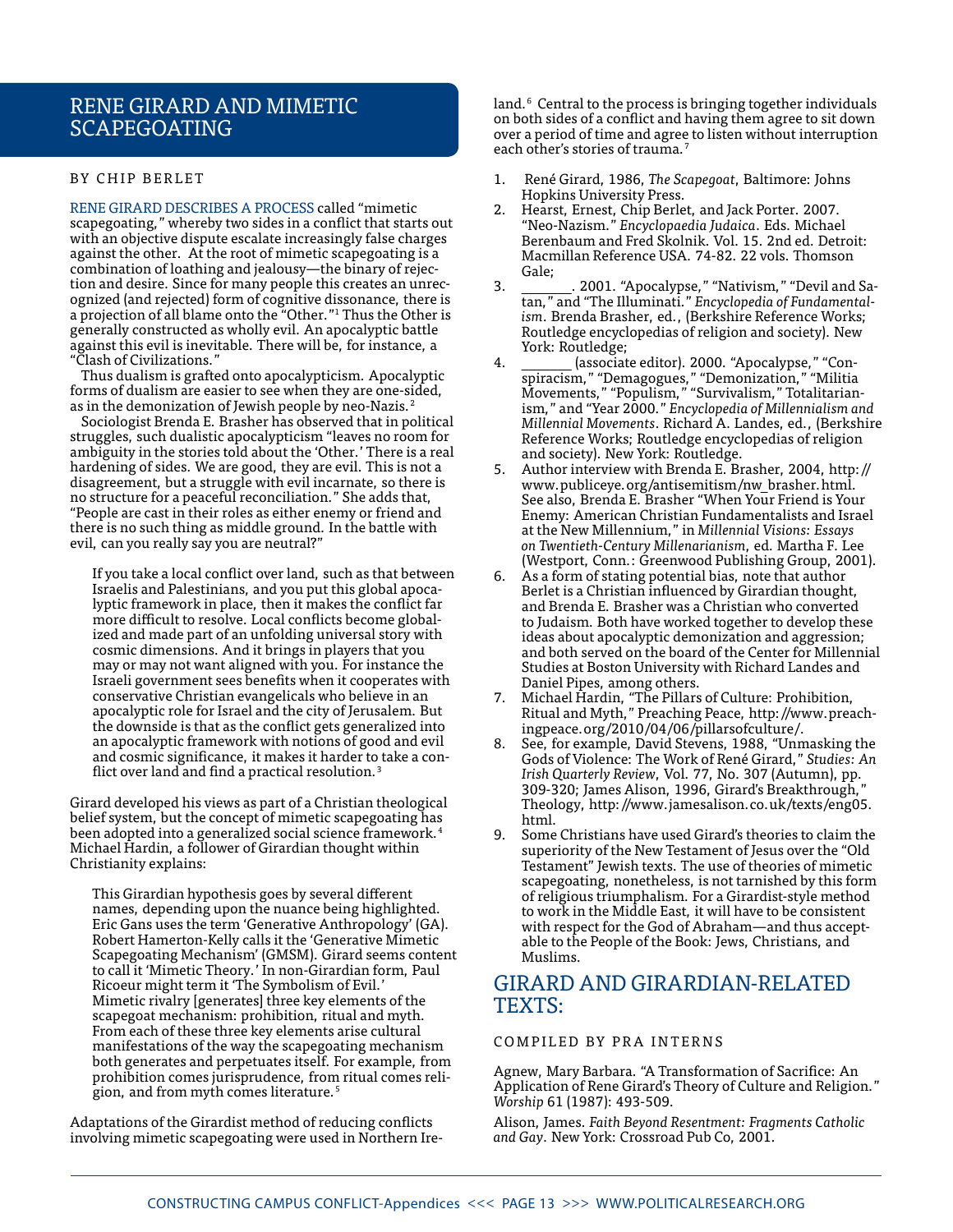\_\_\_\_\_. *The Joy of Being Wrong: Original Sin through Easter Eyes*. New York: Crossroad Publishing Co, 1998.

\_\_\_\_\_. *Raising Abel: The Recovery of Eschatological Imagination*. O.P. Crossroad, 1996.

\_\_\_\_\_. *Knowing Jesus*. O.P. Templegate Publishers, 1994.

Bailie, Gil. *Violence Unveiled: Humanity at the Crossroad*. New York: Crossroad Pub Co, 1995.

Barge, Laura. 2001. "Rene Girard's categories of scapegoats and literature of the South." *Christianity and Literature* 50, no 2: 247-268. ATLA Religion Database (EBSCO) (accessed October 12, 2009).

Baron, Robert A. and Donn Byrne. *Social Psychology: Understanding Human Interaction*. Boston: Allyn and Bacon, Inc, 1987.

Blumer, Herbert. " Collective Behavior." *Review of Sociology: Analysis of a Decade*. Joseph Gittler. New York: John Wiley and Sons, 1957.

Erickson, Millard J. *Christian Theology*. Grand Rapids: Baker Book House, 1985.

Farley, John E. *American Social Problems: An Institutional Analysis*. Englewood Cliffs: Prentence-Hall. 1987.

Forsyth, Donelson R. *Group Dynamics*. Pacific Grove: Brooks/ Cole Publishing Co, 990.

Dumouchel, Paul. "Introduction." In V*iolence and Truth: on the Work of Rene Girard*, edited by Paul Dumouchel, Stanford: Stanford University Press, 1988, pp. 1-21.

Gilbert, Daniel T., Susan T. Fiske and Gardner Lindzey. *The Handbook of Social Psychology*, Volume II. Boston: McGraw Hill Companies, Inc. 1998.

Girard, Rene. "Mimesis and Violence: Perspectives in Cultural Criticism." *Berkshire Review* 14 (1979): 9-19.

\_\_\_\_\_. *Deceit, Desire, and the Novel*. Baltimore: Johns Hopkins University Press, 1965.

\_\_\_\_\_. *The Scapegoat*. Baltimore: Johns Hopkins University Press, 1986.

\_\_\_\_\_. *Things Hidden since the Foundation of the World*. Stanford: Stanford University Press, 1987.

\_\_\_\_\_. *Violence and the Sacred*. Baltimore: Johns Hopkins University Press, 1977.

\_\_\_\_\_. "Violence, Difference, Sacrifice: A Conversation with Rene Girard." *Religion and Literature* 25 (1993): 9-33.

\_\_\_\_\_. *To Double Business Bound: Essays on Literature, Mimesis, and Anthropology*, Baltimore, Johns Hopkins University Press, 1978.

\_\_\_\_\_. "Generative Scapegoating." In *Violent Origins: Ritual Killing and Cultural Formation*, Stanford, CA: Stanford University Press, 1987.

\_\_\_\_\_. *A Theatre of Envy: William Shakespeare*, New York & Oxford: Oxford University Press, 1991.

\_\_\_\_\_. *Job: The Victim of His People*. Stanford University Press, 1987.

\_\_\_\_\_. The Scapegoat: Rene Girard's Anthropology on Violence and Religion, Canadian Broadcasting Corporation Audiotape, written and produced by David Cayley: Canadian Broadcasting Corporation, 2001.

Grote, Jim & McGreeney, John. *Clever as Serpents: Business Ethics and Office Politics*, Collegeville, MN: The Liturgical Press, 1997.

Hamerton-Kelly, Robert G. *The Gospel and the Sacred*, Minneapolis, MN: Fortress Press, 1994.

\_\_\_\_\_. *Sacred Violence: Paul's Hermeneutic of the Cross. Fortress*, 1994.

Hobson. Theo. "Faith and Rhetorical Violence: A Response to Girard." *Modern Believing* 40 (1999): 34-41.

Hunsinger, George. "The Politics of the Nonviolent God: Reflections on Rene Girard and Karl Barth." *Scottish Journal of Theology* 58 (1998): 61-85.

Kaplan, Harold I., Benjamin Sadock, Jack Grebb. *Synopsis of Psychiatry*. Baltimore: Williams and Wilkins, 1994.

Kaptein, Roel. *On the Way of Freedom*. Columba Press, 1993.

Leahey, Thomas H. *A History of Modern Psychology*. Englewood Cliffs: Prentice Hall, 1991.

Levine, Baruch. "Rene Girard on Job: the Question of the Scapegoat." *Semeia* 33 1985): 125-133.

Livingston, Paisley. *Models of Desire: Rene Girard and the Psychology of Mimesis*. Johns Hopkins University Press, 1992.

Mack, Burton L. "The Innocent Transgressor: Jesus in Early Christian Myth and History." *Semeia* 33 (1985): 135-165.

McBride, James. " Capital Punishment as the Unconstitutional Establishment of Religion: A Girardian Reading of the Death Penalty." *Journal of Church and State* 37 (1995): 263-287.

McKenna, Andrew J. *Violence and Difference; Girard, Derrida, and Deconstruction*. University of Illinois Press, 1992.

North, Robert S.J. "Violence and the Bible: The Girard Connection." *The Catholic Biblical Quarterly* 47 (1985): 1-27.

Oughourlian, Jean-Michel. *The Puppet of Desire: The Psychology of Hysteria, Possession, and Hypnosis*, Stanford: Stanford University Press, 1991.

Placher, William C. "Christ Takes Our Place." *Interpretation* 31 (1999): 5-20.

Pratt, Travis C. and Francis T. Cullen. "The Empirical Status of Gottfredson and Hirschi's General Theory of Crime: A Meta-Analysis." *Criminology* 38 (2000): 931-964.

Schwager, Raymund. "Christ's Death and the Prophetic Critique of Sacrifice." *Semeia* 33 (1985): 109-123.

\_\_\_\_\_. *Must There Be Scapegoats? Violence and Redemption in the Bible*. Harper & Row, 1987.

Jesus in the Drama of Salvation: Toward a Biblical Theol*ogy of Redemption*. New York: Crossroad Pub Co, 1998.

Swartley, Willard, ed. *Violence Renounced: Rene Girard, Biblical Studies and Peacemaking*. Telford: Pandora Press, 2000.

Vadum, Arlene C, and Neil 0. Rankin. *Psychological Research: Methods for Discovery and Validation*. Boston: McGraw Hill, 1998.

Wallace, Mark. *Fragments of the Spirit: Nature, Violence, and the Renewal of Creation*. Continuum, 1996.

Wallace, Mark I., and Theophus H. Smith, ed. *Curing Violence*. Sonoma: Polebridge Press, 1994.

Watson, P. J. "Girard and Integration: Desire, Violence and the Mimesis of Christ as Foundation for Postmodernity." *Journal of Psychology and Theology* 26 (1998): 311-321.

Webb, Eugene. T*he Self Between: From Freud to the New Social Psychology of France*. University of Washington Press, 1993.

Williams, James G. *The Girard Reader*. New York: Crossroad Pub Co, 1996.

Williams, James G. *The Bible, Violence, and the Sacred: Liberation from the Myth of Sanctioned Violence*. Valley Forge, PA: Trinity Press International, 1991.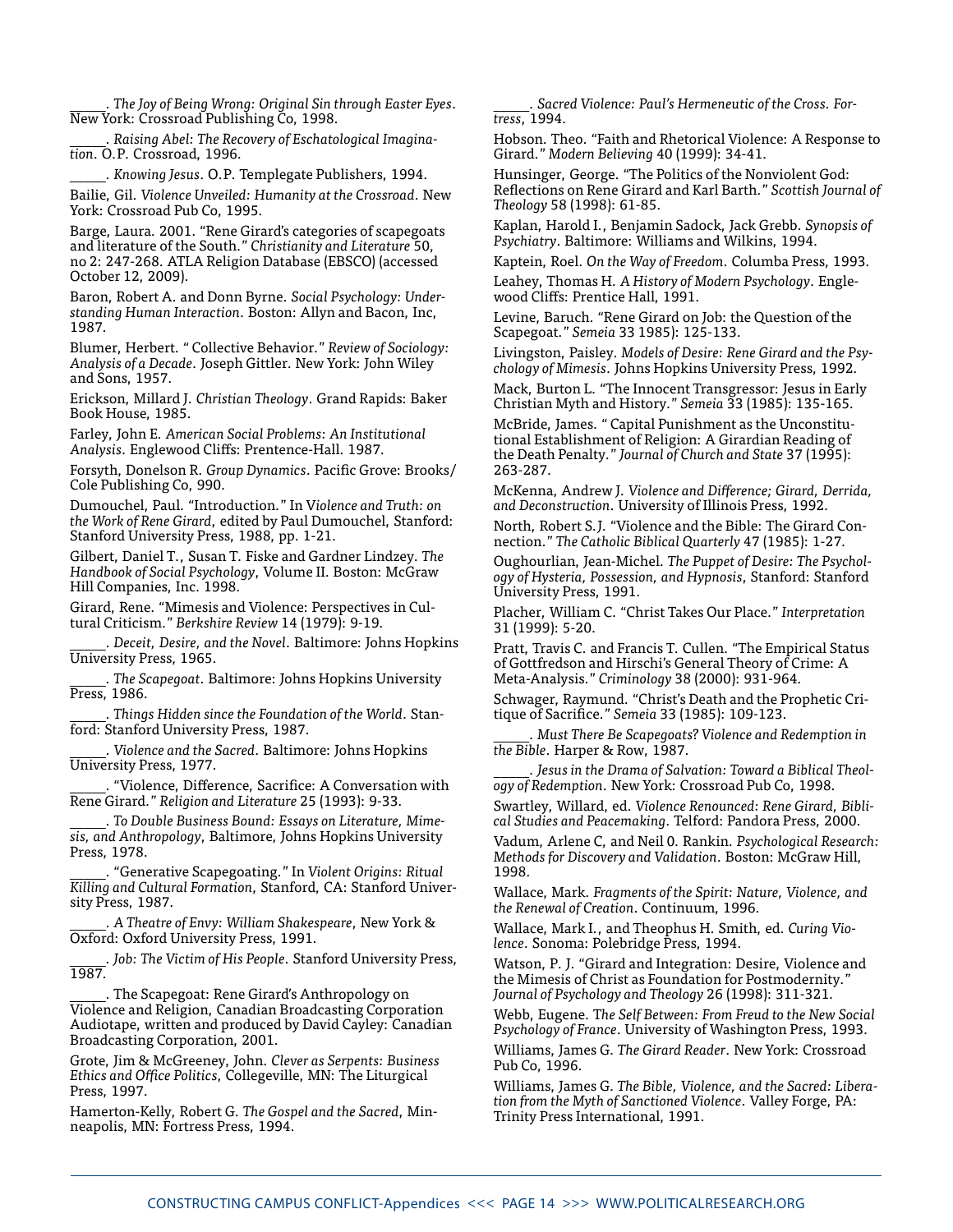#### Online Bibliographic Resources:

Rene Girard: A Selective Bibliography of Primary and Secondary Works in English. http://www.wabashcenter. wabash.edu/resources/article2.aspx?id=14058 Link Collection On René Girard & The Mimetic Theory. http://www.uibk.ac.at/theol/cover/links/index.htm

Girardian Annotated Bibilography & Links Page, http://girardianlectionary.net/year a/girard-a bib.htm

http://www.ispso.org/Symposia/Melbourne/Michael.htm http://findarticles.com/p/articles/mi\_m1058/is\_n36\_v113/ ai\_18962919

#### WEBSITES:

http://www.ravenfoundation.org/scapegoating.aspx http:// www.girardstudies.com/www.girardstudies.com/Articles. html http://www.scapegoat.demon.co.uk/

#### Compiled from:

http://www.jeramyt.org/papers/girard.html

### Bibliographies

#### GENERAL.

Abanes, Richard. 1998. *End-Time Visions: The Road to Armageddon?* New York: Four Walls, Eight Windows. Abella, Alex. 2008. *Soldiers of Reason: The RAND Corporation* 

*and the Rise of the American Empire*. Orlando, FL: Harcourt. Abou El Fadl, Khaled. 2001. "Islam and the Theology of Power," *Middle East Report* 221, Winter: 28-33. Online at http://www.merip.org/mer/mer221/221\_abu\_el\_fadl.html.

Abraham, A. J. 2008. "Islamophobia and Anti-Semitism." *Journal of Third World Studies* 25, no. 1: 287-290. *Academic Search Premier*, EBSCO*host* (accessed October 7, 2009).

Ahmed, Nazir. 2004. "Islamophobia and AntiSemitism." *European Judaism* 37, no. 1: 124-127. *Academic Search Premier*, EBSCO*host* (accessed October 7, 2009).

Amini, Muhammad Safwat al-Saqqa, and Sa'di Abu Habib. 1982. *Freemasonry*, English version, New York City: The Muslim World League. Arabic version, Makkah al-Mukarramah, Saudi Arabia: The Muslim World League, 1980.

Ammerman, Nancy T. 1991. "North American Protestant Fundamentalism," in Martin E. Marty and R. Scott Appleby, eds., *Fundamentalisms Observed, The Fundamentalism Project* 1, pp. 1-65. Chicago: The University of Chicago Press.

Anderson, Benedict. 1991 [1983]. *Imagined Communities: Reflections on the Origin and Spread of Nationalism*. Revised and extended. London: Verso.

Anidjar, Gil. *The Jew, The Arab: A History of the Enemy*. Stanford: Stanford University Press, 2003.

Ansell, Amy Elizabeth, ed. 1998. *Unraveling the Right: The New Conservatism in American Thought and Politics*. New York: Westview.

Anthony, Dick and Thomas Robbins. 1997. "Religious Totalism, Exemplary Dualism, and the Waco Tragedy." In *Robbins and Palmer, eds. Millennium, Messiahs, and Mayhem: Contemporary Apocalyptic Movements*. New York: Routledge, 261–284.

Arendt, Hannah. 1951. *The Origins of Totalitarianism*. New York: Harvest Books.

Armstrong, Karen. 2001. *The Battle for God*. New York: Ballantine Books.

Aukerman, Dale. 1993. Reckoning with Apocalypse. New York: Crossroad.

Bakan, Abbie. 2005. "Islamophobia: racism by any other name." *Socialist Worker* no. 458: 7. *Left Index*, EBSCO*host* accessed October 7, 2009.

Balmer, Randall. 1999. *Blessed Assurance: A History of Evangelicalism in America*. Boston: Beacon Press.

Balz, Daniel J., and Ronald Brownstein. 1996. *Storming the Gates: Protest Politics and the Republican Revival*. Boston: Little, Brown.

Barge, Laura. 2001. "Rene Girard's categories of scapegoats and literature of the South." *Christianity and Literature* 50, no 2: 247-268. ATLA Religion Database (EBSCO) (accessed October 12, 2009).

Barkun, Michael. 1994. *Religion and the Racist Right: The Origins of the Christian Identity Movement*. Chapel Hill, N.C.: University of North Carolina Press.

Barkun, Michael. 1997. "Racist Apocalypse: Millennialism on the Far Right." In *The Year 2000: Essays on the End*, ed. Charles B. Strozier and Michael Flynn, 190-205. New York: New York University Press.

Barkun, Michael. 2003. *A Culture of Conspiracy: Apocalyptic Visions in Contemporary America*. Berkeley: Univ. of California.

Barron, Bruce. 1992. *Heaven on Earth? The Social and Political Agendas of Dominion Theology*. Grand Rapids, Mich.: Zondervon.

Baumgarten, Murray, Peter Kenez, and Bruce Allan Thompson. 2009. *Varieties of Antisemitism History, Ideology, Discourse*. Newark: University of Delaware Press.

Bendersky JW. 2001. *The Jewish Threat: Anti-Semitic Politics of the U.S. Army*. New York: Basic Books.

Bennis, Phyllis. 2007. "Responding to Islamophobia: A Pro-Active Strategy." *Foreign Policy in Focus* October 24, http:// www.proquest.com.silk.library.umass.edu: 2048/ (accessed October 12, 2009).

Berlet, Chip, and Matthew N. Lyons. 2000. *Right-Wing Populism in America: Too Close for Comfort*. New York: Guilford Press.

Berlet, Chip. 1995. "The Violence of Right-Wing Populism." *Peace Review*, Vol. 7, Nos. 3 & 4, pp. 283288. Oxford: Journals Oxford, Ltd.

Berlet, Chip. 1998. "Dances with Devils: How Apocalyptic and Millennialist Themes Influence Right Wing Scapegoating and Conspiracism." *The Public Eye*, Vol. 12, Nos. 2 & 3, Fall.

Berlet, Chip. 2003. "Terminology: Use with Caution." *Fascism*. Vol. 5, Critical Concepts in Political Science, Roger Griffin and Matthew Feldman, eds. New York, NY: Routledge.

Berlet, Chip. 2005. "When Alienation Turns Right: Populist Conspiracism, the Apocalyptic Style, and Neofascist Movements." In Lauren Langman & Devorah Kalekin Fishman, eds., *Trauma, Promise, and the Millennium: The Evolution of Alienation*. Lanham, MD: Rowman & Littlefield.

Billig, Michael. [1989] 1990. "The Extreme Right: Continuities in Anti-Semitic Conspiracy Theory in Post-War Europe." In Roger Eatwell and Noël O'Sullivan Eds., *The Nature of the Right: American and European Politics and Political Thought Since 1789* pp. 146–166. Boston: Twayne Publishers.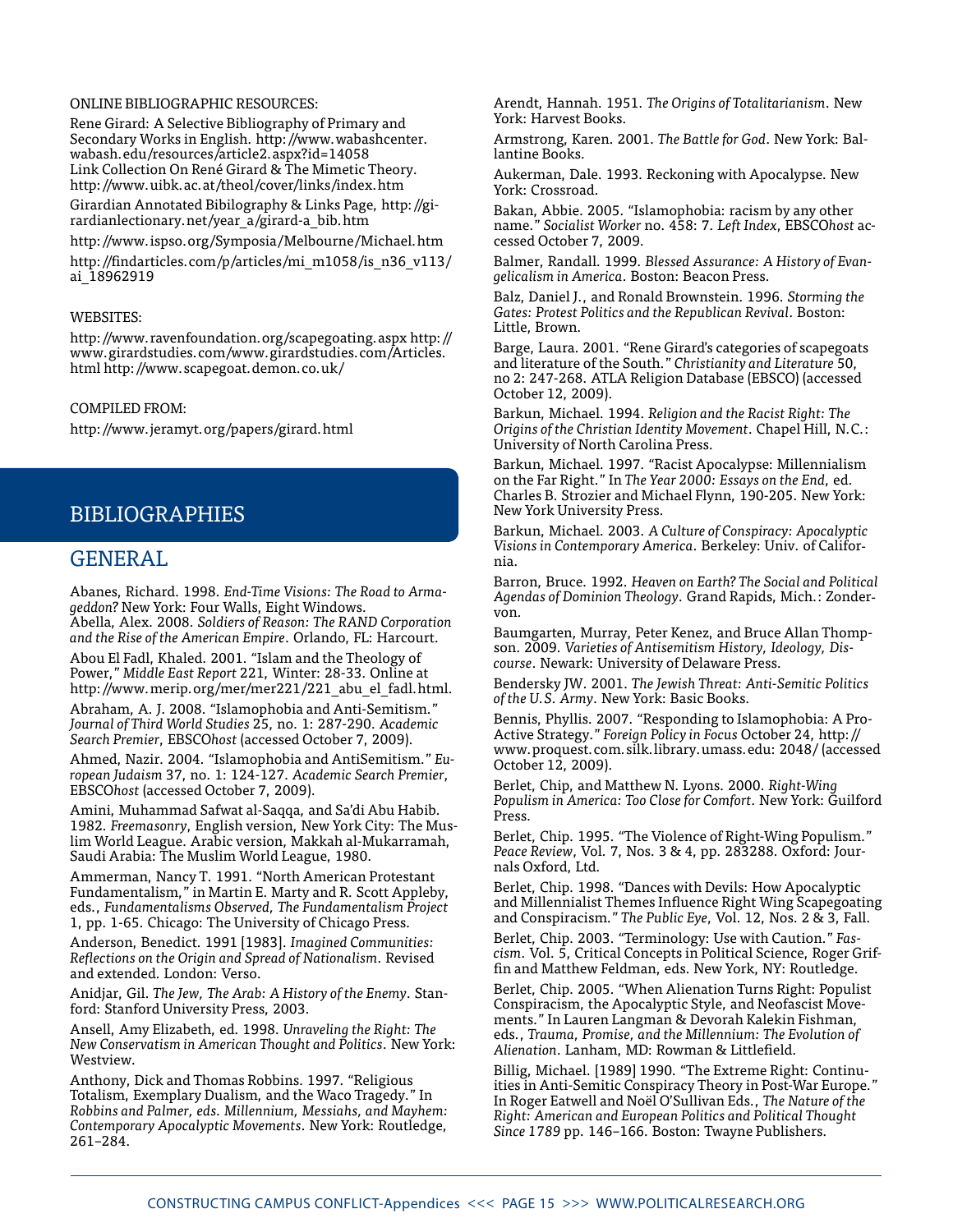Black, Earl, and Merle Black. 2002. *The Rise of Southern Republicans*. New York, N.Y.: Belknap/Harvard.

Blanchard, Dallas A. 1994. *The Anti–Abortion Movement and the Rise of the Religious Right*. New York: Twayne Publishers.

Blee, Kathleen. 1999. "Racist Activism and Apocalyptic/Millennial Thinking." *Journal of Millennial Studies* 2: 1. http:// www.mille.org/publications/summer99/blee.PDF.

Blumenthal, Sidney. 1986. *The Rise of the Counter-Establishment, From Conservative Ideology to Political Power*. New York: Random House.

Borum, Randy. 2004. *Psychology of Terrorism*. Tampa: University of South Florida.

Boston, Rob. 1996. *The Most Dangerous Man in America?: Pat Robertson and the Rise of the Christian Coalition*. Amherst, New York: Prometheus Books.

Boston, Rob. 2000. *Close Encounters With the Religious Right: Journeys into the Twilight Zone of Religion and Politics*. Amherst, New York: Prometheus Books.

Boston, Rob. 2003. *Why the Religious Right Is Wrong About Separation of Church and State*. 2nd ed. Amherst, New York: Prometheus Books.

Bowen, John. 2005. "Commentary on Bunzl." *American Ethnologist* 32, no. 4: 524-525. *Academic Search Premier*, EBSCO*host* (accessed October 7, 2009).

Boyarin, Jonathan. 2005. "Discerning the ghosts and the interest of the living." *American Ethnologist* 32, no. 4: 516- 518. *Academic Search Premier*, EBSCO*host* (accessed October 7, 2009).

Boyer, Dominic. 2005. "Welcome to the New Europe." *American Ethnologist* 32, no. 4: 521-523. *Academic Search Premier*, EBSCO*host* (accessed October 7, 2009).

Boyer, Paul S. 1992. *When Time Shall Be No More: Prophecy Belief in Modern American Culture*. Cambridge, Mass.: Belknap/Harvard University Press.

Brasher, Brenda E. 1998. *Godly Women: Fundamentalism and Female Power*. New Brunswick, N.J.: Rutgers University Press.

Brasher, Brenda E. 2001. "When Your Friend is Your Enemy: American Christian Fundamentalists and Israel at the New Millennium." In *Millennial Visions: Essays on Twentieth-Century Millenarianism*, edited by Martha F. Lee. Westport, CT: Greenwood Publishing Group.

Brennan, Mary C. 1995. *Turning Right in the Sixties: The Conservative Capture of the GOP*. Chapel Hill: University of North Carolina Press.

Brent, Sandy, D. 2002. *Plowshares & Pruning Hooks: Rethinking the Language of Biblical Prophecy and Apocalyptic*. Downers Grove, IL: InterVarsity.

Brodkin, Karen. 2005. "Xenophobia, the state, and capitalism." American Ethnologist 32, no. 4: 519-520. *Social Sciences Abstracts*, EBSCO*host* (accessed October 7, 2009).

Brooks, James. 2003. "Deep roots of Islamophobia." *Dissident Voice Left Index*, EBSCO*host* (accessed October 12, 2009).

Bunzl, Matti. 2005. "Between anti-Semitism and Islamophobia: Some thoughts on the new Europe." *American Ethnologist* 32, no. 4 (2005): 499-508. *Academic Search Premier*, EBSCO*host* accessed October 7, 2009.

Burch, Philip H., Jr. 1997. *Reagan, Bush, and Right-Wing Politics: Elites, Think Tanks, Power, and Policy: Part A & Part B*. The American Right Wing Takes Command: Key Executive Appointments. Supplement 1, Vol. 16, Research in Political Economy, Paul Zarembka Ed. Greenwich: CT: JAI Press.

Byers, Bryan D., and James A. Jones. 2007. "The Impact of the Terrorist Attacks of 9/11 on Anti-Islamic Hate Crime." *Journal of Ethnicity in Criminal Justice* 5, no. 1: 43-56. *Academic Search Premier*, EBSCO*host* (accessed October 7, 2009).

Callahan, David. *\$1 Billion for Ideas: Conservative Think Tanks in the 1990s*. Report. Washington, DC: National Committee for Responsive Philanthropy, March 1999.

Campbell, Jonathan G. 2006, "REVIEWS - A New Antisemitism? Debating Judeophobia in Twenty-first Century Britain." *The Journal of Jewish Studies*, 57 (1): 187.

Center for Reproductive Law and Policy. 1998. *Tipping the Scales: The Christian Right's Legal Crusade Against Choice*. New York: by the author.

Chahuan, Eugenio. 2005. "An East-West Dichotomy: Islamophobia." *Palestine - Israel Journal of Politics, Economics & Culture* 12, no. 2/3: 47-52. *Academic Search Premier*, EBSCO*host* (accessed October 7, 2009).

Chanes, Jerome A., ed., 1995, *Antisemitism in America Today: Outspoken Experts Explode the Myths*. New York: Birch Lane Press/Carol Publishing.

Chatterjee, Partha. 1986. *Nationalist Thought and the Colonial World: A Derivative Discourse*. Tokyo: United Nations University, Zed Books.

Chermak, Steven M. *Searching for a Demon: The Media Construction of the Militia Movement*. Boston: Northeastern University Press, 2002.

Chernus, Ira. *Monsters to Destroy: The Neoconservative War on Terror and Sin*. Boulder and London: Paradigm Publishers, 2006.

Chesler, Phyllis. 2003. *The New Anti-Semitism: the Current Crisis and What We Must Do about It*. San Francisco: Jossey-Bass.

Clark, Claire, and William Hoynes. "Images of Race and Nation After September 11th." *Peace Review* 15, no. 4 (2003): 443-50.

Clarkson, Fred. 1997. *Eternal Hostility: The Struggle between Theocracy and Democracy*. Monroe, ME: Common Courage.

Cohn, Norman. [1957] 1970. *The Pursuit of the Millennium: Revolutionary Millenarians and Mystical Anarchists of the Middle Ages*. Revised and expanded. New York: Oxford University Press.

Cohn, Norman. 1993. *Cosmos, Chaos and the World to Come: The Ancient Roots of Apocalyptic Faith*. New Haven: Yale University Press.

Cole, Juan. 2007. "Islamophobia as a Social Problem." *Middle East Studies Association Bulletin*, June. 3-7. *Humanities International Complete*, EBSCO*host* (accessed October 7, 2009).

Cook, David. 1996. "Muslim Apocalyptic and Jihad," *Jerusalem Studies in Arabic and Islam* 20: 66-104.

Cook, David. 2001. "Jihad and Martyrdom Operations as Apocalyptic Events." Paper presented at the Fifth Annual Center for Millennial Studies Conference, Boston University, November.

Cook, David. 2002. "America, the Second 'Ad: The Perception of the United States in Modern Muslim Apocalyptic Literature," *Yale Center for International and Area Studies Publications* 5: 150-93.

Coon, Carl. 2006. "Islamophobia." *Humanist* 66, no. 3: 4-5. *Academic Search Premier*, EBSCO*host* (accessed October 7, 2009).

Covington, Sally. M*oving a Public Policy Agenda: The Strategic Philanthropy of Conservative Foundations*. Report. Washing-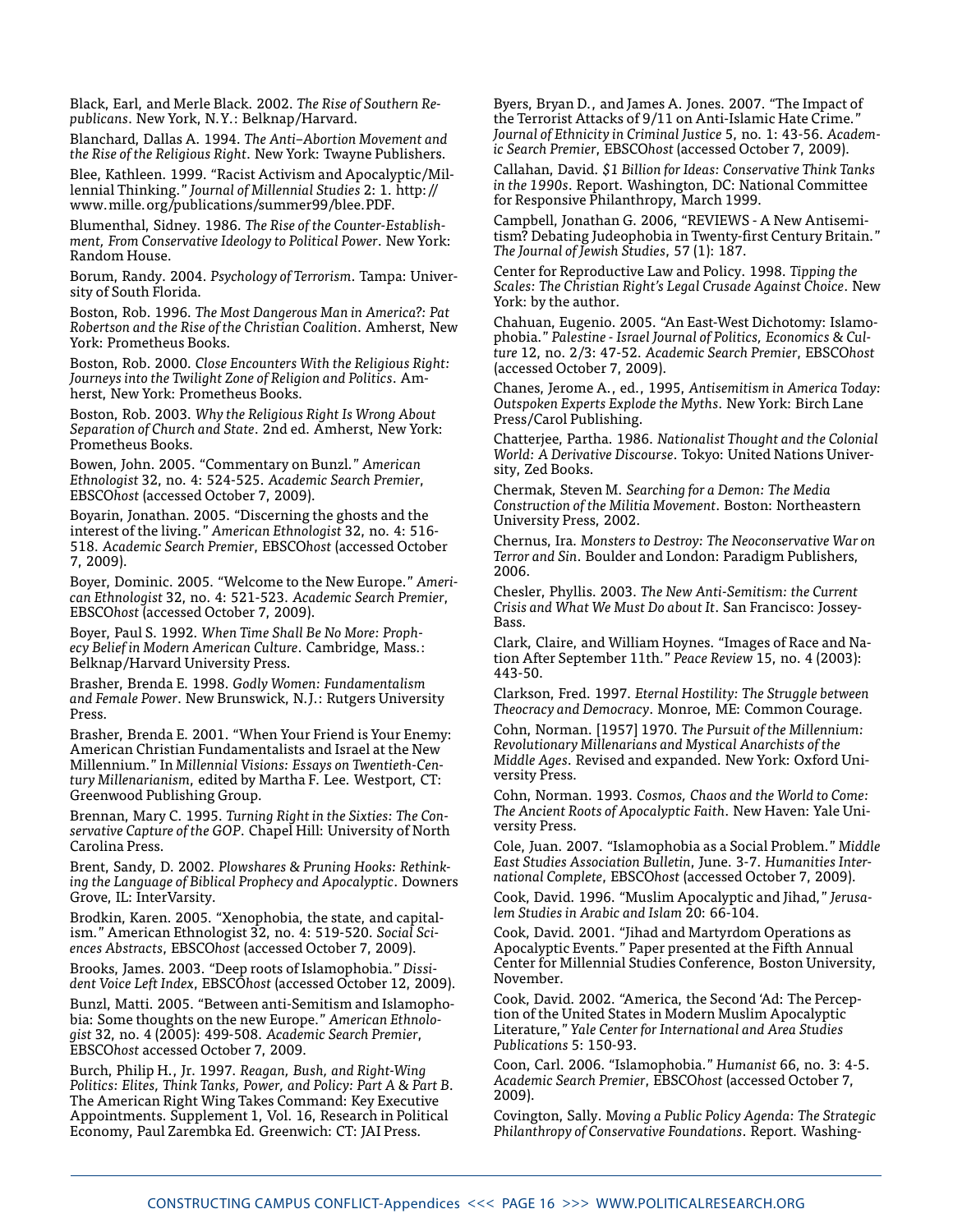ton, DC: National Committee for Responsive Philanthropy, July 1997.

Cuneo, Michael W. 1997. *The Smoke of Satan: Conservative and Traditionalist Dissent in Contemporary American Catholicism*. New York: Oxford University Press.

Davies, Merryl Wyn. 2002. "Wilful imaginings." *New Internationalist* no. 345: 22. *Academic Search Premier*, EBSCO*host* (accessed October 12, 2009).

Davis, David Brion, ed., 1972. *The Fear of Conspiracy: Images of Un–American Subversion from the Revolution to the Present*. Ithaca, NY: Cornell University Press.

Davis, J., ed. 2002. *Stories of Change: Narrative and Social Movements*. Albany, New York: State University of New York Press.

Dershowitz, Alan M. 2008. *The Case against Israel's Enemies: Exposing Jimmy Carter and Others Who Stand in the Way of Peace*. Hoboken, N.J.: John Wiley & Sons.

Diamond, Sara. 1989. *Spiritual Warfare: The Politics of the Christian Right*. Boston: South End Press.

Diamond, Sara. 1995. *Roads to Dominion: Right–Wing Movements and Political Power in the United States*. New York: Guilford.

Diamond, Sara. 1998. *Not by Politics Alone: The Enduring Influence of the Christian Right*. New York: Guilford Press.

Dinnerstein, Leonard. *Anti-Semitism in America*. New York: Oxford University Press, 1994.

Dossa, Shiraz. 2008. "Lethal Muslims: White-trashing Islam and the Arabs." *Journal of Muslim Minority Affairs* 28, no. 2: 225-236. *Academic Search Premier*, EBSCO*host* (accessed October 7, 2009).

Durham, Martin. 2000. *The Christian Right, the Far Right and the Boundaries of American Conservatism*. Manchester: Manchester University.

Easton, Nina J. 2000. *Gang of Five: Leaders at the Center of the Conservative Crusade*. New York: Simon and Schuster.

Ehrenreich. Barbara. 2007. "It's Islamo-Fascism Awareness Week!" *Nation*, October 22. http://www.thenation.com/ doc/20071105/ehrenreich accessed October 14, 2009.

El Fadl, Khaled Abou. "9/11 and the Muslim Transformation." In *September 11 in History, A Watershed Moment?* edited by Mary L. Dudziak, 70-111. Durham: Duke University Press, 2003.

El-Amin, Mustafa. [1985] 1990. *Al-Islam, Christianity, & Freemasonry*. Jersey City, NJ: New Mind productions.

El-Amine, Rayan. 2005. "The making of the Arab menace." *Dissident Voice Middle Eastern & Central Asian Studies*, EBSCO*host* (accessed October 7, 2009).

El-Amine, Rayan. 2006. "Anti-Arab Racism, Islam, and the Left." *Left Turn* no. 22: *Left Index*, EBSCO*host* accessed October 7, 2009.

Ewick, P., and S. S. Silbey. 1995. "Subversive stories and hegemonic tales: Toward a sociology of narrative." *Law & Society Review* 29 2: 197-226.

Ezekiel, Raphael S. 1995. *The Racist Mind: Portraits of American Neo–Nazis and Klansmen*. New York: Viking.

Faludi, Susan. 1992. *Backlash: The Undeclared War against American Women*. New York: Doubleday.

Fenster, M. 1999. *Conspiracy theories: Secrecy and power in American Culture*. Minneapolis: Univ. of Minnesota Press. Ferguson, Thomas, and Joel Rogers. 1986. *Right Turn: The Decline of the Democrats and the Future of American Politics*.

New York: Hill and Wang.

FitzGerald, Frances. 1985. "The American Millennium." *The New Yorker*, November 11, pp. 105-196.

Forster, Arnold, and Benjamin R. Epstein. 1974. *The New Antisemitism*. New York: McGraw-Hill.

Fotopoulos, Takis. 2007. "Islamophobia: the New Anti-semitism." *International Journal Of Inclusive Democracy* 3, no. 1: *Left Index*, EBSCO*host* accessed October 7, 2009.

Frank, Thomas. 2004. *What's the Matter with Kansas?: How Conservatives Won the Heart of America*. New York: Metropolitan Books.

Frost, Diane. 2008. "Islamophobia: examining causal links between the state and 'race hate' from 'below.'" *International Journal of Sociology & Social Policy* 28, no. 11/12: 546-563. *Middle Eastern & Central Asian Studies*, EBSCO*host* (accessed October 7, 2009).

Frykholm, Amy Johnson. 2004. R*apture Culture: Left Behind in Evangelical America*. New York: Oxford University Press.

Fuller, Robert C. 1995. *Naming the Antichrist: The History of an American Obsession*. New York: Oxford University Press.

Gabriel, Mark A. 2002. *Islam and Terrorism*. Lake Mary, Fla.: Charisma House.

Gamson, William. A. [1975] 1990. T*he Strategy of Social Protest*, Second edition. Belmont, CA: Wadsworth Publishing.

Gamson, William. A. 1995. "Constructing Social Protest." In *Social Movements and Culture*, ed. Hank Johnston and Bert Klandermans. Minneapolis, MN: University of Minnesota Press.

Gaubatz, P. David, and Paul Sperry. 2009. *Muslim Mafia: Inside the Secret Underworld That's Conspiring to Islamize America*. Los Angeles, CA: WND Books.

Gellner, Ernest. 1997. *Nationalism*. New York: New York University Press.

Gentile, Emilio. 1996. *The Sacralization of Politics in Fascist Italy, translated by Keith Botsford*. Cambridge, MA: Harvard University Press.

Gerges, Fawaz A. 2005. *The Far Enemy: Why Jihad Went Global*. New York: Cambridge University Press.

Gibson, J. W. 1994. *Warrior Dreams: Paramilitary Culture in Post-Vietnam America*. New York: Hill and Wang.

Gingrich, Andre. 2005. "Anthropological analyses of Islamophobia and anti-Semitism in Europe." *American Ethnologist* 32, no. 4: 513-515. *Academic Search Premier*, EBSCO*host*  (accessed October 7, 2009).

Glaser, Eliane, Paul Iganski, and Barry Kosmin. 2003, "POLITICS - A New Antisemitism? - Debating Judeophobia in twenty-first-century Britain." *TLS, the Times Literary Supplement*, (5250).

Goldberg, Robert Alan. 2001. *Enemies Within: The Culture of Conspiracy in Modern America*. New Haven: Yale University Press.

Gorenberg, Gershom. 2000. *The End of Days: Fundamentalism and the Struggle for the Temple Mount*. New York: The Free Press.

Gottschalk, Peter, and Gabriel Greenberg. 2008. *Islamophobia: Making Muslims the Enemy*. Lanham: Rowman & Littlefield Publishers.

Griffin, Roger. 2004. "Introduction: God's Counterfeiters? Investigating the Triad of Fascism, Totalitarianism and Political Religion." *Totalitarian Movements and Political Religions* 5: 291-325.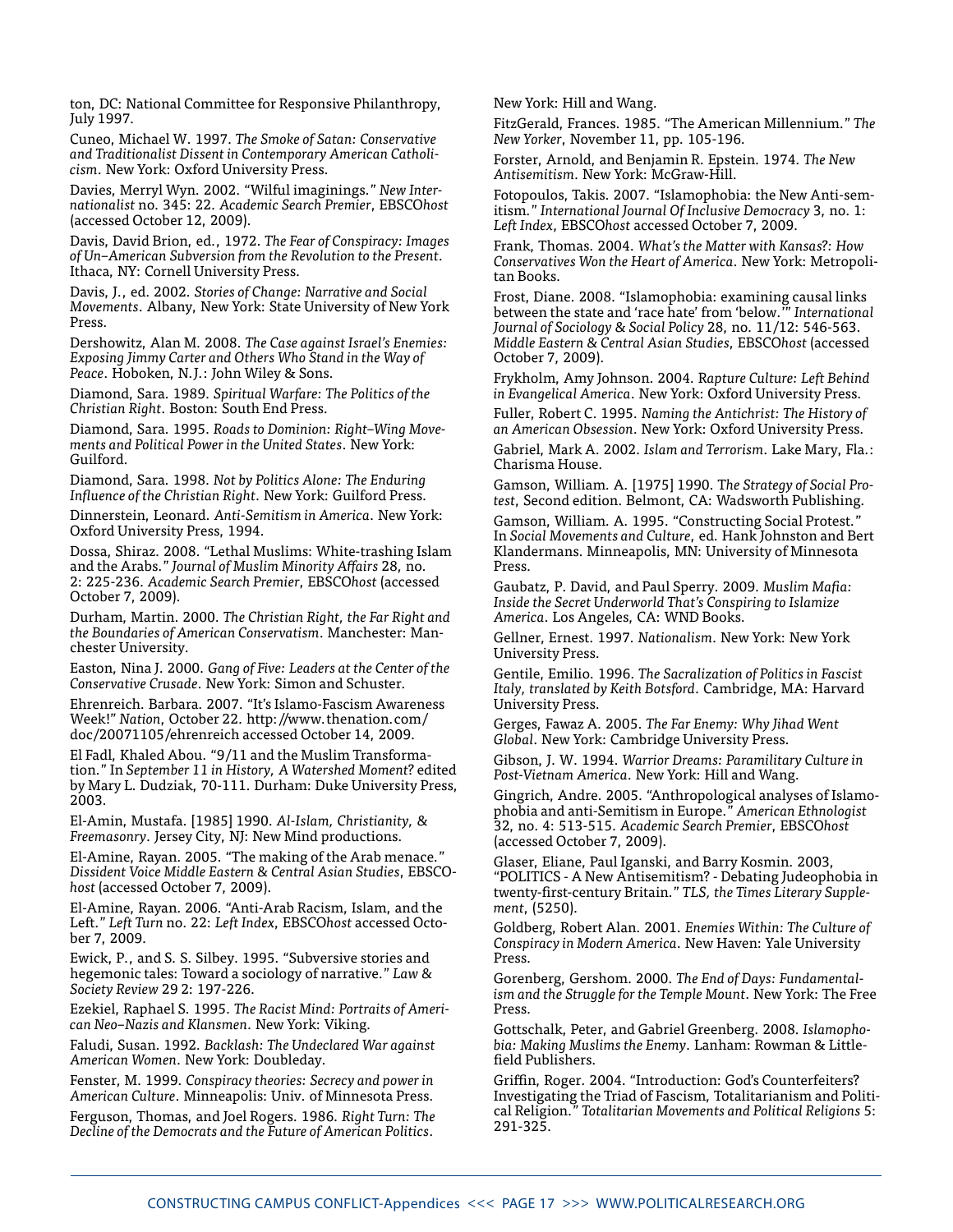Grosser, Paul E., and Edwin G. Halperin. 1979. *Anti-Semitism: The Causes and Effects of a Prejudice*. Secaucus, N.J.: Citadel Press, Lyle Stuart.

Harding, Susan. 1994. "Imagining the Last Days: The Politics of Apocalyptic Language," in Martin E. Marty and R. Scott Appleby, eds., *Accounting for Fundamentalisms, The Fundamentalism Project*, vol. 4, pp.57-78. Chicago: The University of Chicago Press.

Hardisty, Jean V. 1999. *Mobilizing Resentment: Conservative Resurgence from the John Birch Society to the Promise Keepers*. Boston: Beacon.

Hardisty, Jean. 2001. *Rights for Some: The Erosion of Democracy.* Somerville: Political Research Associates.

Heilbrunn, Jacob. 1995. "On Pat Robertson: His Anti-Semitic Sources," *New York Review of Books*, 20 April, 68–70.

Heilbrunn, Jacob. 1996. "Neocon v. Theocon." *The New Republic*, December 30, pp. 20–24.

Herman, Didi. 1997. *The Antigay Agenda: Orthodox Vision and the Christian Right*. Chicago: University of Chicago Press.

Hersch, Seymour. "Torture at Abu Ghraib." *The New Yorker*: April 30, 2004.

Himmelstein, Jerome L. 1990. *To The Right: The Transformation of American Conservatism*. Berkeley: University of California Press.

Hobsbawm, E.J. [1990]. 1992. *Nations and Nationalism Since 1780: Programme, Myth, Reality*. Second Edition. Cambridge: Cambridge University Press.

Hodgson, Godfrey. 1996. *The World Turned Right Side Up: A History of the Conservative Ascendancy in America*. Boston: Houghton Mifflin.

Howell, Leon. 1995. *Funding the War of Ideas*. Report. Cleveland: OH: United Church Board for Homeland Ministries.

Howells, Desiree. 1997. "Racism as Mimetic Violence." *The Allen Review* Issue No.18. http://www.docstoc.com/ docs/12171375/RACISM-AS-MIMETIC-VIOLENCE accessed October 7, 2009.

Hsia, R. Po-chia, 1988, *The Myth of Ritual Murder: Jews and Magic in Reformation Germany*, New Haven, Conn.: Yale University Press, 1988.

Huntington, Samuel. "The Clash of Civilizations?" *Foreign Affairs* 72, No. 3 (1993): 22-49.

Hutchinson, John, and Anthony D. Smith, Eds. 1994. *Nationalism.* Oxford Readers. Oxford: Oxford University Press.

Jaher, Frederic Cople. 1994. *A Scapegoat in the New Wilderness: The Origins and Rise of Anti-Semitism in America*. Cambridge, Mass.: Harvard University Press.

Jaschik, Scott. 2007. "Are You Ready for 'Islamo-Fascism Week'?." *Inside Higher Ed*. October 9. http://www.insidehighered.com/news/2007/10/09/islam accessed October 14, 2009.

Johnson, Stephen D. 2006. "Religion and Anti-Islamic Attitudes." *Review of Religious Research* 48, no. 1: 5-16. *Academic Search Premier*, EBSCO*host* (accessed October 7, 2009).

Juergensmeyer, Mark. 2000. *Terror in the Mind of God: The Global Rise of Religious Violence*. Berkeley: University of California.

Kaplan, Esther. 2002. "Antisemitism after September 11th." *Public Eye* 16 2, Summer 2002, 26–31. Also available online at http://www.publiceye.org/magazine/v16n2/AntisemitismAfter.htm.

Kaplan, Esther. 2004. *With God on Their Side: How Christian Fundamentalists Trampled Science, Policy, and Democracy in* 

*George W. Bush's White House*. New York: The New Press.

Kaplan, Jeffrey, and Tore Bjørgo, Eds. 1998. *Nation and Race: The Developing Euro-American Racist Subculture*. Boston: Northeastern University Press.

Kaplan, Jeffrey. 1997. R*adical Religion in America: Millenarian Movements from the Far Right to the Children of Noah*. Syracuse, N.Y.: Syracuse University Press.

Kaplan, Jeffrey. 2006. "Islamophobia in America?: September 11 and Islamophobic Hate Crime 1." *Terrorism & Political Violence* 18, no. 1: 1-33. *Humanities International Complete*, EBSCO*host* (accessed October 7, 2009).

Kazin, Michael. 1995. *The Populist Persuasion: An American History*. New York: Basic Books.

Kintz, Linda, and Julia Lesage, eds. 1998. *Culture, Media, and the Religious Right*. Minneapolis: University of Minnesota Press.

Kintz, Linda. 1997. *Between Jesus and the Market: The Emotions that Matter in Right-Wing America*. Durham, NC: Duke University Press.

Kittrie, Nicholas N. 1995. *The War against Authority: From the Crisis of Legitimacy to a New Social Contract*. Baltimore: Johns Hopkins University Press.

Kittrie, Nicholas N. 2000. *Rebels with a Cause: The Minds and Morality of Political Offenders*. Boulder, CO: Westview Press.

Klug, Brian. 2007. "Islamophobia and Anti-Semitism." *Journal of Palestine Studies* 37, no. 1: 122-123. *Academic Search Premier*, EBSCO*host* (accessed October 7, 2009).

Krehely, Jeff, Meaghan House, and Emily Kernan. 2004. *Axis of Ideology: Conservative Foundations and Public Policy*. Washington, D.C.: National Committee for Responsive Philanthropy March.

Kumar, Deepa. 2008. "Framing Islam: Media Constructions of the Middle East Post-9/11 (Top Paper)." *Conference Papers -- International Communication Association* 1. *Communication & Mass Media Complete*, EBSCO*host* (accessed October 7, 2009).

Kundnani, Arun. 2008. "Islamism and the roots of liberal rage." *Race and Class* 50, no. 2: 40-68. *Academic Search Premier*, EBSCO*host* (accessed October 7, 2009).

Lakoff, George. [1996] 2002. *Moral Politics: How Liberals and Conservatives Think*. Chicago: University of Chicago.

Laqueur, Walter. 1996. *Fascism: Past, Present, Future*. New York: Oxford: Oxford University Press.

Lea, Henry Charles. 1961. *The Inquisition of the Middle Ages*, abridged, New York: Macmillan.

Levin, Jack. 2002. *The Violence of Hate: Confronting Racism, Anti-Semitism, and other Forms of Bigotry*. Boston: Allyn and Bacon.

Lind, Michael. 1995. "Rev. Robertson's Grand International Conspiracy Theory." *New York Review of Books*, 2 February, 21–25.

Lo, Clarence Y. H., and Michael Schwartz, eds. 1998. *Social Policy and the Conservative Agenda*. Malden, MA: Blackwell Publishers.

Lobe, Jim. "Big Jump Found in Anti-Muslim Incidents." *Interpress Service*, September 18, 2006.

MacShane, Denis. 2008. *Globalising Hatred: the New Antisemitism*. London: Weidenfeld & Nicolson.

Marsden, George. 1991. *Understanding Fundamentalism and Evangelicalism*. Grand Rapids, Mich.: William B. Eerdmans Publishing Co.

Martin, William. 1996. *With God on Our Side: The Rise of the*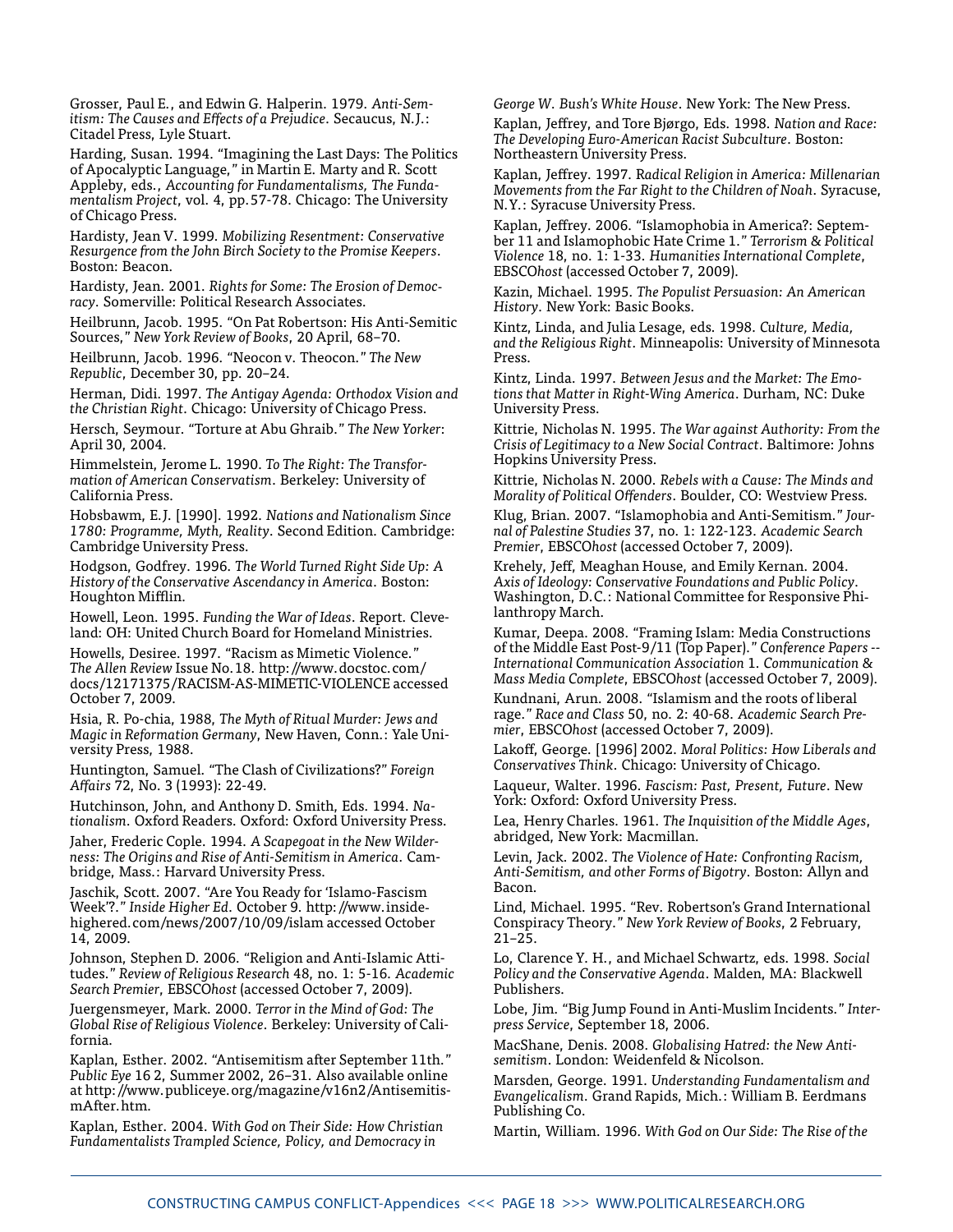*Religious Right in America*. New York: Broadway Books.

Mason, Carol. 2002. *Killing for Life: The Apocalyptic Narrative of Pro-Life Politics*. Ithaca: Cornell University Press.

McAdam, Doug, and David Snow, eds. 1997. "Introduction," *Social Movements: Readings on Their Emergence, Mobilization, and Dynamics*. Los Angeles: Roxbury Publishing Company.

McAdam, Doug. 1985. *Political Process and the Development of Black Insurgency*, 1930–1970. Chicago: University of Chicago Press. Originally published 1982.

McCarthy, John D., and Mayer N. Zald. 1977. "Resource Mobilization and Social Movements: A Partial Theory." *American Journal of Sociology*, vol. 82, no. 6, May, pp. 1212–1241.

McGirr, Lisa. 2001. *Suburban Warriors: The Origins of the New American Right*. Princeton: Princeton University Press.

Meer, Nasar, and Tehseen Noorani. 2008. "A sociological comparison of anti-Semitism and anti-Muslim sentiment in Britain." *Sociological Review* 56, no. 2: 195-219. *Academic Search Premier*, EBSCO*host* (accessed October 7, 2009).

Messer-Davidow, Ellen. 1993. "Manufacturing the Attack on Liberalized Higher Education." *Social Text*, Fall, pp. 40–80.

Michael, George. 2006. *The Enemy of My Enemy: The Alarming Convergence of Militant Islam and the Extreme Right*. Lawrence: University Press of Kansas.

Micklethwait, John, and Adrian Woodridge. 2004. *The Right Nation: Conservative Power in America*. New York, Penguin Press.

Miller, Lisa. "Why Do We Need Heaven?" *Newsweek*: August 12, 2002.

Nairn, Tom. 1997. *Faces of Nationalism: Janus Revisited*. London: Verso.

Northcott, Michael. 2004. *An Angel Directs The Storm. Apocalyptic Religion & American Empire*. London: I.B. Tauris.

O'Brien, Peter. *European Perceptions of Islam and America from Saladin to George W. Bush: Europe's Fragile Ego Uncovered*. New York: Palgrave Macmillan, 2008.

O'Leary, Stephen D. 1994. *Arguing the Apocalypse: A Theory of Millennial Rhetoric*. New York: Oxford University Press.

Oberman, Heiko A. 1984. *The Roots of Anti-Semitism: In the Age of Renaissance and Reformation*, Philadelphia: Fortress Press, translated by James I. Porter, German edition 1981.

Oberschall, Anthony. 1973. *Social Conflict and Social Movements*. Englewood Cliffs, NJ: Prentice-Hall.

People for the American Way, *Buying a Movement: Right-Wing Foundations and American Politics*. Report. Washington, DC: People for the American Way, 1996.

Perlstein, Rick. 2001. *Before the Storm: Barry Goldwater and the Unmaking of the American Consensus*. New York: Hill and Wang.

Pierard, Richard V., and Robert Dean Linder. 1988. *Civil Religion & the Presidency*. Grand Rapids, Mich: Academie Books.

Pipes, Daniel. [1996] 1998. *The Hidden Hand: Middle East Fears of Conspiracy*. New York: St. Martin's Press.

Pipes, Daniel. 1997. *Conspiracy: How the Paranoid Style Flourishes and Where it Comes From*. New York: The Free Press.

Plotzker, Sever, Jonathan Silverman, Yehuda Bauer, Shlomo Ben-Ami, Dan Dinar, Robert S, Wistrich, Yigal Karmon, Benny Morris, and Dina Porat. 2002. *Talking Heads: the New Antisemitism: 2001, the Year Antisemitism Raised Its Head*. New York.

Polletta, Francesca. 1998. "Contending Stories: Narrative in

Social Movements." *Qualitative Sociology* 214: 419-446.

Pollitt, Katha. 2007. "David Horowitz, Feminist?" *Nation*, November 19. 12. *Academic Search Premier*, EBSCO*host* accessed October 14, 2009.

Postone, Moishe, 1986 " Anti-Semitism and National Socialism" In *Germans & Jews Since the Holocaust: The Changing Situation in West Germany*, ed. Anson Rabinbach and Jack Zipes. New York: Homes & Meier.

Poynting, Scott, and Victoria Mason. 2007. "The resistible rise of Islamophobia." *Journal of Sociology* 43, no. 1: 61-86. *Academic Search Premier*, EBSCO*host* (accessed October 7, 2009).

Progler, J.A. "The Utility of Islamic Imagery in the West." *Al-Tawhid* 14 (Winter 1997), No. 4. http://www.al-islam.org/ al-tawhid/default.asp?url=islamicimageryinwest.htm (accessed December 12, 2009).

Quinby, Lee. 1994. *Anti-Apocalypse: Exercises in Genealogical Criticism*. Minneapolis: University of Minnesota Press.

Quinn, Frederick. *The Sum of All Heresies: The Image of Islam in Western Thought*. New York and Oxford: Oxford University Press, 2002.

Qureshi, Emran, and Michael A. Sells, eds. *The New Crusades: Constructing the Muslim Enemy*. New York: Columbia University Press, 2003.

Ralph, Diana. 2006. "Islamophobia and the 'War On Terror': The Continuing Pretext for U.S. Imperial Conquest." *Research In Political Economy* 23, 8. *Middle Eastern & Central Asian Studies*, EBSCO*host* accessed October 7, 2009.

Rana, Junaid. 2007. "The story of Islamophobia." *Souls: A Critical Journal of Black Politics, Culture and Society* 9, no. 2: 148-161. Left Index, EBSCOhost accessed October 7, 2009.

Rapoport, David C. 1993. "Comparing Militant Fundamentalist Movements and Groups," in Martin E. Marty and R. Scott Appleby eds., *Fundamentalisms and the State: Remaking Polities, Economies, and Militance*, The Fundamentalism Project 3, pp. 429–461. Chicago: The University of Chicago Press.

Rashid, Ahmed. 2001. *Taliban: Militant Islam, Oil, and Fundamentalism in Central Asia*. New Haven: Yale Nota Bene.

Reich, Walter, ed. 1998. *Origins of Terrorism: Psychologies, Ideologies, Theologies, States of Mind*. Washington, DC: Woodrow Wilson Center Press. Distributed by Baltimore: Johns Hopkins University Press.

Rendall, Steve, and Isabel Macdonald. 2008. "Making Islamophobia Mainstream. (cover story)." *Extra!* 21, no. 6: 16-18. *Communication & Mass Media Complete*, EBSCO*host* (accessed October 7, 2009).

Rendall, Steve, and Isabel Macdonald. 2008. "'Secret Muslims,' Open Bigotry." *Extra!* 21, no. 6: 18-19. *Communication & Mass Media Complete*, EBSCO*host* accessed October 7, 2009.

Ribuffo, Leo P. 1983. *The Old Christian Right: The Protestant Far Right from the Great Depression to the Cold War*. Philadelphia: Temple University Press.

Robbins, Thomas, and Susan J. Palmer, eds. 1997. *Millennium, Messiahs, and Mayhem: Contemporary Apocalyptic Movements*. New York: Routledge.

Robbins, Thomas. 1997. "Religious Movements and Violence: A Friendly Critique of the Interpretive Approach." *Nova Religio* 1: 13-29.

Roedel, John. 2008. "Sacrificial and Nonsacrificial Mass Nonviolence." *Contagion: Journal of Violence, Mimesis & Culture* 15/16, no. 1: 221-236. *Humanities International Complete*, EBSCO*host* (accessed October 12, 2009).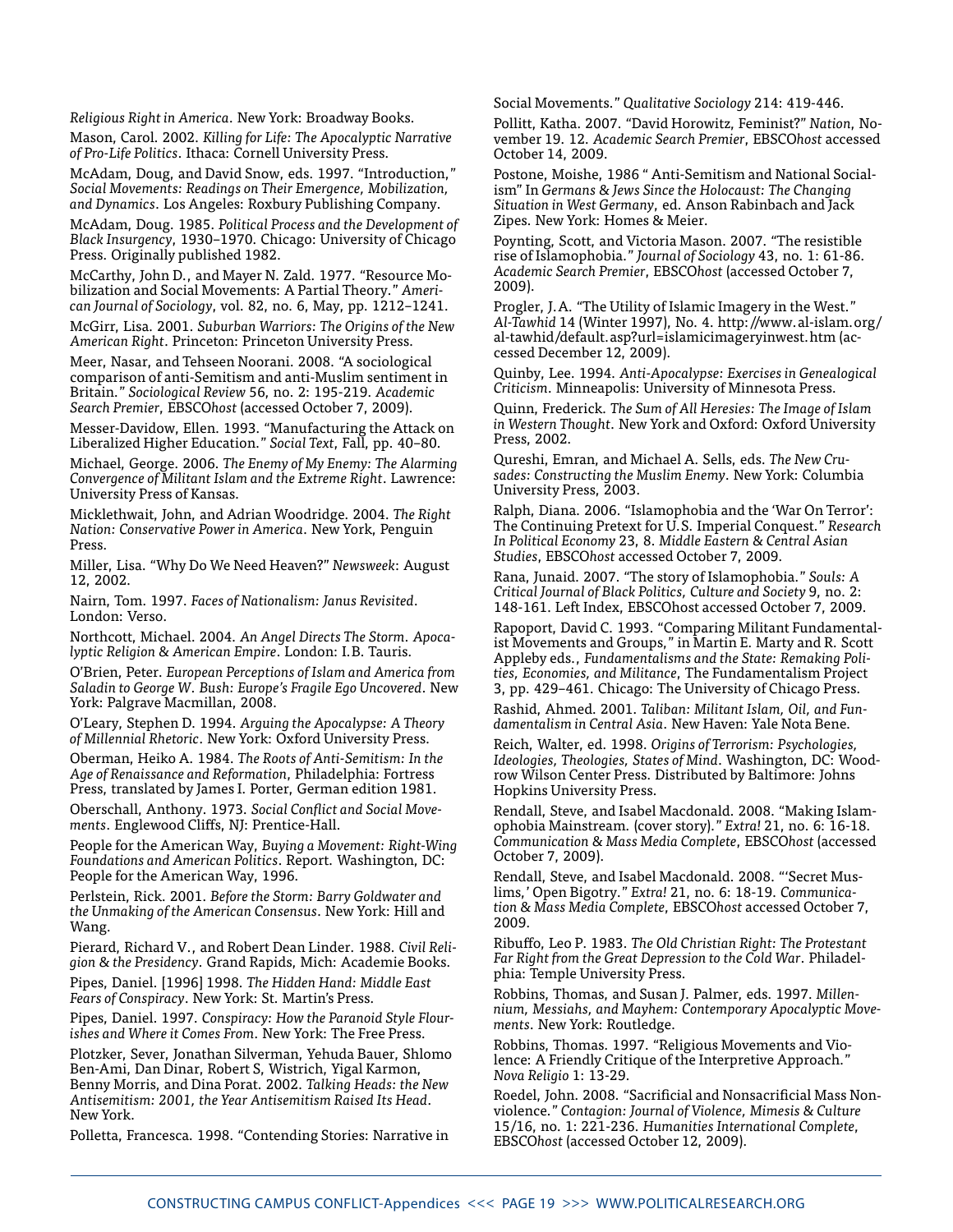Rossing, Barbara A. 2004. *The Rapture Exposed: The Message of Hope in the Book of Revelation*. Boulder, CO: Westview.

Safa, Reza F. 1996. *Inside Islam: Exposing and Reaching the World of Islam*. Orlando, FL: Creation House

Sageman, Marc. 2004. *Understanding Terror Networks*. Philadelphia, PA: University of Pennsylvania Press.

Said, Edward. *Orientalism*. New York: Vintage Books, 1979.

Sajid, Abduijalil. 2005. "Islamophobia: A New Word for an Old Fear." *Palestine - Israel Journal of Politics, Economics & Culture* 12, no. 2/3: 31-40. *Academic Search Premier*, EBSCO*host* (accessed October 7, 2009).

Schiller, Nina Glick. 2005. "Racialized nations, evangelizing Christianity, police states, and imperial power: Missing in action in Bunzl's new Europe." *American Ethnologist* 32, no. 4: 526-532. *Social Sciences Abstracts*, EBSCO*host* (accessed October 7, 2009).

Schoenwald, Jonathan M. 2001. *A Time for Choosing: The Rise of Modern American Conservatism*. Oxford: Oxford University Press.

Scholnick, Myron I. 1990. *The New Deal and Anti-Semitism in America.* New York: Garland Publishing.

Schulman, Beth. "Foundations for a Movement: How the Right Wing Subsidizes its Press," *Extra!* Fairness and Accuracy in Reporting, special issue on "The Right-Wing Media Machine," March/April 1995, p. 11.

Scott, Kyle. 2008. "A Girardian Critique of the Liberal Democratic Peace Theory." *Contagion: Journal of Violence, Mimesis & Culture* 15/16, no. 1: 45-62. *Humanities International Complete*, EBSCO*host* (accessed October 12, 2009).

Sine, Tom. 1995. *Cease Fire: Searching for Sanity in America's Culture Wars*. Grand Rapids, MI: William B. Eerdmans.

Sivanandan, Ambalavander. "Race, Terror, and Civil Society." *Race and Class* 47 (2006): 1-8.

Smith, Anthony D. 1998. *Nationalism and Modernism: A Critical Survey of Recent Theories of Nations and Nationalism*. London: Routledge.

Snow, David A., E. B. Rochford, Jr., S. K. Worden, and Robert D. Benford. [1986] 1997. "Frame Alignment Process, Micromobilization, and Movement Participation." Pp. 211–228 in *Social Movements: Perspectives and Issues*, edited by Steven M. Buechler and F. Kurt Cylke, Jr. Mountain View, Calif.: Mayfield Publishing.

Soley, Lawrence C. *Leasing the Ivory Tower: The Corporate Takeover of Academia*. Boston: South End Press, 1995.

Steger, Manfred. 2000. *Gandhi's Dilemma: Nonviolent Principles and Nationalist Power*. New York: St. Martin's Press.

Stephancic, Jeanm and Richard Delgado. *No Mercy: How Conservative Think Tanks and Foundations Changed America's Social Agenda*. Philadelphia: Temple University Press, 1996.

Stern, Jessica. 1999. *The Ultimate Terrorists*. Cambridge, MA: Harvard University Press.

Stern, Jessica. 2003. *Terror in the Name of God: Why Religious Militants Kill*. New York: Ecco/Harper Collins.

Stewart, Kathleen, and Susan Harding. 1999. "Bad Endings: American Apocalypsis." *Annual Review of Anthropology*, 28, pp. 285-310.

Street, Brian. 2005. "Islamophobia and Racism." *Anthropology Today* 21, no. 5: 21. *Academic Search Premier*, EBSCO*host*  (accessed October 7, 2009).

Strozier, Charles B. 1994. *Apocalypse: On the Psychology of Fundamentalism in America*. Boston: Beacon Press.

Sway, Mustafa Abu. 2005. "Islamophobia: Meaning, Manifestations, Causes." *Palestine - Israel Journal of Politics, Economics & Culture* 12, no. 2/3: 15-23. *Academic Search Premier*, EBSCO*host* accessed October 7, 2009.

Tappan, Mark B. 2006. "Reframing Internalized Oppression and Internalized Domination: From the Psychological to the Sociocultural." *Teachers College Record* 108, no. 10: 2115- 2144. *Academic Search Premier*, EBSCO*host* accessed October 14, 2009.

Taras, Ray. 2008. "Islamophobia: Making Muslims the Enemy." Journal of Muslim Minority Affairs 28, no. 1: 163-164. Academic Search Premier, EBSCOhost (accessed October 7, 2009).

Thompson, Damian. 1997. *The End of Time: Faith and Fear in the Shadow of the Millennium*. Hanover, N.H.: University Press of New England.

Tibi, Bassam. [1998] 2002. *The Challenge of Fundamentalism: Political Islam and the New World Disorder*. Updated. Berkeley: University of California.

Timmerman, Kenneth R. 2003. *Preachers of Hate: Islam and the War on America*. New York: Crown Forum.

Tobin, Gary A., Aryeh Kaufmann Weinberg, and Jenna Ferer. 2009. *The Uncivil University: Intolerance on College Campuses*. Lanham, MD.: Lexington Books.

Trumpbour, John. "The Clash of Civilizations." In *The New Crusades: Constructing the Muslim Enemy*, edited by Emran Qureshi and Michael A. Sells, 88-130. New York: Columbia University Press, 2003.

Vinz, Warren Lang. 1997. *Pulpit Politics: Faces of American Protestant Nationalism in the Twentieth Century*. Albany: State University of New York Press.

Wessinger, Catherine, ed. 2000. *Millennialism, Persecution, and Violence: Historical Cases*. Syracuse: Syracuse University Press.

Wessinger, Catherine. 2001. "Bin Laden and Revolutionary Millennialism," *New Orleans Times-Picayune*, 10 October, http://www.mille.org/cmshome/wessladen.html.

Whitaker, Brian. "Its best use is as a doorstop." *The Guardian*: May 24, 2004.

Wiktorowicz, Quintan, ed. 2004. *Islamic Activism: A Social Movement Theory Approach*. Bloomington, IN: Indiana University Press.

Williams, Rhys H. 1994. "Movement Dynamics and Social Change: Transforming Fundamentalist Ideology and Organization," Pp. 785-833 in *Accounting for Fundamentalisms*, edited by Martin E. Marty and R. Scott Appleby. Chicago, IL: The University of Chicago Press.

Wistrich, RS. [1999] 2003, *Demonizing the other: Antisemitism, Racism, and Xenophobia*. Routledge, London.

Zizek, Slavoj. *Welcome to the Desert of the Real*. London and New York: Verso, 2002.

Zogby, James J. "The Other Anti Semitism: The Image of Islam in American Pop Culture." *Sojourners Magazine*: Nov/ Dec 1998.

### **ANTISEMITISM**

Arendt, Hannah. 1951. *The Origins of Totalitarianism*, New York: Harvest Books.

Barkun, Michael. 1994. *Religion and the Racist Right: The Origins of the Christian Identity Movement*, Chapel Hill, N.C.: University of North Carolina Press.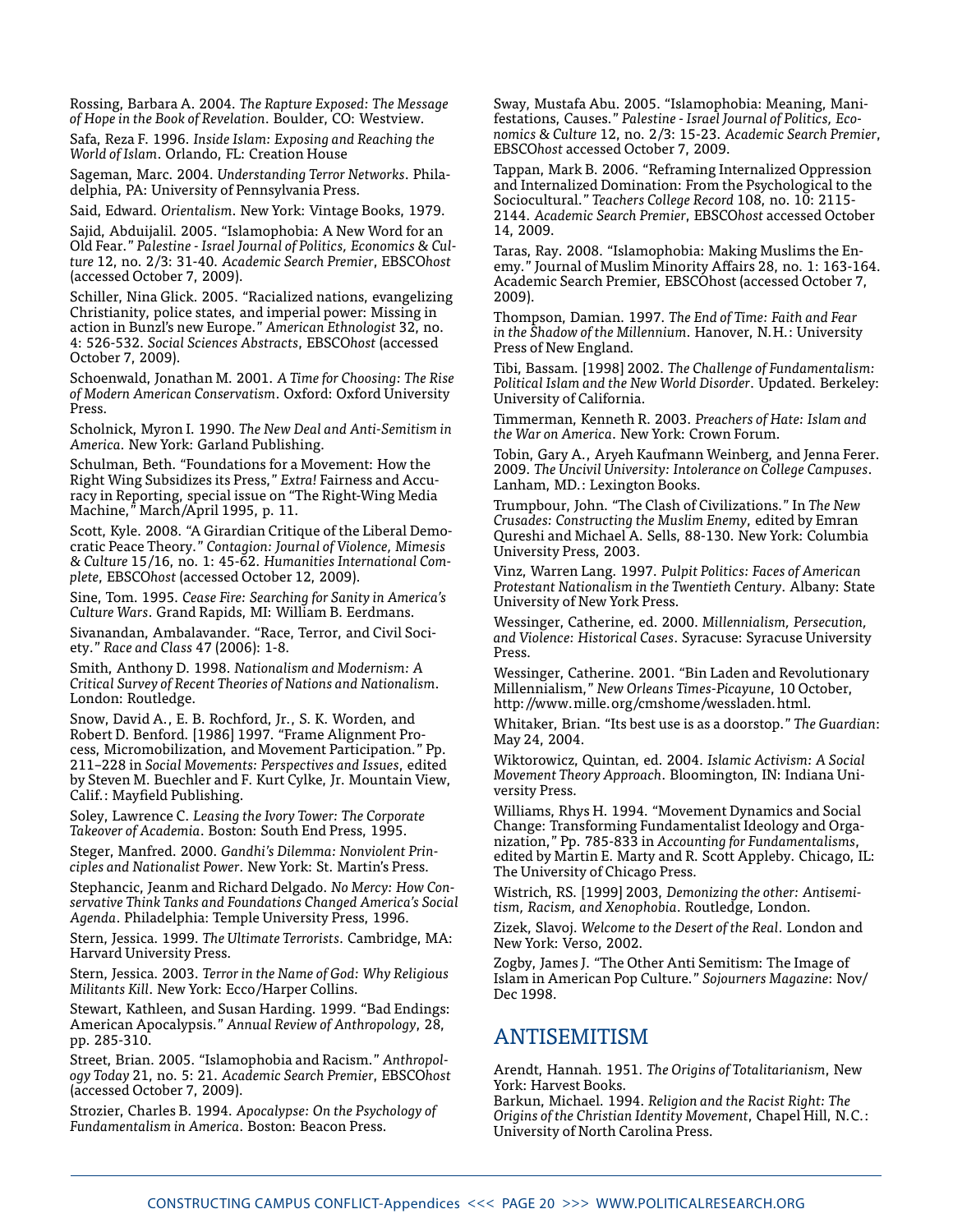Baumgarten, Murray, Peter Kenez, and Bruce Allan Thompson. 2009. *Varieties of Antisemitism History, Ideology, Discourse*. Newark: University of Delaware Press.

Bendersky JW. 2001. *The Jewish Threat: Anti-Semitic Politics of the U.S. Army*. New York: Basic Books.

Billig, Michael. [1989] 1990. "The Extreme Right: Continuities in Anti-Semitic Conspiracy Theory in Post-War Europe." In Roger Eatwell and Noël O'Sullivan, Eds., *The Nature of the Right: American and European Politics and Political Thought Since 1789* pp. 146–166. Boston: Twayne Publishers.

Campbell, Jonathan G. 2006. "REVIEWS - A New Antisemitism? Debating Judeophobia in Twenty-first Century Britain," *The Journal of Jewish Studies*, 57 (1): 187.

Chanes, Jerome A., ed. 1995. *Antisemitism in America Today: Outspoken Experts Explode the Myths*. New York: Birch Lane Press/Carol Publishing.

Cohn, Norman. [1957] 1970. *The Pursuit of the Millennium: Revolutionary Millenarians and Mystical Anarchists of the Middle Ages*. Revised and expanded. New York: Oxford University Press.

Cohn, Norman. 1993. *Cosmos, Chaos and the World to Come: The Ancient Roots of Apocalyptic Faith*. New Haven: Yale University Press.

Dinnerstein, Leonard. 1994. *Anti-Semitism in America*, New York: Oxford University Press.

Ezekiel, Raphael S. 1995. *The Racist Mind: Portraits of American Neo–Nazis and Klansmen*. New York: Viking.

Forster, Arnold, and Benjamin R. Epstein. 1974. *The New Antisemitism*. New York: McGraw-Hill.

Frederic Cople Jaher. 1994. *A Scapegoat in the New Wilderness: The Origins and Rise of Anti-Semitism in America*. Cambridge, Mass.: Harvard University Press.

Glaser, Eliane, Paul Iganski, and Barry Kosmin. 2003. "POLITICS - A New Antisemitism? - Debating Judeophobia in twenty-first-century Britain." *TLS, the Times Literary Supplement*, (5250): 26.

Goldberg, Robert Alan. 2001. *Enemies Within: The Culture of Conspiracy in Modern America*. New Haven: Yale University Press.

Gorenberg, Gershom. 2000. *The End of Days: Fundamentalism and the Struggle for the Temple Mount*. New York: The Free Press.

Grosser, Paul E., and Edwin G. Halperin. 1979. *Anti-Semitism: The Causes and Effects of a Prejudice*. Secaucus, N.J.: Citadel Press, Lyle Stuart.

Heilbrunn, Jacob. 1995. "On Pat Robertson: His Anti-Semitic Sources." *New York Review of Books*, 20 April, 68–70.

Heilbrunn, Jacob. 1996. "Neocon v. Theocon." *The New Republic*, December 30, pp. 20–24.

Hsia, R. Po-chia. 1988. *The Myth of Ritual Murder: Jews and Magic in Reformation Germany*, New Haven, Conn.: Yale University Press, 1988.

Jaher, Frederic Cople. 1994. *A Scapegoat in the New Wilderness: The Origins and Rise of Anti-Semitism in America*. Cambridge, Mass.: Harvard University Press.

Kaplan, E. 2002. "Antisemitism after September 11th." *Public Eye* 16 2, Summer 2002, 26–31. Also available online at http://www.publiceye.org/magazine/v16n2/AntisemitismAfter.htm.

Lea, Henry Charles. 1961. *The Inquisition of the Middle Ages*, abridged, New York: Macmillan,.

Levin, J. 2002. *The Violence of Hate: Confronting Racism,* 

*anti-Semitism, and other Forms of Bigotry*. Boston: Allyn and Bacon.

Lind, Michael. 1995. "Rev. Robertson's Grand International Conspiracy Theory." *New York Review of Book*s, 2 February, 21–25.

Oberman, Heiko A. 1984. *The Roots of Anti-Semitism: In the Age of Renaissance and Reformation*. Philadelphia: Fortress Press, translated by James I. Porter, German edition 1981.

Pipes, Daniel. 1997. *Conspiracy: How the Paranoid Style Flourishes and Where it Comes From*. New York: The Free Press.

Postone, Moishe. 1986. "Anti-Semitism and National Socialism." *In Germans & Jews Since the Holocaust: The Changing Situation in West Germany*, ed. Anson Rabinbach and Jack Zipes. New York: Homes & Meier.

Scholnick, Myron I., 1990, *The New Deal and Anti-Semitism in America*. New York: Garland Publishing.

Wistrich, RS. [1999] 2003. *Demonizing the other: Antisemitism, Racism, and Xenophobia*. Routledge, London.

### Islamophobia, Arabophobia, & **ORIENTALISM**

Abraham, A. J. 2008. "Islamophobia and Anti-Semitism." J*ournal of Third World Studies* 25, no. 1: 287-290. *Academic Search Premier*, EBSCO*host* (accessed October 7, 2009).

Ahmed, Nazir. 2004. "Islamophobia and AntiSemitism." *European Judaism* 37, no. 1: 124-127. *Academic Search Premier*, EBSCO*host* (accessed October 7, 2009).

Bakan, Abbie. 2005. "Islamophobia: racism by any other name." *Socialist Worker* no. 458: 7. *Left Index*, EBSCO*host* (accessed October 7, 2009).

Barge, Laura. 2001. "Rene Girard's categories of scapegoats and literature of the South." *Christianity and Literature* 50, no 2: 247-268. ATLA Religion Database (EBSCO) (accessed October 12, 2009).

 Bennis, Phyllis. 2007. "Responding to Islamophobia: A Pro-Active Strategy." *Foreign Policy in Focus* October 24, http:// www.proquest.com.silk.library.umass.edu: 2048/ (accessed October 12, 2009).

Bowen, John. 2005. "Commentary on Bunzl." *American Ethnologist* 32, no. 4: 524-525. *Academic Search Premier*, EBSCO*host* (accessed October 7, 2009).

Boyarin, Jonathan. 2005. "Discerning the ghosts and the interest of the living." *American Ethnologist* 32, no. 4: 516- 518. *Academic Search Premier*, EBSCO*host* (accessed October 7, 2009).

Boyer, Dominic. 2005. "Welcome to the new Europe." *American Ethnologist* 32, no. 4: 521-523. *Academic Search Premier*, EBSCO*host* (accessed October 7, 2009).

Brodkin, Karen. 2005. "Xenophobia, the State, and Capitalism." *American Ethnologist* 32, no. 4: 519-520. *Social Sciences Abstracts*, EBSCO*host* (accessed October 7, 2009).

Brooks, James. 2003. "Deep roots of Islamophobia." *Dissident Voice Left Index*, EBSCO*host* (accessed October 12, 2009).

Bunzl, Matti. 2005. "Between anti-Semitism and Islamophobia: Some thoughts on the new Europe." *American Ethnologist* 32, no. 4: 499-508. *Academic Search Premier*, EBSCO*host* (accessed October 7, 2009).

Byers, Bryan D., and James A. Jones. 2007. "The Impact of the Terrorist Attacks of 9/11 on Anti-Islamic Hate Crime." *Journal of Ethnicity in Criminal Justice* 5, no. 1: 43-56. *Academ-*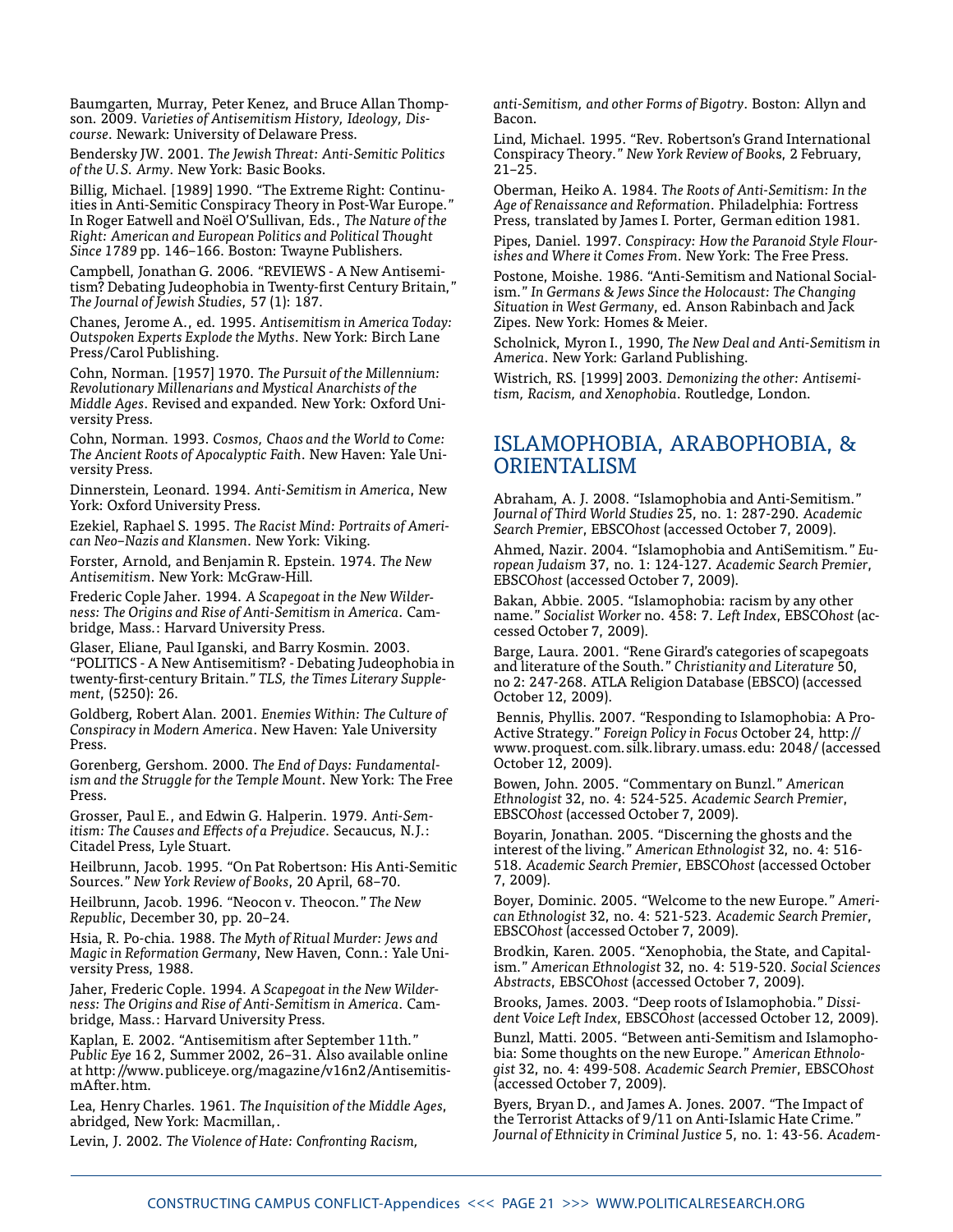*ic Search Premier*, EBSCO*host* (accessed October 7, 2009).

Chahuan, Eugenio. 2005. "An East-West Dichotomy: Islamophobia." *Palestine - Israel Journal of Politics, Economics & Culture* 12, no. 2/3: 47-52. *Academic Search Premier*, EBSCO*host* (accessed October 7, 2009).

Cole, Juan. 2007. "Islamophobia as a Social Problem." *Middle East Studies Association Bulletin*, June. 3-7. *Humanities International Complete*, EBSCO*host* (accessed October 7, 2009).

 Coon, Carl. 2006. "Islamophobia." *Humanist* 66, no. 3: 4-5. *Academic Search Premier*, EBSCO*host* (accessed October 7, 2009).

 Davies, Merryl Wyn. 2002. "Wilful imaginings." *New Internationalist* no. 345: 22. *Academic Search Premier*, EBSCO*host* (accessed October 12, 2009).

 Dossa, Shiraz. 2008. "Lethal Muslims: White-trashing Islam and the Arabs." *Journal of Muslim Minority Affairs* 28, no. 2: 225-236. *Academic Search Premier*, EBSCO*host* (accessed October 7, 2009).

Ehrenreich. Barbara. 2007. "It's Islamo-Fascism Awareness Week!" *Nation*, October 22. http://www.thenation.com/ doc/20071105/ehrenreich (accessed October 14, 2009).

El-Amine, Rayan. 2005. "The making of the Arab menace." *Dissident Voice Middle Eastern & Central Asian Studies*, EBSCO*host* (accessed October 7, 2009).

\_\_\_\_\_\_\_. 2006. "Anti-Arab Racism, Islam, and the Left." *Left Turn* no. 22: *Left Index*, EBSCO*host* (accessed October 7, 2009).

Fotopoulos, Takis. 2007. "Islamophobia: the new anti-semitism." *International Journal Of Inclusive Democracy* 3, no. 1: *Left Index*, EBSCOhost (accessed October 7, 2009).

Frost, Diane. 2008. "Islamophobia: examining causal links between the state and 'race hate' from 'below." *International Journal of Sociology & Social Policy* 28, no. 11/12: 546-563. *Middle Eastern & Central Asian Studies*, EBSCO*host* (accessed October 7, 2009).

. 2008. "Islamophobia: examining causal links between the media and 'race hate' from 'below." *International Journal of Sociology & Social Policy* 28, no. 11/12: 564-578. *Middle Eastern & Central Asian Studies*, EBSCO*host* (accessed October 7, 2009).

Gingrich, Andre. 2005. "Anthropological analyses of Islamophobia and anti-Semitism in Europe." *American Ethnologis*t 32, no. 4: 513-515. *Academic Search Premier*, EBSCO*host* (accessed October 7, 2009).

Gottshalk, Peter, and Gabriel Greenberg. 2008. "Islamophobia: making Muslims the enemy." 2008. *Left Index*, EBSCO*host* (accessed October 7, 2009).

Howells, Desiree. 1997. "Racism as Mimetic Violence." *The Allen Review Issue* No.18.

http://www.docstoc.com/docs/12171375/RACISM-AS-MIMETIC-VIOLENCE (accessed October 7, 2009).

Jaschik, Scott. 2007. "Are You Ready for 'Islamo-Fascism Week'?" *Inside Higher Ed*. October 9. http://www.insidehighered.com/news/2007/10/09/islam (accessed October 14, 2009).

Johnson, Stephen D. 2006. "Religion and Anti-Islamic Attittudes." *Review of Religious Research* 48, no. 1: 5-16. *Academic Search Premier*, EBSCO*host* (accessed October 7, 2009).

Kaplan, Jeffrey. 2006. "Islamophobia in America?: September 11 and Islamophobic Hate Crime 1." *Terrorism & Political Violence* 18, no. 1: 1-33. *Humanities International Complete*, EBSCO*host* (accessed October 7, 2009).

Klug, Brian. 2007. "Islamophobia and Anti-Semitism." *Journal of Palestine Studies* 37, no. 1: 122-123*. Academic Search Premier*, EBSCO*host* (accessed October 7, 2009).

Kumar, Deepa. 2008. "Framing Islam: Media Constructions of the Middle East Post-9/11 (Top Paper)." *Conference Papers -- International Communication Association* 1. *Communication & Mass Media Complete*, EBSCO*host* (accessed October 7, 2009).

Kundnani, Arun. 2008. "Islamism and the roots of liberal rage." *Race and Class* 50, no. 2: 40-68. *Academic Search Premier*, EBSCO*host* (accessed October 7, 2009).

Meer, Nasar, and Tehseen Noorani. 2008. "A sociological comparison of anti-Semitism and anti-Muslim sentiment in Britain." *Sociological Review* 56, no. 2: 195-219. *Academic Search Premier*, EBSCO*host* (accessed October 7, 2009).

Mohideen, Haja, and Shamimah Mohideen. 2008. "The Language of Islamophobia in Internet Articles." *Intellectual Discourse* 16, no. 1: 73-87. *Communication & Mass Media Complete*, EBSCO*host* (accessed October 7, 2009).

Pollitt, Katha. 2007. "David Horowitz, Feminist?" *Nation*, November 19. 12. *Academic Search Premier*, EBSCO*host* (accessed October 14, 2009).

Poynting, Scott, and Victoria Mason. 2007. "The resistible rise of Islamophobia." *Journal of Sociology* 43, no. 1: 61-86. *Academic Search Premier*, EBSCO*host* (accessed October 7, 2009).

Ralph, Diana. 2006. "Islamophobia and the 'War On Terror': The Continuing Pretext for U.S. Imperial Conquest." *Research In Political Economy* 23, 8. *Middle Eastern & Central Asian Studies*, EBSCO*host* (accessed October 7, 2009).

Rana, Junaid. 2007. "The story of Islamophobia." *Souls: A Critical Journal of Black Politics, Culture and Society* 9, no. 2: 148-161. *Left Index*, EBSCO*host* (accessed October 7, 2009).

Rendall, Steve, and Isabel Macdonald. 2008. "Making Islamophobia Mainstream. (cover story)." *Extra!* 21, no. 6: 16-18. *Communication & Mass Media Complete*, EBSCO*host* (accessed October 7, 2009).

\_\_\_\_\_\_\_. 2008. "'Secret Muslims,' Open Bigotry." *Extra!* 21, no. 6: 18-19. *Communication & Mass Media Complete*, EBSCO*host* (accessed October 7, 2009).

Roedel, John. 2008. "Sacrificial and Nonsacrificial Mass Nonviolence." *Contagion: Journal of Violence, Mimesis & Cultur*e 15/16, no. 1: 221-236. *Humanities International Complete*, EBSCO*host* (accessed October 12, 2009).

Sajid, Abduijalil. 2005. "Islamophobia: A New Word for an Old Fear." *Palestine - Israel Journal of Politics, Economics & Culture* 12, no. 2/3: 31-40. *Academic Search Premier*, EBSCO*host* (accessed October 7, 2009).

Schiller, Nina Glick. 2005. "Racialized nations, evangelizing Christianity, police states, and imperial power: Missing in action in Bunzl's new Europe." *American Ethnologist* 32, no. 4: 526-532. *Social Sciences Abstracts*, EBSCO*host* (accessed October 7, 2009).

Scott, Kyle. 2008. "A Girardian Critique of the Liberal Democratic Peace Theory." C*ontagion: Journal of Violence, Mimesis & Culture* 15/16, no. 1: 45-62. *Humanities International Complete*, EBSCO*host* (accessed October 12, 2009).

Semati, Mehdi. 2007. "Culture, Difference, and Islamophobia in the Age of the Global." C*onference Papers -- International Communication Association* 1. *Communication & Mass Media Complete*, EBSCO*host* (accessed October 7, 2009).

Semmerling, Tim Jon. 2008. "Those " Evil" Muslims! Orientalist Fears in the Narratives of the War on Terror." *Journal of Muslim Minority Affairs* 28, no. 2: 207-223. *Academic Search*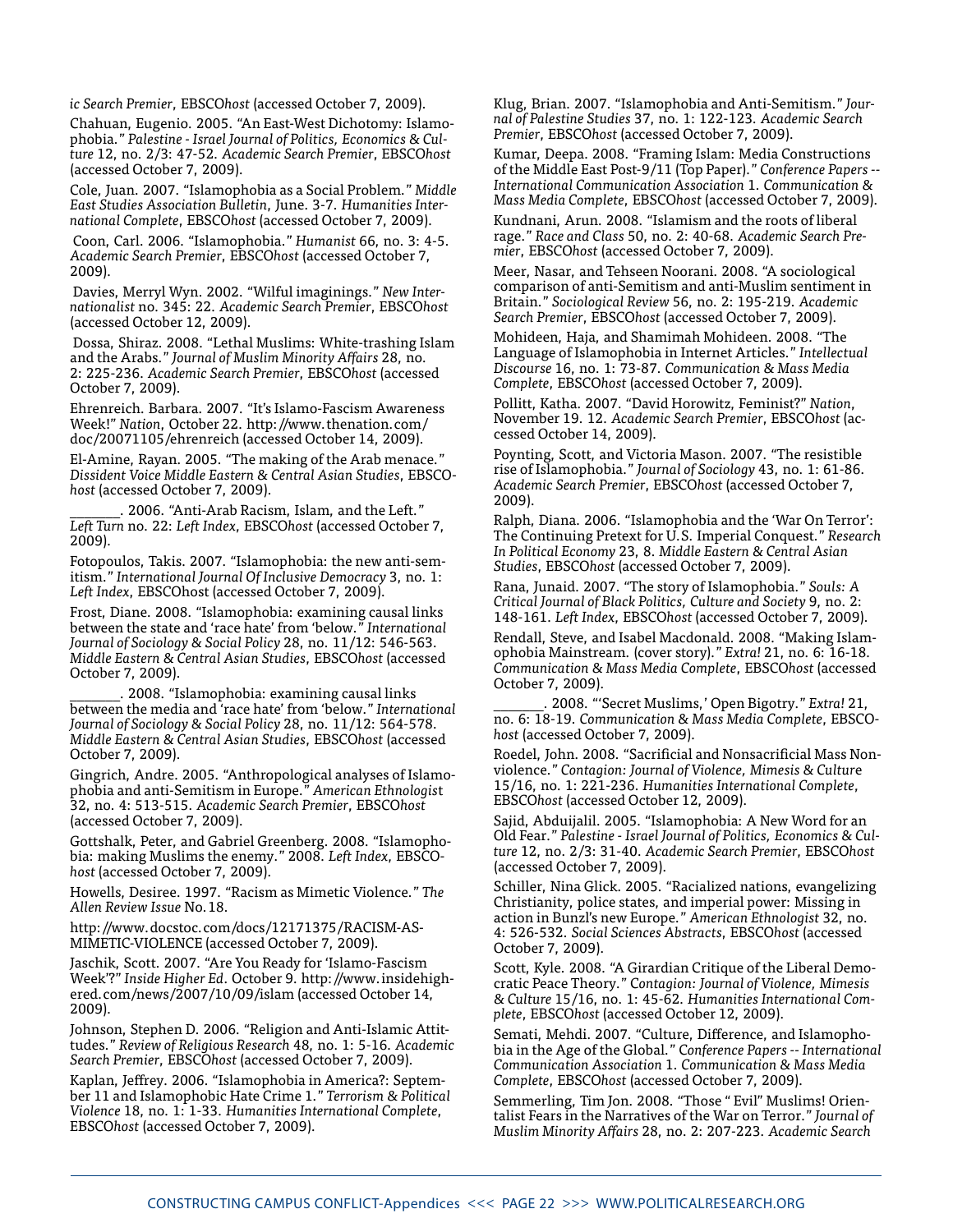*Premier*, EBSCO*host* (accessed October 12, 2009).

Street, Brian. 2005. "Islamophobia and Racism." *Anthropology Today* 21, no. 5: 21. *Academic Search Premier*, EBSCO*host* (accessed October 7, 2009).

Sway, Mustafa Abu. 2005. "Islamophobia: Meaning, Manifestations, Causes." *Palestine - Israel Journal of Politics, Economics & Culture* 12, no. 2/3: 15-23. *Academic Search Premier*, EBSCO*host* (accessed October 7, 2009).

Tappan, Mark B. 2006. "Reframing Internalized Oppression and Internalized Domination: From the Psychological to the Sociocultural." *Teachers College Record* 108, no. 10: 2115- 2144. *Academic Search Premier*, EBSCO*host* (accessed October 14, 2009).

Taras, Ray. 2008. "Islamophobia: Making Muslims the Enemy." *Journal of Muslim Minority Affairs* 28, no. 1: 163-164. Academic Search Premier, EBSCOhost (accessed October 7, 2009).

### Islamophobia, Arabophobia, and Orientalism:

### A Selected Research Bibliography

#### by Sophia Shafi

*300*, DVD. 2007. Directed by Zach Snyder. Burbank, California: Warner Brothers.

Almond, Ian. "Leibniz, Historicism, and the 'Plague of Islam.'" *Eighteenth-Century Studies* 39, no. 4 (2006): 463-83.

\_\_\_\_\_\_\_. 2007. *The New Orientalists: Postmodern Representations of Islam from Foucault to Baudrillard*. New York: I.B. Tauris.

Anidjar, Gil. *The Jew, The Arab: A History of the Enemy*. Stanford: Stanford University Press. 2003.

Basu, Amrita. "The Europeanization of American Racism or a New Racial Hybrid?" *Souls* 4, no. 3 (2002): 31-38.

Bernstein, Matthew, and Gaylyn Studlar, eds. 1997. *Visions of the East: Orientalism in Film*. New Brunswick: Rutgers University Press.

Boon, Kevin Alexander. 2007. "Ontological Anxiety Made Flesh: The Zombie in Literature, Film and Culture." In *Monsters and the Monstrous: Myths and Metaphors of Enduring Evil*, edited by Niall Scott, 33-43. Amsterdam and New York: Rodopi,.

Brault, Gerard J. T*he Song of Roland: An Analytical Edition*. University Park and London: The Pennsylvania State University Press, 1978.

Bunzl, Matti. "Between Anti-Semitism and Islamophobia: Some Thoughts on the New Europe." *American Ethnologist*  32, no.4 (2005): 499-508.

Burley, Stephanie. 2000. "The Death of Zofloya ; or, The Moor as Epsitemological Limit. " In *The Gothic Other: Racial and Social Constructions in the Literary Imagination*, edited by Ruth Bienstock Anolik and Douglas L. Howard, 197-211. Jefferson, North Carolina: McFarland & Company Publishers.

Casillo, Robert. "The Desert and the Swamp: Enlightenment, Orientalism, and the Jews in Ezra Pound." *Modern Language Quartery* 45, no. 3 (1984): 263-86.

Chernus, Ira. 2006. *Monsters to Destroy: The Neoconservative War on Terror and Sin*. Boulder and London: Paradigm Publishers.

Clark, Claire, and William Hoynes. "Images of Race and Nation After September 11th. " *Peace Review* 15, no. 4 (2003): 443-50.

Claassens, Geert H.M. 1996. "Jacob van Maerlant on Muhammad and Islam." In *Medieval Christian Perceptions of Islam: A Book of Essays*, edited by John Victor Tolan, 211-242. New York and London: Garland Publishing.

Cohen, Jeffrey Jerome. 1992. *Medieval Identity Machines*. Minneapolis: University of Minnesota Press.

\_\_\_\_\_\_\_. 1996. *Monster Theory: Reading Culture*. Minneapolis: University of Minnesota Press.

\_\_\_\_\_\_\_. 1999. *Of Giants: Sex, Monsters, and the Middle Ages*. Minneapolis: University of Minnesota Press.

\_\_\_\_\_\_\_. 2000. *The Postcolonial Middle Ages*. New York: St. Martin's Press.

\_\_\_\_\_\_\_. "On Saracen Enjoyment: Some Fantasies of Race in Late Medieval France and England." *Journal of Medieval and Early Modern Studies* 31, no.1 (2001): 113-146.

Comfort, William Wistar. "The Literary Role of the Saracens in the French Epic." *PMLA* 55, no. 3 (1940): 628-59.

Davidson, Arnold I. 1991. "The Horror of Monsters." In *The Boundaries of Humanity: Humans, Animals, Machines*, edited by James J. Sheehan and Morton Sosna, PAGES. Berkeley and Los Angeles: University of California Press.

Dendle, Peter. 2007. "The Zombie as Barometer of Cultural Anxiety." In *Monsters and the Monstrous: Myths and Metaphors of Enduring Evil*, edited by Niall Scott, 45-57. Amsterdam and New York: Rodopi.

De Weever, Jacqueline. 1998. *Sheba's Daughters: Whitening and Demonizing the Saracen Woman in Medieval French Epic*. New York: Garland Publishing.

Eisele, John C. "The Wild East: Deconstructing the Language of Genre in the Hollywood Eastern." *Cinema Journal* 41, no. 4 (Summer 2002): 68-94.

El Fadl, Khaled Abou. 2003. "9/11 and the Muslim Transformation." In *September 11 in History, A Watershed Moment?* edited by Mary L. Dudziak, 70-111. Durham: Duke University Press.

Falkner, Silke R. "'Having It Off' with Fish, Camels, and Lads: Sodomitic Pleasures in German-Language Turcica." Journal of the History of Sexuality 13, no. 4 (October 2004): 401- 427.

Fuller, Robert C. 1995. *Naming the Antichrist: The History of an American Obsession*. New York: Oxford University Press.

Goetsch, Paul. 2002. *Monsters in English Literature: From the Romantic Age to the First World War*. New York: Peter Lang.

Gottschalk, Peter, and Gabriel Greenberg. 2008. *Islamophobia: Making Muslims the Enemy*. Lanham: Rowman and Littlefield.

Grady, Frank. 1996. "'Machomete' and Mandeville's Travels." In *Medieval Christian Perceptions of Islam: A Book of Essays*, edited by John Victor Tolan, 211-242. New York: Garland Publishing.

Haidu, Peter. 1993. *The Subject of Violence: The Song of Roland and the Birth of the State*. Bloomington: Indiana University Press.

Hammerback, David. "Voltaire's Mahomet, the Persistence of Cultural Memory and Pre-Modern Orientalism." *Agora: Online Graduate Humanities Journal* 2, no.2. [February4, 2007]. http://www.humanities.ualberta.ca/agora/articles. cfm?ArticleNo=154.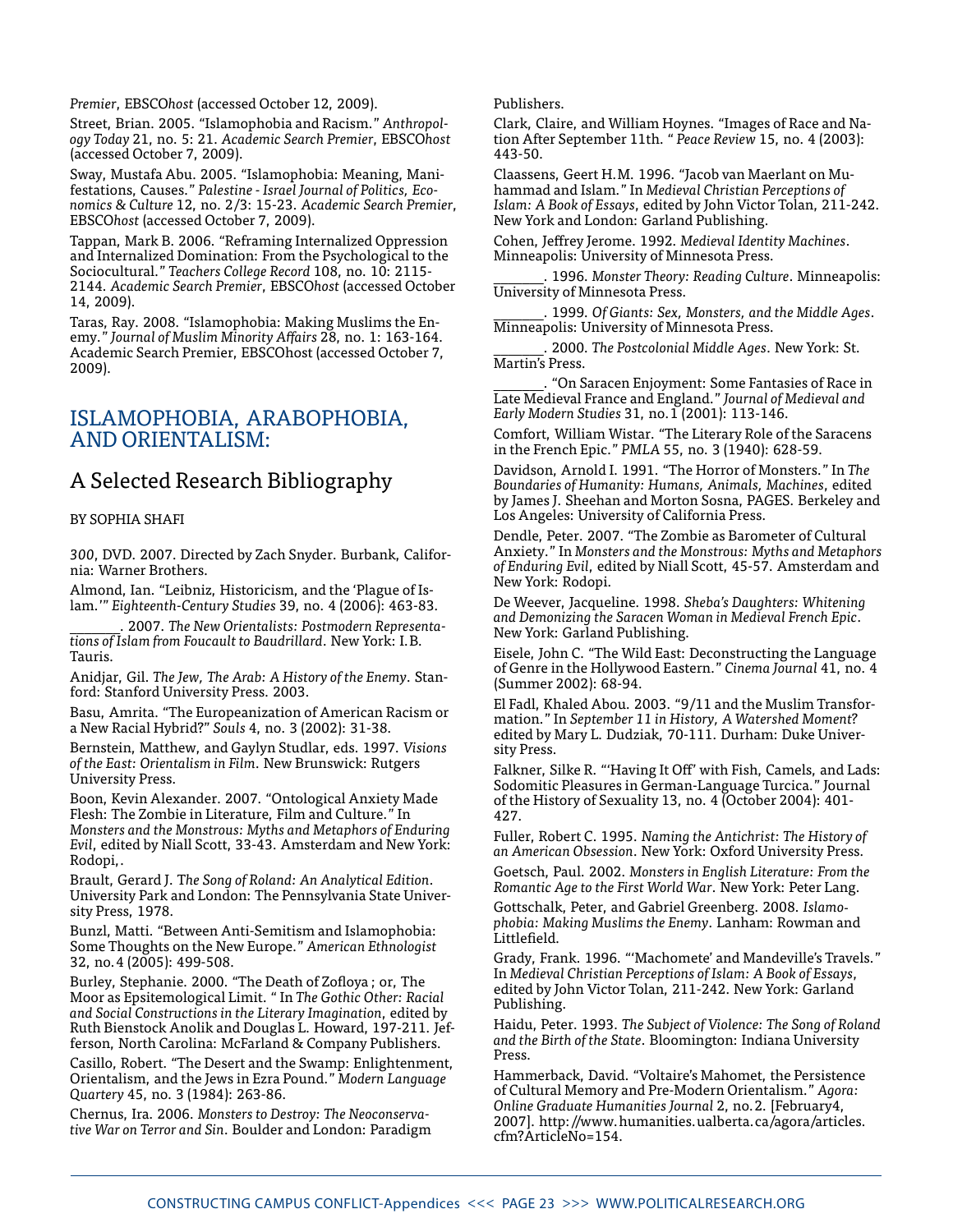Hersch, Seymour. 2004. "Torture at Abu Ghraib." *The New Yorker*.

Huntington, Samuel. "The Clash of Civilizations?" *Foreign Affairs* 72, No. 3 (1993): 22-49.

Hyatte, Reginald, trans. 1997. *The Prophet of Islam In Old French: The Romance of Muhammad* (1258) and *The Book of Muhammad's Ladder* (1264). Leiden and New York: Brill.

Johnson, Galen. "Muhammad and Ideology in Medieval Christian Literature." *Islam and Christian-Muslim Relations* 11, no. 3 (2000): 333-346.

Kahf, Mohja. 1999. *Western Representation of the Muslim Woman: From Termagant to Odalisque*. Austin: University of Texas Press.

Kelly, Kathleen Coyne. 2009. "Medieval Times: Bodily Temporalities in The Thief of Bagdad (1924), The Thief of Bagdad (1940), and Aladdin (1992)." In *Hollywood in the Holy Land: Essays on Film Depictions of the crusades and Christian-Muslim Clashes*, edited by Nickolas Haydock and E.L. Risden, 200- 24. Jefferson, North Carolina: McFarland & Company.

Kline, Naomi Reed. 2005. "The World of Strange Races." In *Monsters, Marvels and Miracles: Imaginary Journeys and Landscapes in the Middle Ages*, ed. Leif Sondergaard and Rasmus Thorning Hansen, 27-41. Odense: University of Southern Denmark Press.

Kruger, Steven F. "Medieval Christian (Dis)identifications: Muslims and Jews in Guibert of Nogent." *New Literary History*  28, no.2 (1997): 185-203.

Lammens, Henri. 2000. "Fatima and the Daughters of Muhammad." In *The Quest for the Historical Muhammad*, edited and translated by Ibn Warraq, 218-329. Amherst: Prometheus Books.

Lobe, Jim. 2006. "Big Jump Found in Anti-Muslim Incidents." *Interpress Service*.

Lockman, Zachary. 2004. Contending Visions of the Middle East: The History and Politics of Orientalism. New York: Cambridge University Press.

Loshitsky, Yosefa. 2000. "Orientalist Representations: Palestinians and Arabs in Some Postcolonial Film and Literature." In *Cultural Encounters: Representing 'Otherness,'* edited by Elizabeth Halam and Brian V. Street, 51-71. London and New York: Routledge.

Luchitskaja, Svetlana. "The Image of Muhammad in Latin Chronography of the Twelfth and Thirteenth Centuries." *Journal of Medieval History* 26, no. 2 (2000): 115-26.

Mamdani, Mahmood. 2004. *Good Muslim, Bad Muslim: America, The Cold War, and The Roots of Terror*. New York: Random House.

Matar, Nabil I. "Muslims in Seventeenth-Century England." *Journal of Islamic Studies* 8, no. 1 (1997): 63-82.

1997. "Renaissance England and the Turban." In *Images of the Other: Europe and the Muslim World Before 1700*, edited by David Blanks, 39-54. Cairo: The American University of Cairo Press.

May, Elaine Tyler. 2003. "Echoes of the Cold War: The Aftermath of September 11 at Home." In *September 11 in History, A Watershed Moment?*, edited by Mary L. Dudziak, 35-54. Durham: Duke University Press.

McDonald, Nicola. 2004. "Eating People and the Alimentary Logic of Richard Coeur de Lion." In *Pulp Fictions of Medieval England: Essays in Popular Romance*, edited by Nicola McDonald, 124-150. Manchester: Manchester University Press.

Michael, John. "Beyond Us and Them: Identity and Terror from an Arab American's Perspective." *The South Atlantic* 

*Quarterly* 102 (Fall 2003): 702-28.

Miller, Lisa. 2002. "Why Do We Need Heaven?" *Newsweek*.

Mottahedeh, Roy P. 2003. "An Islamicist's Critique." In *The New Crusades: Constructing the Muslim Enemy*, edited by Emran Qureshi and Michael A. Sells, 131-151. New York: Columbia University Press.

Moughrabi, Foud M. "The Arab Basic Personality: A Critical Survey of the Literature." *International Journal of Middle Eastern Studies* 9 (1978): 99-112.

Munro, Dana Carleton. "The Western Attitude Toward Islam During the Period of the Crusades." *Speculum: A Journal of Mediaeval Studies* 6, no. 3 (1931): 329-343.

Muscati, Sina Ali. "Arab/Muslim 'Otherness': The Role of Racial Constructions in the Gulf War and the Continuing Crisis with Iraq." *Journal of Muslim Minority Affairs* 22, no. 1 (2002): 131-148.

\_\_\_\_\_\_\_. "Reconstruing 'Evil': A Critical Assessment of Post-September 11 Political Discourse." *Journal of Muslim Minority Affairs* 23, no. 2 (2003): 249-269.

Norris, Andrew. 2005. "'Us' and 'Them': The Politics of American Self-Assertion after 9/11." In *The Philosophical Challenge of September 11*, edited by Tom Rockmore, Joseph Margolis, and Armen T. Marsoobian, 19-41. Malden and Oxford: Blackwell Publishing.

*Not Without My Daughter*, DVD. 1991. Directed by Brain Gilbert. Los Angeles, CA: MGM.

Nurullah, Abu Sadat. "Portrayal of Muslims in the Media: " 24" and the 'Othering' process." *International Journal of Human Sciences* 7, issue 1 (2010): 1021-46.

Nuzzo, Angelica. 2005. "Reasons for Conflict: Political Implications of a Definition of Terrorism," in *The Philosophical Challenge of September 11*, edited by Tom Rockmore, Joseph Margolis, and Armen T. Marsoobian, 125-138. Malden: Blackwell Publishing.

O'Brien, Peter. 2008. European Perceptions of Islam and America from Saladin to George W. Bush: Europe's Fragile Ego Uncovered. New York: Palgrave Macmillan.

Pasto, James. "Islam's 'Strange Secret Sharer': Orientalism. Judaism, and the Jewish Question." *Comparative Studies in Society and History* 40, no. 3 (1998): 434-74.

Patai, Raphael. 2002. *The Arab Mind*. New York: Heatherleigh Press.

Pintak, Lawrence. 2006. "Framing the Other: Worldview, Rhetoric and Media Dissonance Since 9/11." In *Muslims and the News Media*, edited by Elizabeth Poole, 188-198. London: I.B. Tauris & Company.

Poole, Elizabeth, ed. 2006. *Muslims and the News Media*. London: I.B. Tauris & Company.

Progler, J.A. "The Utility of Islamic Imagery in the West." *Al-Tawhid* 14 (Winter 1997), No. 4. http://www.al-islam.org/ al-tawhid/default.asp?url=islamicimageryinwest.htm (accessed December 12, 2009).

Puar, Jasbir K., and Amit S. Rai. "Monster, Terrorist, Fag: The War on Terrorism and the Production of Docile Patriots." *Social Text* 72, vol. 20, no. 3 (Fall 2002): 117-48.

Quinn, Frederick. 2002. *The Sum of All Heresies: The Image of Islam in Western Thought*. New York and Oxford: Oxford University Press.

Qureshi, Emran, and Michael A. Sells, eds. 2003. *The New Crusades: Constructing the Muslim Enemy*. New York: Columbia University Press.

Reeves, Minou. 2003. *Muhammad in Europe: A Thousand*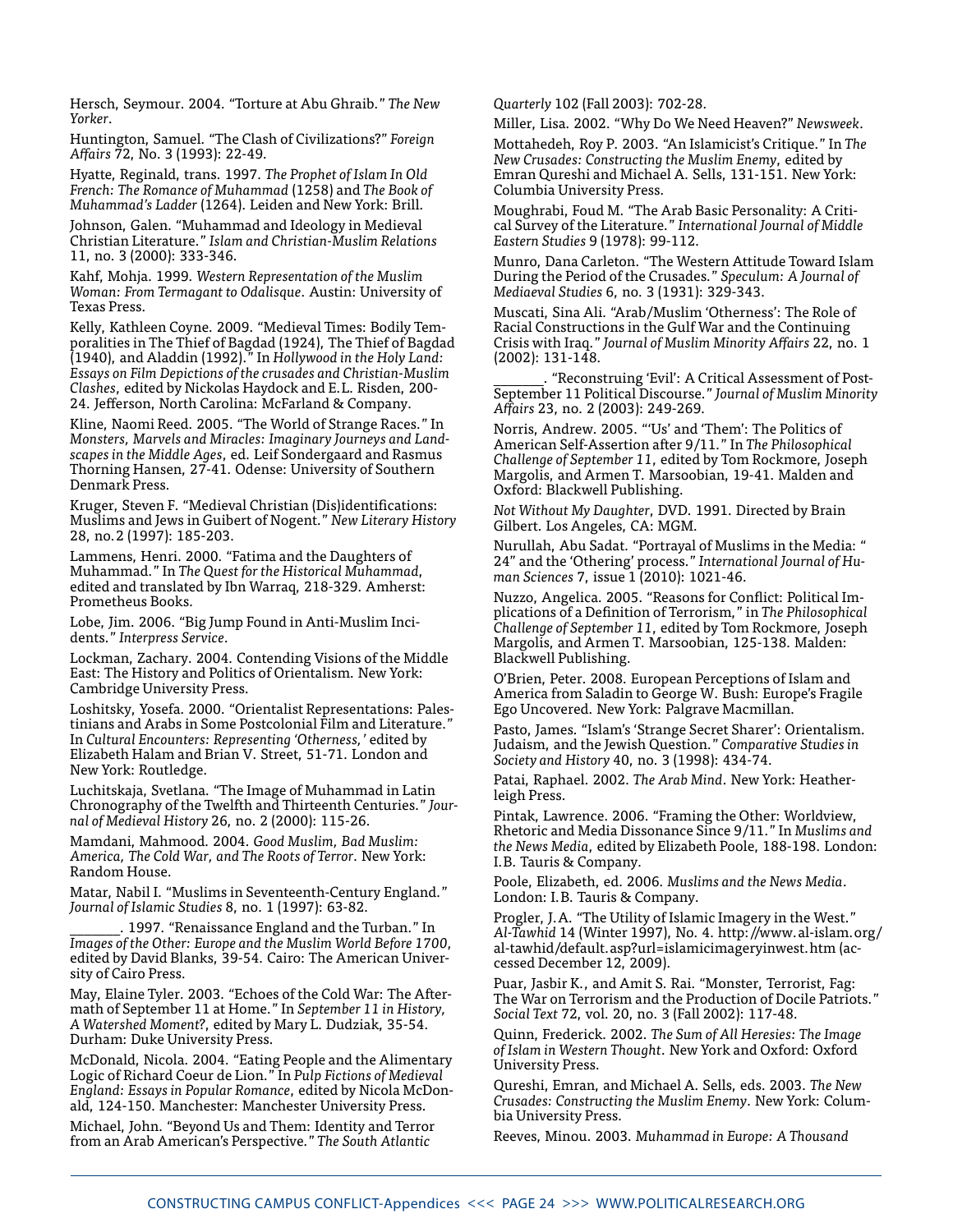*Years of Western Myth-Making*. New York: New York University Press.

Reynolds, Gabriel Said. "Muhammad Through Christian Eyes." *Christianity Today*: January 1, 2002.

Robinson, Neal. "The Fascination of Islam." *Islam and Christian Muslim Relations* 13, no. 1 (2002): 97-110.

Rodinson, Maxime. 1987. *Europe and the Mystique of Islam*. Translated by Roger Veinus. Seattle: University of Washington Press.

Roth, Norman. 1994. *Jews, Visigoths and Muslims in Medieval Spain*. Leiden: E.J. Brill.

Rustomji, Nerina. 1979. "American Visions of the Houri." *The Muslim World* 97, issue 1 (2007): 79-92.

Said, Edward. *Orientalism*. New York: Vintage Books.

\_\_\_\_\_\_\_. 1980. "Islam Through Western Eyes." *The Nation*.

\_\_\_\_\_\_\_. "Intellectuals in the Post-Colonial World." *Salmagundi* 70-1 (1986): 44-64.

\_\_\_\_\_\_\_. 1996. "A Devil Theory of Islam." *The Nation*.

\_\_\_\_\_\_\_. 1997. *Covering Islam: How the Media and the Experts Determine How We See the Rest of the World*. New York: Pantheon Books.

Schildgen, Brenda Deen. 2001. *Pagans, Tartars, Moslems, and Jews in Chaucer's Canterbury Tales*. Gainesville: University Press of Florida.

Servier, Andre. 1924. *Islam and the Psychology of the Musulman*. New York: Charles Scribner's Sons.

Shaheen, Jack G. 2001. *Reel Bad Arabs: How Hollywood Vilifies A People*. Northampton: Interlink Publishing Group.

Shelley, Percy Bysshe. 1970. *Hellas: a lyrical drama*. A reprint of the original edition published in 1822, with the author's prologue and notes by various hands. Edited by Thomas J. Wise. New York: Phaeton Press.

Sheridan, Frances. 2002. "The History of Nourjahad." In *Three Oriental Tales*, edited by Alan Richardson, 22-78. Boston and New York: Houghton Mifflin Company.

Shohat, Ella. "Gender in Hollywood's Orient." *Middle East Report*, no. 162 (Jan/Feb 1990): 40-2.

Sivanandan, Ambalavander. "Race, Terror, and Civil Society." *Race and Class* 47 (2006): 1-8.

Smith, Henry. "Luther and Islam." *The American Journal of Semitic Languages and Literatures* 39, no. 3 (April 1923): 218- 20.

Sommer, Annie Van, and Samuel M. Zwemer. 1907. *Our Moslem Sisters: A Cry of Need from Lands of Darkness Interpreted by Those Who Heard It*. New York: The Young People's Missionary Movement and Fleming H Revell Company.

Spigel, Lynn. 2005. "Entertainment Wars: Television Culture after 9/11." In *The Selling of 9/11: How a National Tragedy Became a Commodity*, edited by Dana Heller, 119-154. New York: Palgrave Macmillan.

Strickland, Debra Higgs. 2003. *Saracens, Demons, and Jews: Making Monsters in Medieval Art*. Princeton: Princeton University Press.

Thompson, Kirsten Moana. 2007. *Apocalyptic Dead: American Film at the Turn of the Millennium*. Albany: State University of New York Press.

Tolan, John Victor, ed. 1996. *Medieval Christian Perceptions of Islam*. New York: Routledge.

\_\_\_\_\_\_\_. 2002. *Saracens: Islam in the Medieval European Imagination*. New York: Columbia University Press.

Toorawa, Shawkat M. "Muhammad, Muslims, and Islamophiles in Dante's Commedia." *Muslim World* 82, no.1-2 (Jan.- Feb. 1992): 133-43.

Trumpbour, John. 2003. "The Clash of Civilizations." In T*he New Crusades: Constructing the Muslim Enemy*, edited by Emran Qureshi and Michael A. Sells, 88-130. New York: Columbia University Press.

Vitkus, Daniel J., ed. 2000. *Three Turk Plays from Early Modern England: Selimus, A Christian Turned Turk, and The Renegado*. New York: Columbia University Press.

\_\_\_\_\_\_\_. 2003. *Turning Turk: English Theater and the Multicultural Mediterranean*, 1570-1630. New York: Palgrave Macmillan.

Volpp, Leti. "The Citizen and the Terrorist." In *September 11 in History, A Watershed Moment?* edited by Mary L. Dudziak, 147-162.

Weston, Lisa. 2002. "The Saracen and the Martyr: Embracing the Foreign in Hrotsvit's Pelagius." In *Meeting the Foreign in the Middle Ages*, edited by Albrecht Classen, 1-10. New York: Routledge.

Wheatcroft, Andrew. 2005. *Infidels: A History of the Conflict Between Christendom and Islam*. Westminster, Maryland: Random House.

Whitaker, Brian. 2004. "Its best use is as a doorstop." *The Guardian*.

Wittkower, Rudolf. "Marvels of the East. A Study in the History of Monsters." *Journal of the Warburg and Courtauld Institutes* 5 (1942): 159-197.

Wolf, Kenneth Baxter, ed. 1990. *Conquerors and Chroniclers of Early Medieval Spain*. Liverpool: Liverpool University Press.

\_\_\_\_\_\_\_. 2000. "Muhammad As Antichrist in Ninth-Century Cordoba." In *Christians, Muslims, and Jews in Medieval and Early Modern Spain*, edited by Mark D. Meyerson and Edward D. English, 3-19. Notre Dame: University of Notre Dame Press.

Wright, Rosemary Muir. 1995. *Art and Antichrist in Medieval Europe*. Manchester and New York: Manchester University Press.

Yin, Tung. "Jack Bauer Syndrome: Hollywood's depiction of national security law." *Southern California Interdisciplinary Law Journal* 17: 279-300.

Zizek, Slavoj. 2002. *Welcome to the Desert of the Real*. London and New York: Verso.

Zogby, James J. 1998. "The Other Anti Semitism: The Image of Islam in American Pop Culture." *Sojourners Magazine*.

Zwemer, Samuel, and Mrs. Samuel Zwemer. 1926. *Moslem Women*. West Medford: The Central Committee on the United Study of Foreign Missions.

Zwemer, Samuel. 1907. *Islam: A Challenge to Faith*. New York: Laymen's Missionary Movement and the Student Volunteer Movement for Foreign Missions.

\_\_\_\_\_\_\_. 2002. *Islam and the Cross: Selections From " The Apostle to Islam."* Edited by Roger S. Greenway. Phillipsburg: P & R Publishing Company.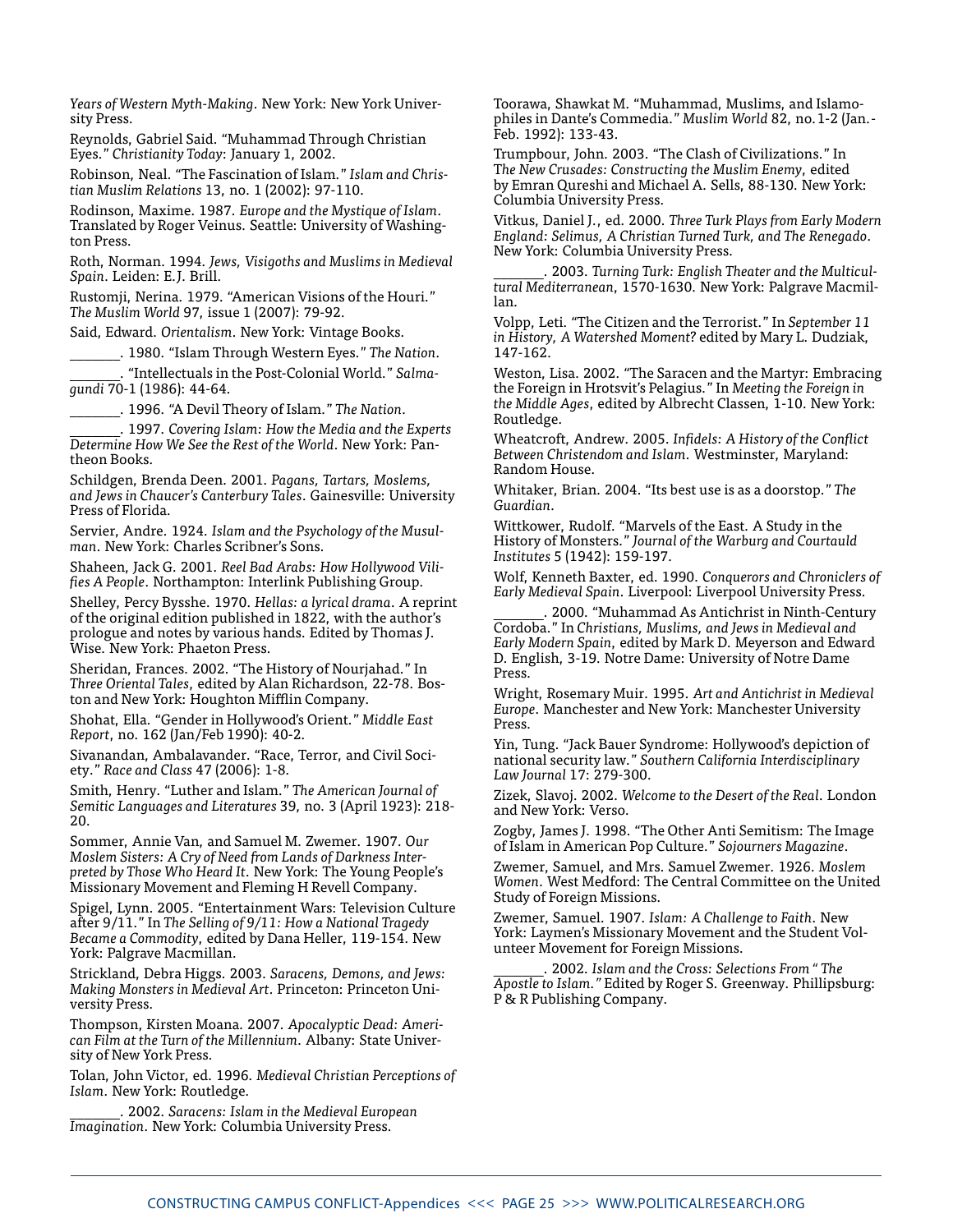### Selected List of Incidents Described as Antisemitic, 2002-2008

*This list was compiled as a timeline for project researchers, and is not meant to be comprehensive. The thumbnail comments are snippets to be used as a memory aid, and not analytical. This is a work product.*

2002 | | Williams College | The Record ran paid advertisement by David Horowitz saying anti-Semitism was responsible for Arab-Israeli conflict—condemned by faculty.

2003 | October 2003 | College of Wooster | Samir Makhlouf presented the fraudulent, antisemitic hoax document The Protocols of the Elders of Zion as a factual book that "explains" how Zionists have been taking over the world's political, economic, religious and communication organizations.

2004 | | Columbia University | Unbecoming Columbia, a 2004 documentary about professors bullying students who challenge anti-Israel viewpoints.

2004 | | Duke University | Palestine Solidarity Movement Conference: campus paper The Chronicle published article on "The Jews" accusing them of using Holocaust for political gain and "Jews can renounce their difference by taking off the yarmulke. Clearly, this is not a luxury enjoyed by all minority groups. To be Jewish is to have the right to move seamlessly between the majority and minority, without constraint."

2005 | | University of California, Irvine | accused by Zionist Organization of America of not doing enough to combat anti-Semitic incidents—cleared in 2007 by U.S. Department of Education's Office of Civil Rights investigators who said incidents target Israel, not Jewish students. Note this response by DOE/OCR later changed.

2005 | April 2005 | Columbia University | faculty committee investigated charges of anti-Semitism in Middle East and Asian departments—found none; faulted one professor, Joseph Massad, for exceeding "commonly accepted bounds" by angrily criticizing a student for a statement about Israel (also noted that he was coping with "a campaign against him" that involved surveillance by other faculty members and outside groups, as well as frequent classroom disruptions by students who were not registered for his class).

2005 | April 2005 | Columbia University | Pro-Israel and pro-Palestine faculty hold event protesting infringements on academic freedom.

2005 | Feb 2005 | Hamilton College | Ward Churchill (called those who died in 9/11 "little Eichmanns") invited to speak at Hamilton College—met protest—debate over free speech.

2005 | May 2005 | Air Force Academy | Pentagon investigating charges by Americans United of anti-Semitism. Note proselytizing by Christians, use of Bible quotes in official e-mail and an ad promoting Jesus in the base newspaper; hub of evangelical Christian groups including the International Bible Society, The Navigators and Youth with a Mission. Across Interstate 25 from the academy is the headquarters of Focus on the Family. Expressions of anti-Semitism, showing the "Passion of the Christ." Overall practices later chastised by Pentagon panel.

2005 | Nov 2005 | University of Chicago | Posters advertising talk by "Chicago Friends of Israel" on "The War on Islamic Terror" torn and defaced to read "The War on Islam"—5th year this vandalism has occurred, including with swastikas in the past.

2006 | | Northwestern University | Arthur R. Butz, tenured professor of engineering, criticized for agreeing with the belief of the president of Iran that the Holocaust was a myth. 2006 | | University of California, Irvine | "Israel: The 4th Reich." (http://marathonpundit.blogspot.com/2006/05/ anti-semitism-week-at-university-of.html)

2006 | | University of California, Irvine | "Holocaust in the Holy Land" program by Muslim Student Union about Israel.

2006 | Feb 2006 | Columbia University | Prof. Massad promoted, to criticism from the Daily News—up for tenure in Nov. 2007, to fury of Stand With Us.

2006 | Feb | Hunter College | Palestinian Club posted a sign with a Star of David changing into a swastika labeled, "History Repeats: Look What Hitler Taught Some of His Victims." 2007 | April 2007 | Georgetown University | Tariq Ramadan, Islamic scholar, spoke via satellite video because he is denied entry to the U.S.—says Islam is not incompatible with democratic principles.

2007 | Aug 2007 | University of Michigan | Bard college professor Joel Kovel's book, Overcoming Zionism, distributed through Pluto Press contract. Protest by Stand With Us – Michigan, a local chapter of the national group started by pro-Israel advocate Daniel Pipes with ADL fueling protest.

2007 | Dec 2007 | University of Michigan | Kovel invited by pro-Palestinian Students Allied for Freedom and Equality— Israel IDEA and American Movement for Israel on campus upset.

2007 | Feb 2007 | Brown University | Invitation to the Egyptian-born speaker Nonie Darwish by a Jewish group was revoked when Muslim and leftist students opposed her views as too "controversial."

2007 | Nov 2007 | University of Chicago | Conference In Defense of Academic Freedom: scholars say pressure from pro-Israel groups is taking a heavy toll on scholarship critical of Israel and on debate at university campuses. CAMERA hosted its own conference, "Israel's Jewish Defamers." Targeted Jews who compare Israel to Nazi Germany and apartheid South Africa.

2007 | Nov 2007 | DePaul University | Refused to grant tenure to Norman Finkelstein, a critic of Israel and the author of The Holocaust Industry: Reflections on the Exploitation of Jewish Suffering. Campaign by Harvard Professor Alan Dershowitz to deny him the status.

2007 | Sept 2007 | Columbia University | Iranian President Mahmoud Ahmadinejad, Holocaust-denier, invited to speak by Columbia president Lee Bolinger—protests by students. (In 2006 Ahmadinejad was invited by a Dean on behalf of Iranians at SIPA, but invite was withdrawn for logistical reasons).

2008 | April 2008 | University of California, Irvine | Students protest anti-Semitism. Independent task force comprising Jewish and non-Jewish community members recently concluded a year-long investigation into anti-Semitism at UCI and found that "acts of anti-Semitism are real and well documented. Jewish students have been harassed. Hate speech has been unrelenting." The task force criticized Hillel, the Jewish Federation, the Anti-Defamation League, and the American Jewish Committee for failing to hold Drake and his administration accountable.

2008 | Feb 13, 2008 | University of California, Irvine | Orange County Independent Task Force found anti-Semitism on campus; reviewed DOE's Office for Civil Rights report that cleared university administration of wrong-doing, but admitted that many incidents did occur.

2008 | Feb 2008 | University of California, Irvine | "From Auschwitz to Gaza: The Politics of Genocide." (Zionist Jews... are the new Nazis, and that "the apartheid state of Israel is on the way down... your days are numbered. We will fight you until we are martyred or until we are victorious.")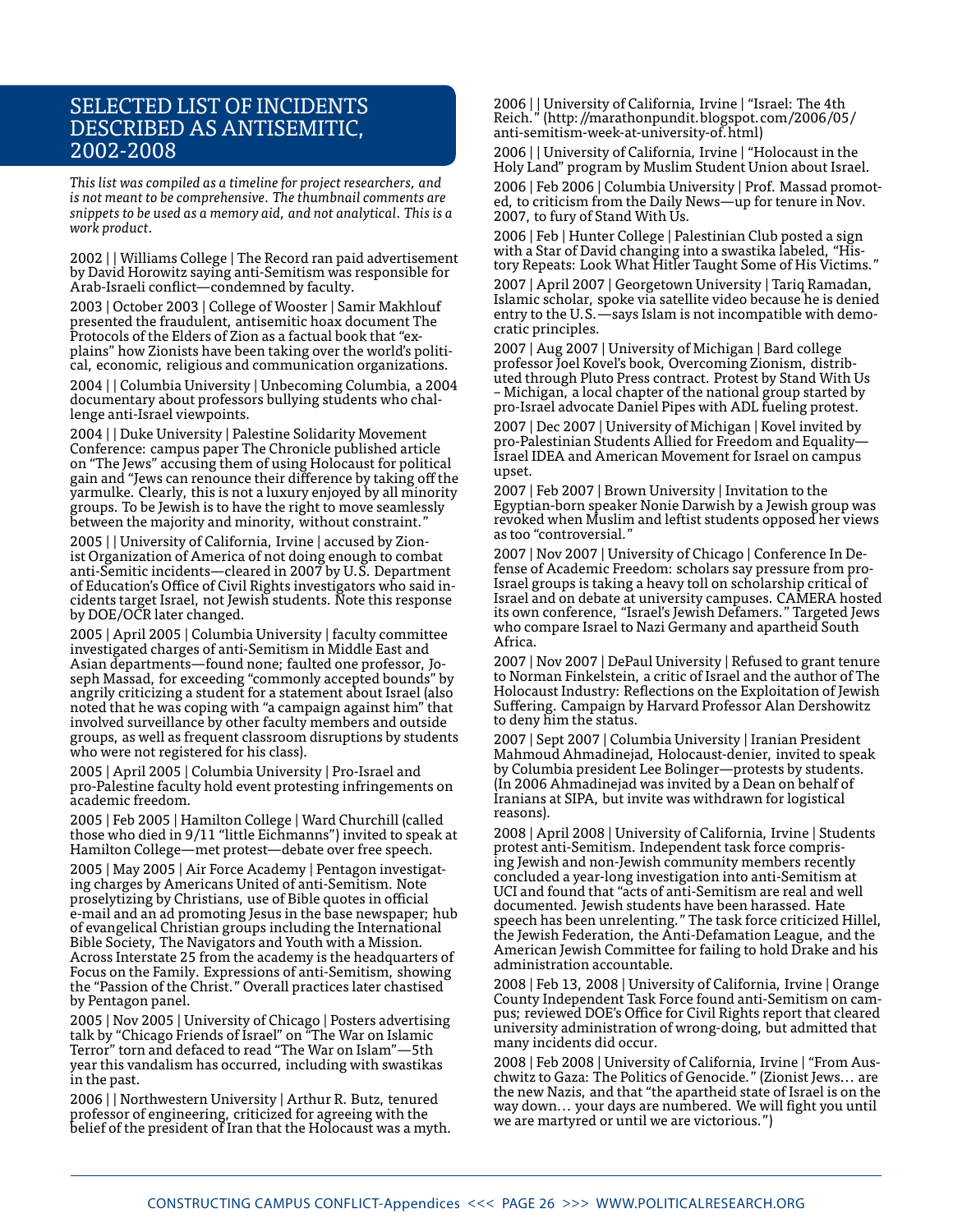### Glossary

#### **Antisemitism**

Fear of, prejudice against, or distaste for Jewish people. Antisemitism is a durable and unique historic and contemporary form of prejudice or demonization appearing at various times based on perceptions of religion, ethnicity, and race. In the U.S., Christian supremacist notions created systems of oppression that kept Jews in a second-class status until after WWII. While institutionalized antisemitism as a form of oppression is no longer a major force, prejudice and demonization remain. Although Jews are actually a diverse ethnoreligious group, their biased critics often project on them a racial identity that has motivated intimidation and violence.

#### **Conspiracism**

A narrative form of scapegoating that portrays the enemy as part of a vast insidious plot against the common good. Conspiracism assigns tiny cabals of evildoers a superhuman power to control events, frames social conflict as part of a transcendent struggle between Good and Evil, and makes leaps of logic, such as guilt by association, in analyzing evidence. Often employs common fallacies of logic in analyzing factual evidence to assert connections, causality, and intent that are nonexistent. A distinct narrative form of scapegoating, conspiracism uses demonization to justify constructing the scapegoats as wholly evil while reconstructing the scapegoater as a hero. Sees secret plots by tiny cabals of evildoers as the major motor powering important historical events.

#### **Demonization**

Portraying a person or group as totally malevolent, sinful, or evil—perhaps even in league with Satan.

Demonization is a precursor to scapegoating and conspiracism, which encourages discrimination and violence against the target. Acts as a form of dehumanization or objectification. Demonization involves marginalization (using propaganda and prejudice to set people outside the circle of wholesome mainstream society) and dehumanization (negatively labeling the targeted persons so they become perceived more as objects than as real people).

#### **Discrimination**

A set of actions or methodology that denies equal treatment to a targeted group. Discrimination can appear in three forms: Individual, Institutional, and Structural. (Pincus, 1999: 120-124).

Discrimination is an act. Prejudice is an idea.

#### **Dualism**

A form of binary thinking that divides the world into good versus evil with no middle ground tolerated. A famous historic dualist movement was called Manichaeism. In dualism there is no acknowledgment of complexity, nuance, or ambiguity in debates; and hostility is expressed toward those who suggest coexistence, toleration, compromise, or mediation.

#### **Ethnoviolence**

Acts of violence based on the perception that a person has certain ethnic, religious, racial, gender, and/or other characteristics. Usually motivated by prejudice or supremacy.

#### **Genocide**

The elimination by expulsion or mass murder of a target group in a society or nation or the attempt to achieve that goal.

#### **Islamophobia**

Fear of, prejudice against, or distaste for Muslims.

According to the Runnymede Trust in Great Britain, Islamophobia is being expressed when:

• Islam is seen as a monolithic bloc, static and unresponsive to change.

• Islam is seen as separate and "other." It does not have values in common with other cultures, is not affected by them and does not influence them.

• Islam is seen as inferior to the West. It is seen as barbaric, irrational, primitive and sexist.

• Islam is seen as violent, aggressive, threatening, support-

ive of terrorism and engaged in a "clash of civilizations." • Islam is seen as a political ideology and is used for political or military advantage.

• Criticisms made of "the West" by Islam are rejected out of hand.

• Hostility towards Islam is used to justify discriminatory practices towards Muslims and exclusion of Muslims from mainstream society.

• Anti–Muslim hostility is seen as natural or normal.

#### **Prejudice**

The preconceived formation of negative or hostile views toward a person or group of persons based on ignorance, stereotyping, or other filter of bigotry.

Prejudice can be unconscious or conscious, and any set of prejudiced ideas may be transformed into an ideological viewpoint.

Prejudice is an idea.

Discrimination is an act.

#### **Scapegoating**

Blaming a person or group wrongfully for some problem, especially for other people's misdeeds. Scapegoating deflects people's anger and grievances away from the real causes of a social problem onto a target group demonized as malevolent wrongdoers.

The problem may be real or imaginary, the grievances legitimate or illegitimate, and members of the targeted group may be wholly innocent or partly culpable. The scapegoats are wrongfully stereotyped as all sharing the same negative trait or are singled out for blame while other major culprits are let off the hook.

For a more extensive glossary, visit the Social Movement Study Network.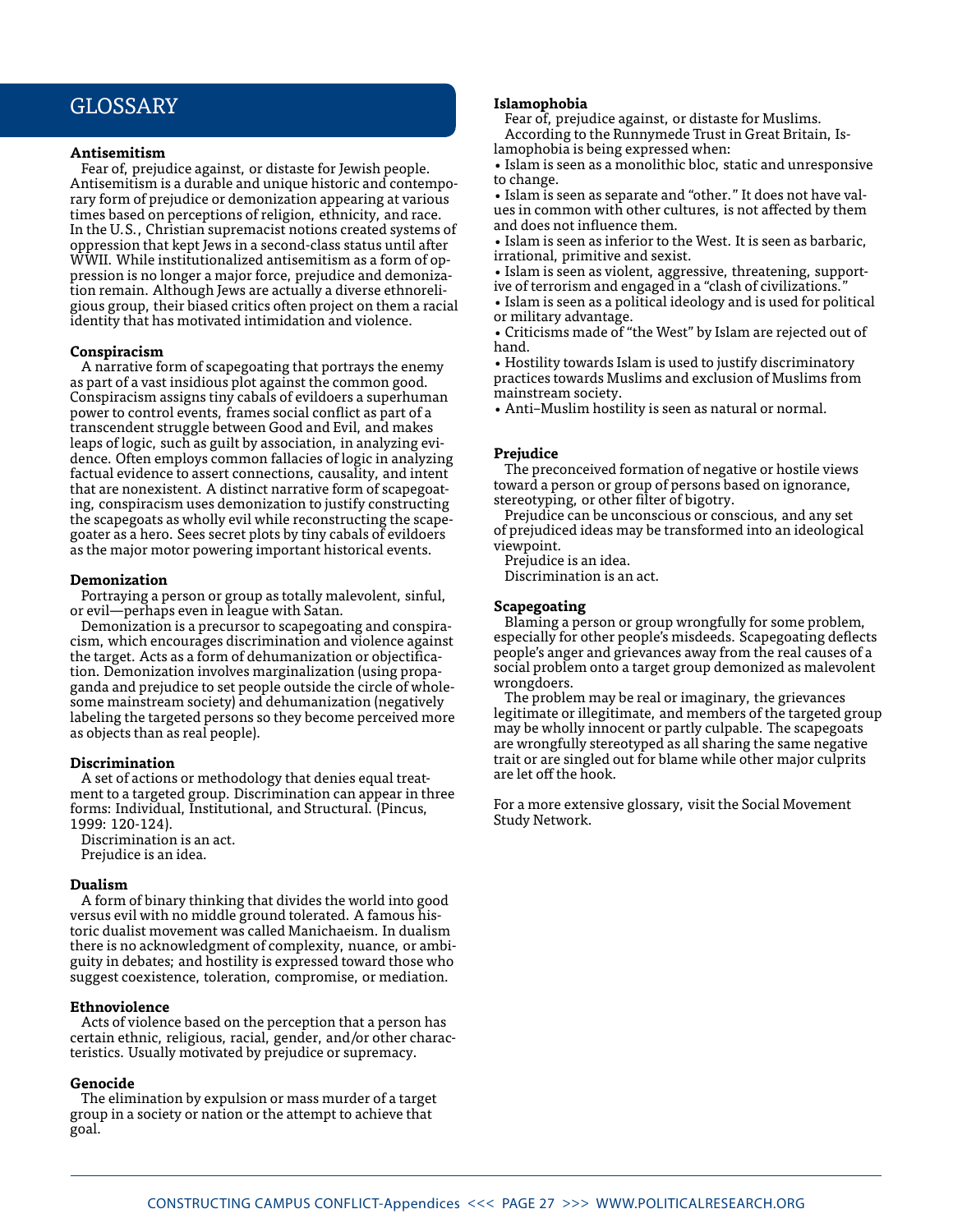## campus data on institutions studied

This list collects data for the listed college campus Chapters and Study Centers reported by a variety of sources for the years 2004-2010. Some campuses are outside the United States.

|                                             | Hillel | Jewish/        | Middle  | Islamic        | <b>MSA</b> |
|---------------------------------------------|--------|----------------|---------|----------------|------------|
| College                                     | Group  | Judaic         | East    | <b>Studies</b> | Chapter    |
|                                             |        | <b>Studies</b> | Studies |                |            |
| <b>Adrian College</b>                       | $\ast$ |                |         |                |            |
| Alma College                                | *      |                |         |                |            |
| American Jewish University                  | $\ast$ | ∗              |         |                |            |
| American Military University                |        | *              | *       | $\ast$         |            |
| American Public University                  |        | ∗              | *       | *              |            |
| American Public University System           |        |                | *       |                |            |
| <b>American University</b>                  | *      | *              |         |                |            |
| American University in Cairo                |        |                | *       |                |            |
| Anna Maria College                          | $\ast$ |                |         |                |            |
| Arizona State University                    | $\ast$ |                |         |                |            |
| <b>Assumption College</b>                   | $\ast$ |                |         |                |            |
| <b>Atlantic Union College</b>               | $\ast$ |                |         |                |            |
| Auburn University Montgomery                |        |                |         |                | *          |
| <b>Austin College</b>                       |        |                |         |                | *          |
| <b>Baldwin Wallace University</b>           | *      |                |         |                |            |
| <b>Bard College</b>                         | $\ast$ | *              | *       | *              |            |
| <b>Barnard College</b>                      | *      |                | *       |                |            |
| <b>Bay Path College</b>                     |        |                |         |                | *          |
| <b>Becker College</b>                       | *      |                |         |                |            |
| <b>Benedictine University</b>               |        |                |         |                | $\ast$     |
| Ben-Gurion University of the Negev (Israel) | *      |                |         |                |            |
| <b>Bennington College</b>                   |        | *              |         |                |            |
| Beth Hamedrash Shaarei Yosher Institute     |        | *              |         |                |            |
| Beth Hatalmud Rabbinical College            |        | *              |         |                |            |
| <b>Binghamton University</b>                | $\ast$ |                |         |                |            |
| <b>Boston College</b>                       | $\ast$ |                |         |                |            |
| <b>Boston Latin Academy</b>                 |        |                |         |                | $\ast$     |
| <b>Boston University</b>                    | $\ast$ |                |         |                | *          |
| <b>Bradley University</b>                   |        |                |         |                | $\ast$     |
| <b>Brandeis University</b>                  | $\ast$ | $\ast$         | $\ast$  |                |            |
| <b>Brown University</b>                     | $\ast$ | $\ast$         | $\ast$  |                |            |
| California State University, Chico          |        | $\ast$         |         |                |            |

California State University, Northridge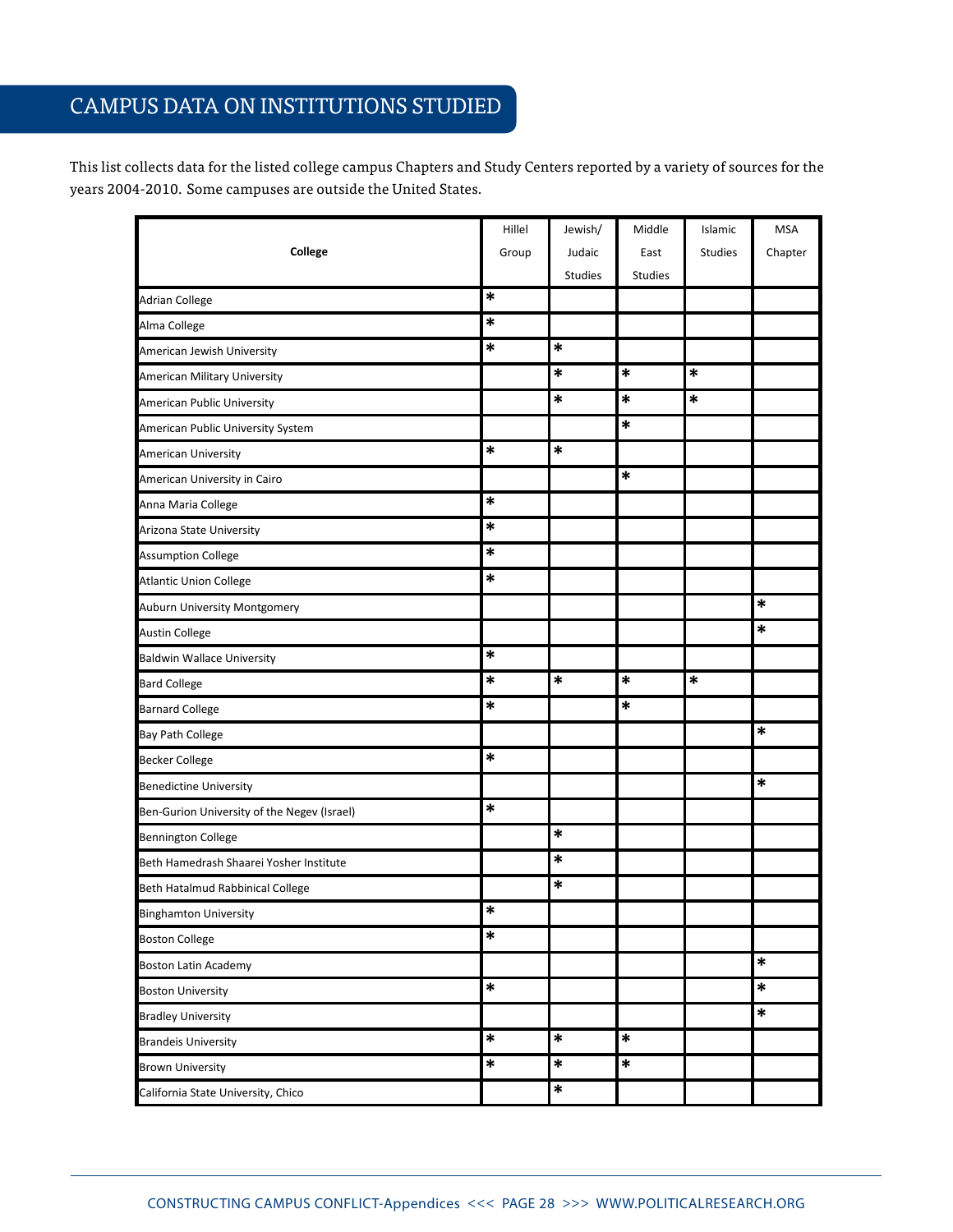|                                                    | Hillel | Jewish/        | Middle         | Islamic        | <b>MSA</b> |
|----------------------------------------------------|--------|----------------|----------------|----------------|------------|
| College                                            | Group  | Judaic         | East           | <b>Studies</b> | Chapter    |
|                                                    |        | <b>Studies</b> | <b>Studies</b> |                |            |
| California State University, Fullerton             | *      |                |                |                |            |
| California State University, Long Beach            | *      |                |                |                |            |
| California State University, Northridge            |        |                |                |                |            |
| Carleton College                                   | $\ast$ |                |                |                |            |
| Carleton University                                |        |                |                |                | *          |
| Central Yeshiva Tomchei Tmimim-Lubavitch           |        | *              |                |                |            |
| Chatham University                                 |        |                |                |                | *          |
| City College Of San Francisco                      |        |                |                |                | $\ast$     |
| City University of New York, Brooklyn College      |        | *              |                |                |            |
| City University of New York, City College          |        | $\ast$         |                |                |            |
| City University of New York, Hunter College        |        | *              | *              |                |            |
| City University of New York, Lehman College        |        | *              |                |                |            |
| City University of New York, Queens College        |        | *              |                |                |            |
| <b>Claremont Colleges</b>                          | *      |                |                |                | *          |
| <b>Claremont Graduate University</b>               | *      |                |                |                |            |
| <b>Clemson University</b>                          |        |                |                |                | *          |
| <b>Colgate University</b>                          | $\ast$ |                |                |                | *          |
| College of the Holy Cross                          | *      |                |                |                |            |
| College Of William And Mary                        |        |                |                |                | *          |
| College of Wooster                                 |        |                | $\ast$         |                |            |
| Colorado College                                   | $\ast$ |                |                |                |            |
| Columbia International University                  |        |                | *              |                |            |
| Columbia University                                |        |                | *              |                | $\ast$     |
| Columbia University, School of General Studies     |        |                | *              |                |            |
| Concordia University                               |        |                |                |                | $\ast$     |
| Concordia University, Sir George and Loyola Campus | $\ast$ |                |                |                |            |
| <b>Cornell University</b>                          | $\ast$ |                | $\ast$         |                |            |
| CUNY, Baruch College                               | $\ast$ |                |                |                |            |
| CUNY, Brooklyn College                             |        |                | *              |                |            |
| CUNY, City College                                 | $\ast$ |                |                |                |            |
| CUNY, Hunter College                               | $\ast$ |                |                |                |            |
| Dalhousie University                               |        |                |                |                | $\ast$     |
| Dartmouth College                                  |        |                | $\ast$         |                |            |
| Davidson College                                   |        |                |                |                | $\ast$     |
| DePauw University                                  | $\ast$ | $\ast$         |                | *              |            |
| <b>Dickinson College</b>                           | $\ast$ | $\ast$         | *              |                |            |
| <b>Drew University</b>                             |        |                |                |                | $\ast$     |
| <b>Drexel University</b>                           |        |                |                |                | $\ast$     |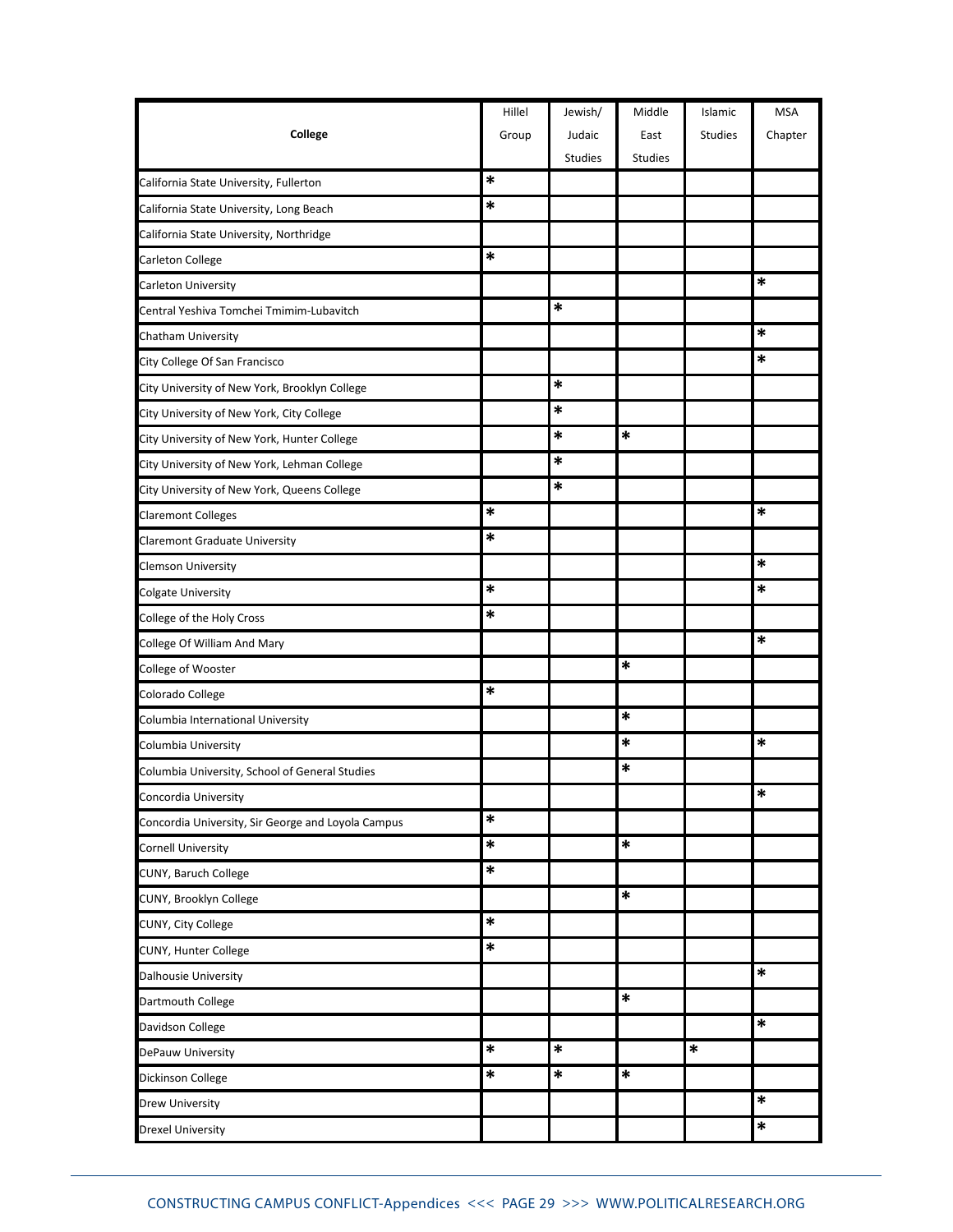|                                                      | Hillel | Jewish/        | Middle         | Islamic        | <b>MSA</b> |
|------------------------------------------------------|--------|----------------|----------------|----------------|------------|
| College                                              | Group  | Judaic         | East           | <b>Studies</b> | Chapter    |
|                                                      |        | <b>Studies</b> | <b>Studies</b> |                |            |
| Earlham College                                      | $\ast$ |                |                |                |            |
| Eastern Michigan University                          |        |                |                |                | *          |
| Emek Yezreel Academic College                        | $\ast$ |                |                |                |            |
| Emek Yezreel Academic College (Israel)               | $\ast$ |                |                |                |            |
| Emory & Henry College                                |        |                | *              |                |            |
| <b>Emory University</b>                              | $\ast$ | *              | $\ast$         |                | *          |
| <b>Emporia State University</b>                      |        |                |                |                | *          |
| Eugene Lang College The New School for Liberal Arts  |        | *              |                |                |            |
| <b>Fairfield University</b>                          | *      |                |                |                |            |
| Fairleigh Dickinson University - Metropolitan Campus | $\ast$ |                |                |                |            |
| <b>Ferris State University</b>                       |        |                |                |                | *          |
| Florida Atlantic University                          | $\ast$ | *              |                |                |            |
| Florida International University                     | *      |                |                |                | *          |
| Florida State University                             |        |                | $\ast$         |                |            |
| <b>Foothill College</b>                              |        |                |                |                | *          |
| Fordham University                                   |        |                | *              |                |            |
| GA - Pcom                                            |        |                |                |                | *          |
| George Mason University                              |        |                |                |                | *          |
| George Washington University                         | *      | *              | *              |                |            |
| Georgetown University                                | $\ast$ |                |                |                | *          |
| Georgia Institute Of Technology                      |        |                |                |                | *          |
| Georgia Perimeter College                            |        |                |                |                | *          |
| Georgia State University                             |        |                |                |                | *          |
| <b>Goddard College</b>                               |        |                | $\ast$         |                |            |
| Goucher College                                      | $\ast$ |                |                |                |            |
| <b>Grand Valley State University</b>                 |        |                |                |                | *          |
| <b>Gratz College</b>                                 |        | $\ast$         |                |                |            |
| <b>Grinnell College</b>                              |        |                |                |                | $\ast$     |
| Haifa University                                     | $\ast$ |                |                |                |            |
| Haifa University (Israel)                            | $\ast$ |                |                |                |            |
| <b>Hamline University</b>                            |        |                |                |                | *          |
| Hampshire College                                    | $\ast$ | $\ast$         | $\ast$         |                |            |
| <b>Harvard University</b>                            | *      |                | $\ast$         |                | $\ast$     |
| <b>Hebrew College</b>                                |        | *              |                |                |            |
| <b>Hebrew Theological College</b>                    |        | $\ast$         |                |                |            |
| <b>Hebrew University</b>                             | $\ast$ |                |                |                |            |
| Hobart and William Smith Colleges                    | $\ast$ |                |                |                |            |
| Hofstra University                                   | $\ast$ | $\ast$         |                |                | $\ast$     |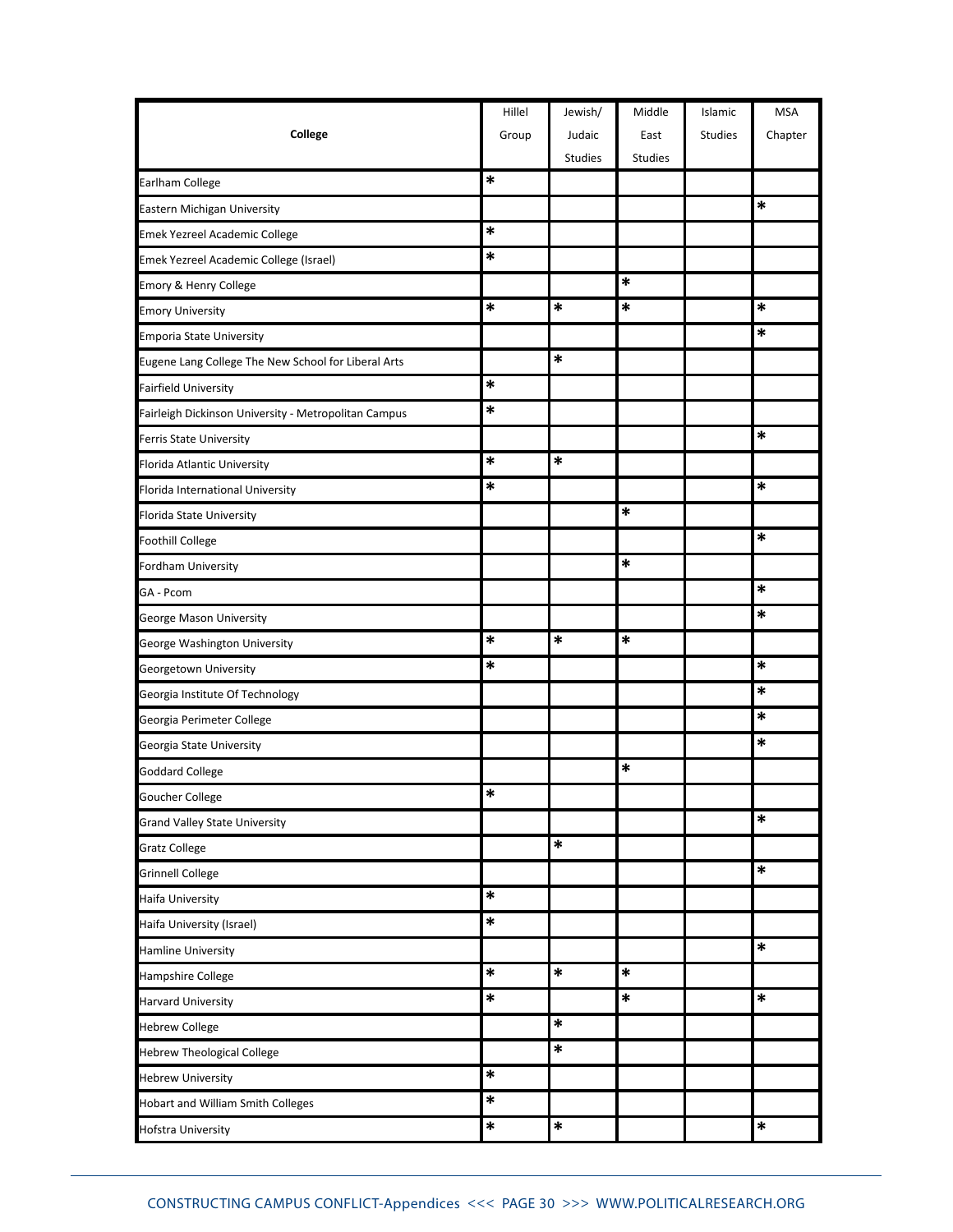|                                                     | Hillel | Jewish/        | Middle         | Islamic        | <b>MSA</b> |
|-----------------------------------------------------|--------|----------------|----------------|----------------|------------|
| College                                             | Group  | Judaic         | East           | <b>Studies</b> | Chapter    |
|                                                     |        | <b>Studies</b> | <b>Studies</b> |                |            |
| <b>Howard University</b>                            |        |                |                |                | *          |
| Indiana University Bloomington                      | *      | ∗              |                |                |            |
| Indiana University-Purdue University, Indianapolis  | $\ast$ |                |                |                |            |
| Interdisciplinary Center Herzliya (IDC)             | *      |                |                |                |            |
| Interdisciplinary Center Herzliya (Israel)          | *      |                |                |                |            |
| Ithaca College                                      | *      |                |                |                |            |
| Jewish Theological Seminary of America              | *      | $\ast$         |                |                |            |
| Jewish Theological Seminary, Albert A. List College |        | *              | *              |                |            |
| Johns Hopkins University                            | *      |                | *              |                |            |
| Johns Hopkins University                            | *      |                |                |                | $\ast$     |
| Joliet Junior College                               |        |                |                |                | *          |
| <b>Kean University</b>                              | *      |                |                |                |            |
| Kehilath Yakov Rabbinical Seminary                  |        | $\ast$         |                |                |            |
| Kent State University                               | *      |                |                |                | *          |
| <b>Kettering University</b>                         |        |                |                |                | $\ast$     |
| Lafayette College                                   | *      |                |                |                |            |
| <b>Lamar University</b>                             |        |                |                |                | *          |
| Lansing Community College                           | *      |                |                |                |            |
| Laura and Alvin Siegal College of Judaic Studies    |        | $\ast$         |                |                |            |
| Lehigh University                                   | $\ast$ |                |                |                |            |
| Long Island University, Brooklyn Campus             |        |                |                |                |            |
| Los Angeles Valley College, Van Nuys                | $\ast$ |                |                |                |            |
| Loyola Marymount University                         | *      |                |                |                |            |
| Loyola University Chicago                           |        |                |                |                | *          |
| Loyola University, New Orleans                      | $\ast$ |                |                |                |            |
| Lycoming College                                    |        |                | $\ast$         |                |            |
| Marlboro College                                    |        |                | $\ast$         |                |            |
| Marquette University                                |        |                |                |                | $\ast$     |
| <b>Marshall University</b>                          |        |                |                |                | $\ast$     |
| Maryville University                                |        |                |                |                | $\ast$     |
| <b>McGill University</b>                            | *      | *              | *              |                | $\ast$     |
| McMaster University                                 |        |                |                |                | $\ast$     |
| Miami University                                    | $\ast$ |                |                |                |            |
| Michigan Jewish Institute                           |        | $\ast$         |                |                |            |
| Michigan State University                           |        |                |                |                | $\ast$     |
| Middle Tennessee State University                   |        |                |                |                | $\ast$     |
| Middlebury College                                  |        |                | *              |                | $\ast$     |
| Midwestern University Chicago                       |        |                |                |                | $\ast$     |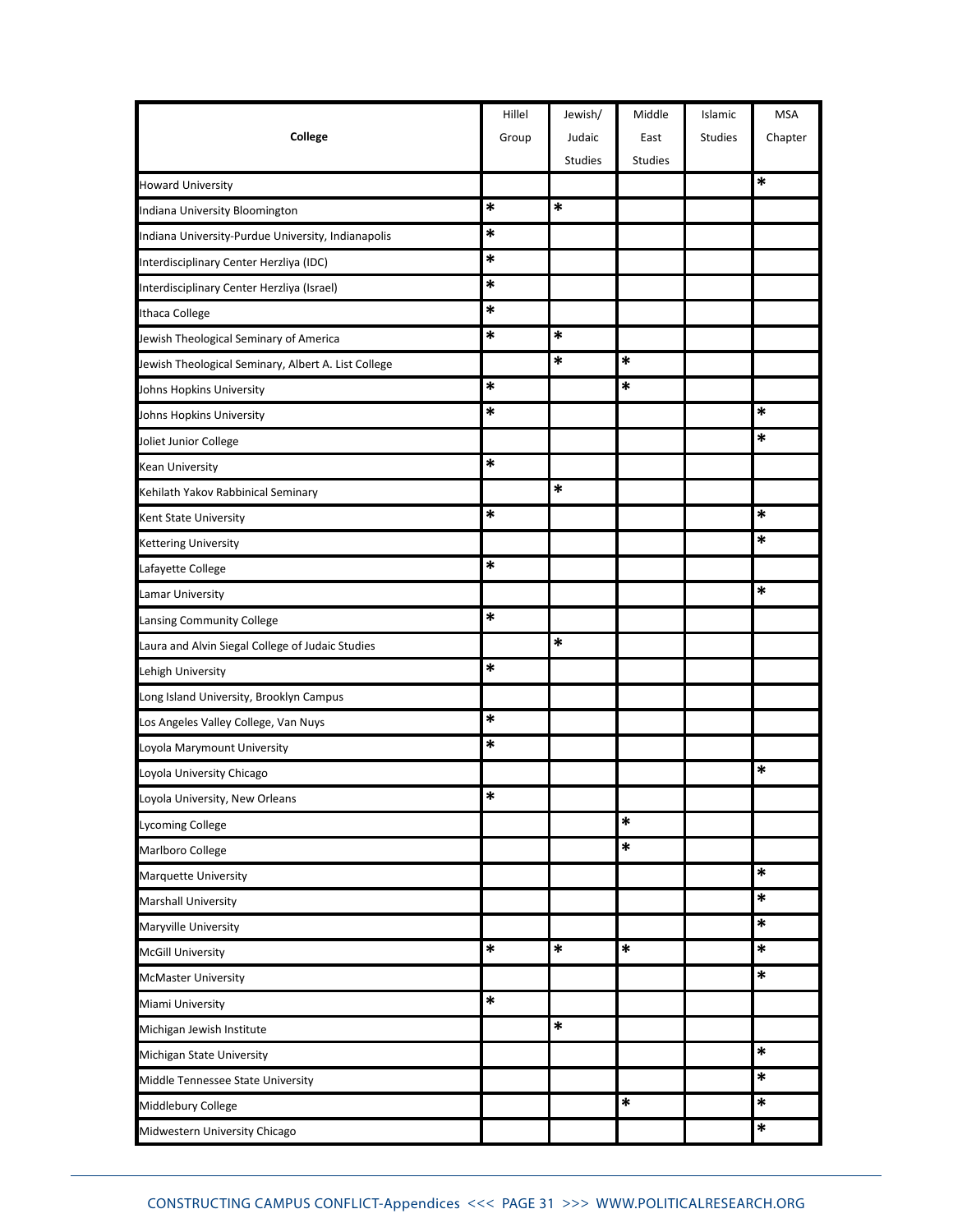|                                         | Hillel | Jewish/        | Middle         | Islamic        | <b>MSA</b> |
|-----------------------------------------|--------|----------------|----------------|----------------|------------|
| College                                 | Group  | Judaic         | East           | <b>Studies</b> | Chapter    |
|                                         |        | <b>Studies</b> | <b>Studies</b> |                |            |
| <b>Montclair State University</b>       |        |                |                |                | $\ast$     |
| Moody Bible Institute                   |        | *              |                |                |            |
| Muhlenberg College                      | *      |                |                |                |            |
| Naperville Central High School          |        |                |                |                | $\ast$     |
| <b>National University</b>              |        |                | *              |                |            |
| <b>NC State University</b>              |        |                |                |                | *          |
| New Jersey Institute Of Technology      |        |                |                |                | *          |
| New Mexico State University (NMSU)      |        |                |                |                | *          |
| New York Institute Of Technology        |        |                |                |                | *          |
| New York University                     | $\ast$ | *              | $\ast$         |                |            |
| Northampton Community College           |        |                |                |                | $\ast$     |
| Northeastern University                 | $\ast$ | *              | $\ast$         |                | *          |
| Northwestern University                 | *      |                |                |                | *          |
| Oberlin College                         | *      | *              | $\ast$         |                |            |
| Ohio State University, Columbus         | *      | $\ast$         | *              | *              |            |
| Ohio State University, Columbus         |        | *              |                | *              | *          |
| Ohr Somayach Tanenbaum Education Center |        | $\ast$         |                |                |            |
| Parkland College                        |        |                |                |                | *          |
| Penn State Abington                     |        | *              |                |                |            |
| Penn State Altoona                      |        | *              |                |                |            |
| Penn State Beaver                       |        | $\ast$         |                |                |            |
| Penn State Berks                        |        | $\ast$         |                |                |            |
| Penn State Brandywine                   |        | *              |                |                |            |
| Penn State DuBois                       |        | ∗              |                |                |            |
| Penn State Erie, The Behrend College    |        | $\ast$         |                |                |            |
| Penn State Fayette, The Eberly Campus   |        | *              |                |                |            |
| Penn State Greater Allegheny            |        | $\ast$         |                |                |            |
| Penn State Hazleton                     |        | *              |                |                |            |
| Penn State Lehigh Valley                |        | $\ast$         |                |                |            |
| Penn State Mont Alto                    |        | $\ast$         |                |                |            |
| Penn State New Kensington               |        | $\ast$         |                |                |            |
| Penn State Schuylkill                   |        | $\ast$         |                |                |            |
| Penn State Shenango                     |        | $\ast$         |                |                |            |
| Penn State University                   |        |                |                |                | $\ast$     |
| Penn State University Park              | $\ast$ | $\ast$         |                |                |            |
| Penn State Wilkes-Barre                 |        | $\ast$         |                |                |            |
| Penn State Worthington Scranton         |        | $\ast$         |                |                |            |
| Penn State York                         |        | $\ast$         |                |                |            |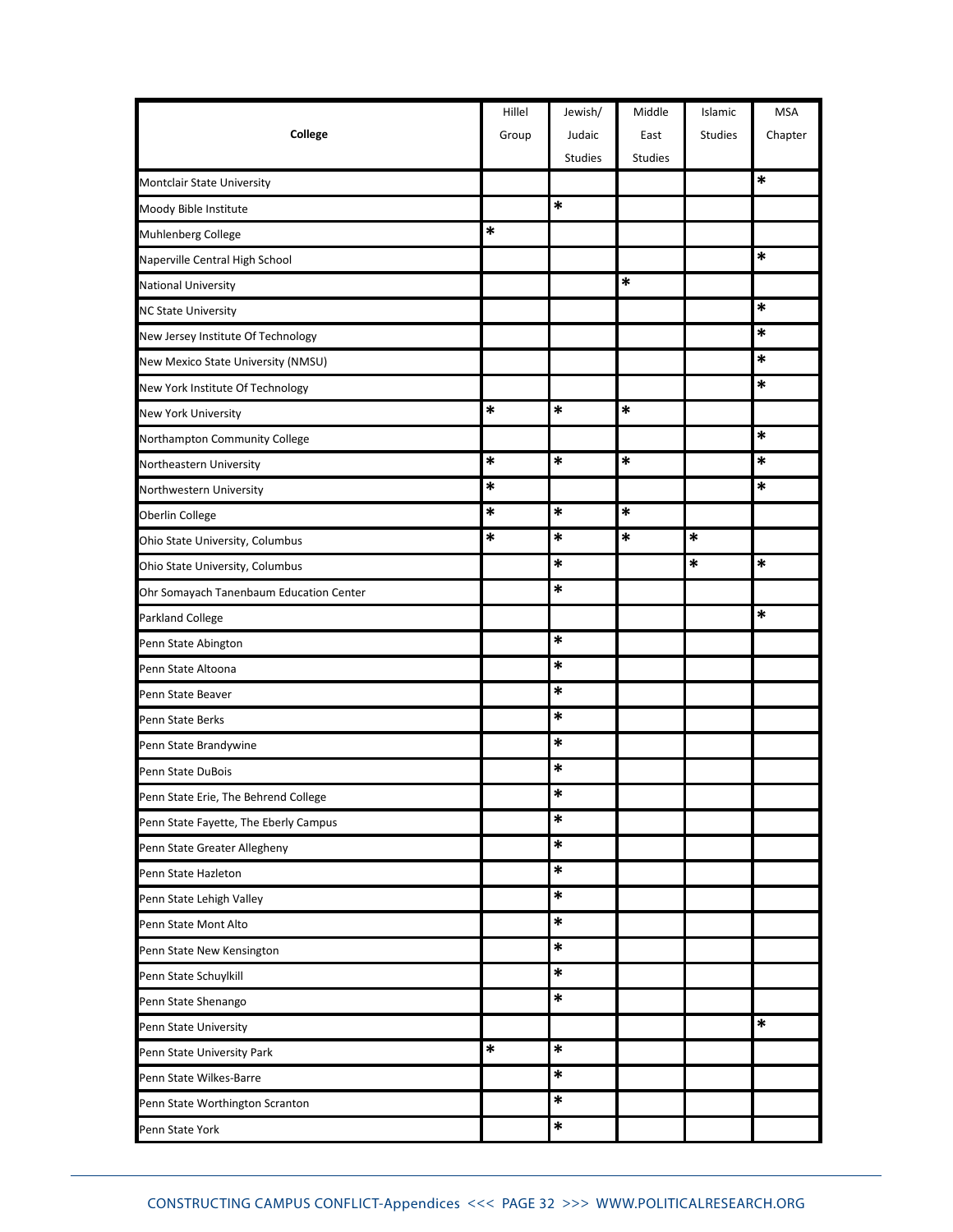|                                                | Hillel | Jewish/        | Middle         | Islamic        | <b>MSA</b> |
|------------------------------------------------|--------|----------------|----------------|----------------|------------|
| College                                        | Group  | Judaic         | East           | <b>Studies</b> | Chapter    |
|                                                |        | <b>Studies</b> | <b>Studies</b> |                |            |
| Pennsylvania State University, University Park | *      |                |                |                |            |
| Pioneer High School                            |        |                |                |                | $\ast$     |
| <b>Portland State University</b>               | *      |                | $\ast$         |                | *          |
| Pratt Institute                                |        |                |                |                |            |
| Princeton University                           |        |                | *              |                | *          |
| <b>Purdue University</b>                       | $\ast$ |                |                |                |            |
| Queens College                                 | $\ast$ |                |                |                |            |
| Quinsigamond Community College                 | $\ast$ |                |                |                |            |
| Rabbinical College of America                  |        | $\ast$         |                |                |            |
| <b>Reed College</b>                            | $\ast$ |                |                |                | *          |
| <b>Rice University</b>                         |        |                |                |                | ∗          |
| <b>Rollins College</b>                         | $\ast$ |                |                |                |            |
| <b>Rutgers University</b>                      | *      | *              | *              |                | ∗          |
| Saint Louis Community College Of Meramec       |        |                |                |                | *          |
| Saint Louis University                         |        |                |                |                | ∗          |
| San Diego State University                     | $\ast$ | $\ast$         |                |                |            |
| San Francisco State University                 | *      | $\ast$         |                |                |            |
| Santa Monica College                           |        |                |                |                |            |
| Sarah Lawrence College                         | *      |                |                |                |            |
| <b>Scripps College</b>                         |        | *              |                |                |            |
| Sienna College                                 |        |                |                |                | $\ast$     |
| Smith College                                  | $\ast$ | *              |                |                |            |
| Southern College of Optometry                  | *      |                |                |                |            |
| Southern Methodist University                  |        |                |                |                | ∗          |
| St. Francis College                            |        |                |                |                | $\ast$     |
| <b>Stanford University</b>                     | *      |                |                |                |            |
| Stephen F. Austin State University             |        |                |                |                | $\ast$     |
| Stevens Institute of Technology                |        |                | $\ast$         |                |            |
| <b>SUNY Albany</b>                             | $\ast$ | $\ast$         |                |                |            |
| <b>SUNY Binghamton</b>                         |        | $\ast$         |                |                |            |
| <b>SUNY Buffalo</b>                            | $\ast$ |                |                |                | $\ast$     |
| <b>SUNY Farmingdale</b>                        |        |                |                |                | $\ast$     |
| <b>SUNY Stony Brook</b>                        |        |                |                |                | $\ast$     |
| SUNY, Oneonta                                  |        |                |                |                |            |
| <b>Swarthmore College</b>                      |        |                |                | $\ast$         |            |
| Syracuse University                            |        |                | ∗              |                | ∗          |
| Talmudic College of Florida                    |        | *              |                |                |            |
| Talmudical Institute of Upstate New York       |        | *              |                |                |            |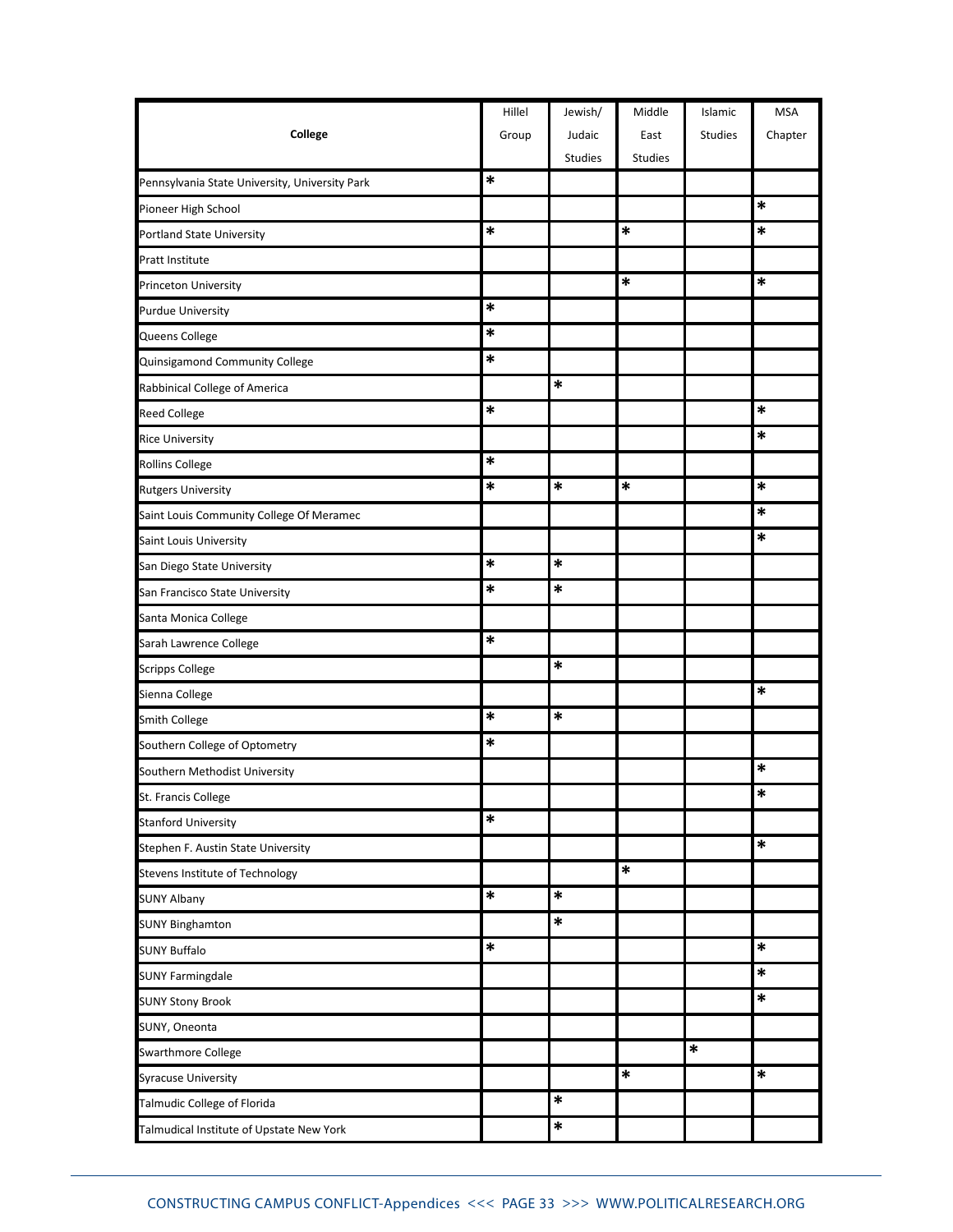|                                         | Hillel | Jewish/        | Middle         | Islamic        | <b>MSA</b> |
|-----------------------------------------|--------|----------------|----------------|----------------|------------|
| College                                 | Group  | Judaic         | East           | <b>Studies</b> | Chapter    |
|                                         |        | <b>Studies</b> | <b>Studies</b> |                |            |
| Tel Hai Academic College                | *      |                |                |                |            |
| <b>Temple University</b>                | *      | $\ast$         |                |                | $\ast$     |
| Temple University, Main and Ambler      | *      |                |                |                |            |
| Texas A&M University                    |        |                |                |                | $\ast$     |
| Texas A&M University Of Corpus Christi  |        |                |                |                | *          |
| Texas Christian University              |        |                |                |                | $\ast$     |
| Texas State University, San Marcos      |        |                | $\ast$         |                |            |
| The College Of New Jersey               |        |                |                |                | $\ast$     |
| The George Washington University        |        |                |                |                | *          |
| <b>Touro College</b>                    |        | $\ast$         |                |                |            |
| <b>Towson University</b>                | *      | *              |                |                |            |
| <b>Trinity College</b>                  | *      | $\ast$         | *              |                |            |
| Trinity College (CT)                    |        | *              |                |                |            |
| <b>Trinity High School</b>              |        |                |                |                | *          |
| <b>Tufts University</b>                 | *      |                | *              |                |            |
| <b>Tulane University</b>                | $\ast$ | *              |                |                |            |
| <b>UMass Medical School</b>             | $\ast$ |                |                |                |            |
| <b>UNC - Chapel Hill</b>                |        |                |                |                | *          |
| United States Military Academy          |        |                | *              |                |            |
| University at Albany                    | $\ast$ |                |                |                |            |
| University Of Akron                     |        |                |                |                | *          |
| University Of Alabama In Birmingham     |        |                |                |                | *          |
| University of Alberta                   |        |                | *              |                |            |
| University of Arizona                   | $\ast$ | *              | *              |                |            |
| University of Arkansas, Fayetteville    |        |                | $\ast$         |                |            |
| University of California, Berkeley      | *      |                | *              |                | $\ast$     |
| University of California, Berkeley      | $\ast$ |                |                |                |            |
| University of California, Davis         | *      |                |                |                | $\ast$     |
| University of California, Irvine        | $\ast$ |                |                |                | $\ast$     |
| University of California, Los Angeles   | $\ast$ | $\ast$         | $\ast$         | $\ast$         |            |
| University of California, Los Angeles   | *      |                |                |                |            |
| University of California, Riverside     | $\ast$ |                |                |                |            |
| University of California, San Diego     | $\ast$ | $\ast$         |                |                |            |
| University of California, Santa Barbara |        |                | *              |                |            |
| University of Central Florida           |        |                |                |                |            |
| University of Chicago                   | *      | $\ast$         | *              |                |            |
| University of Cincinnati                | *      |                |                |                | $\ast$     |
| University of Connecticut               | $\ast$ |                | $\ast$         |                | $\ast$     |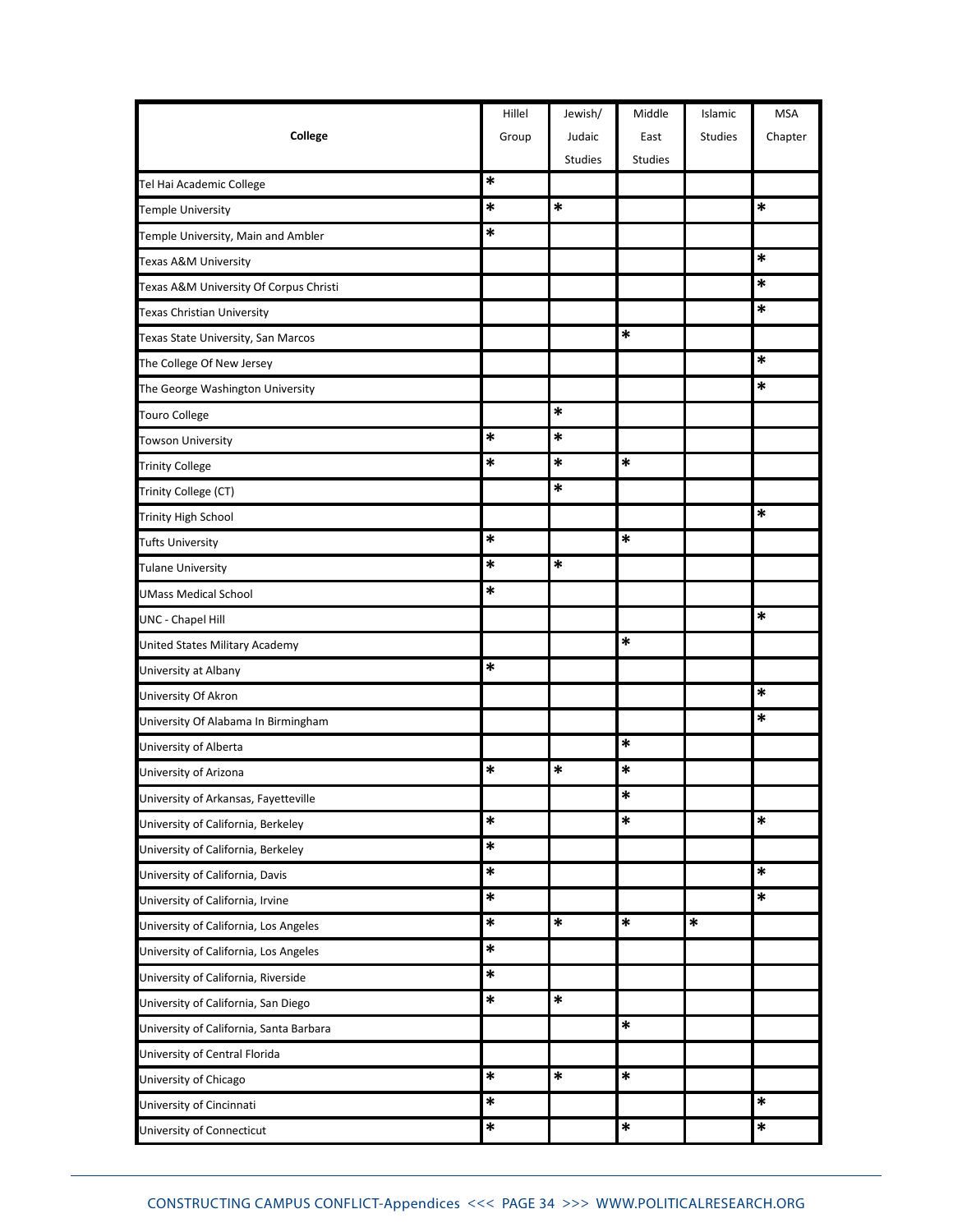|                                               | Hillel | Jewish/        | Middle         | Islamic        | <b>MSA</b> |
|-----------------------------------------------|--------|----------------|----------------|----------------|------------|
| College                                       | Group  | Judaic         | East           | <b>Studies</b> | Chapter    |
|                                               |        | <b>Studies</b> | <b>Studies</b> |                |            |
| University Of Dayton                          |        |                |                |                | *          |
| University Of Delaware                        |        |                |                |                | *          |
| University of Denver                          |        |                |                |                |            |
| University Of Detroit Mercy                   |        |                |                |                | $\ast$     |
| University of Florida                         | *      | $\ast$         |                |                | *          |
| University Of Georgia                         |        |                |                |                | $\ast$     |
| University Of Guelph                          |        |                |                |                | $\ast$     |
| University of Hartford                        | *      | *              |                |                |            |
| University Of Houston                         |        |                |                |                | *          |
| University Of Illinois Urbana-Champaign       | *      |                |                |                | ∗          |
| University of Illinois, Chicago               | *      |                |                |                | *          |
| University of Kansas                          |        |                |                |                | *          |
| University of Kentucky                        | *      |                |                |                |            |
| University of Manitoba                        |        | $\ast$         | *              |                | $\ast$     |
| University of Maryland, College Park          | *      | *              |                |                |            |
| University of Massachusetts, Amherst          | $\ast$ | *              | $\ast$         |                | $\ast$     |
| University of Memphis                         | *      |                |                |                | $\ast$     |
| University of Miami                           | *      | $\ast$         |                |                | $\ast$     |
| University Of Michigan - Dearborn             |        |                |                |                | $\ast$     |
| University Of Michigan - Flint                |        |                |                |                | $\ast$     |
| University of Michigan, Ann Arbor             | *      | *              | *              | $\ast$         | $\ast$     |
| University of Minnesota                       | *      | *              | *              |                |            |
| University Of Missouri - St. Louis            |        |                |                |                | $\ast$     |
| University Of Missouri Columbia               |        |                |                |                | *          |
| University of Missouri - Kansas City          |        | $\ast$         |                |                | $\ast$     |
| University of Nebraska, Lincoln               | *      |                |                |                |            |
| University Of Nevada Las Vegas                |        |                |                |                | $\ast$     |
| University Of New Mexico                      |        |                |                |                | $\ast$     |
| University of North Carolina, Charlotte       | *      |                |                |                | $\ast$     |
| University of North Carolina, Greensboro      | *      |                |                |                |            |
| University of Oklahoma                        | *      | *              |                |                |            |
| University Of Ontario Institute Of Technology |        |                |                |                | $\ast$     |
| University of Oregon                          | $\ast$ | $\ast$         |                |                |            |
| University of Ottawa                          | $\ast$ |                |                |                | $\ast$     |
| University of Pennsylvania                    | *      | $\ast$         |                |                | *          |
| University of Pittsburgh                      | *      |                |                |                |            |
| University Of Regina                          |        |                |                |                | $\ast$     |
| University of Richmond                        | *      |                |                |                |            |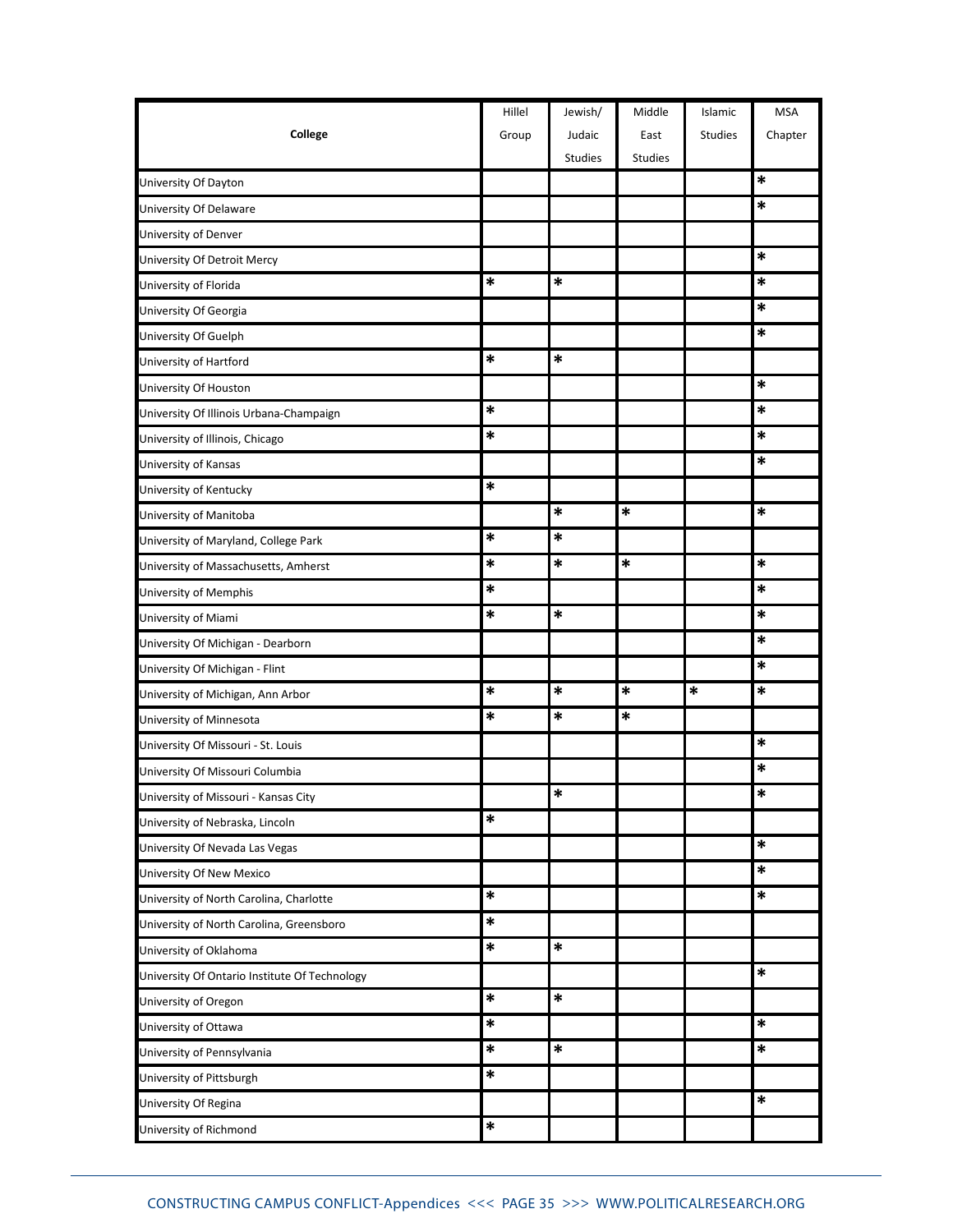|                                                      | Hillel | Jewish/        | Middle         | Islamic        | <b>MSA</b> |
|------------------------------------------------------|--------|----------------|----------------|----------------|------------|
| College                                              | Group  | Judaic         | East           | <b>Studies</b> | Chapter    |
|                                                      |        | <b>Studies</b> | <b>Studies</b> |                |            |
| University of Rochester                              | *      |                |                |                |            |
| University of South Florida                          |        |                |                |                | *          |
| University of Southern California                    | *      | *              |                |                |            |
| University of Tennessee Health Science Cntr, Memphis | *      |                |                |                |            |
| University of Tennessee, Knoxville                   | *      |                |                |                |            |
| University of Texas, Arlington                       | $\ast$ |                |                |                |            |
| University of Texas, Austin                          | *      | *              | $\ast$         | *              | *          |
| University of Texas, Austin                          |        |                | *              |                |            |
| University of Texas, Dallas                          |        |                |                |                | *          |
| University Of The Sciences Of Philadelphia           |        |                |                |                | *          |
| University of Toledo                                 |        |                | *              |                |            |
| University of Toronto                                |        | *              | *              | *              | *          |
| University of Toronto, Mississauga                   | *      |                |                |                | *          |
| University of Tulsa                                  | $\ast$ |                |                |                |            |
| University of Utah                                   | *      |                | *              |                | *          |
| University of Virginia                               | *      |                |                |                | *          |
| University of Washington                             | *      | $\ast$         | $\ast$         |                | *          |
| University of Waterloo                               | *      | *              | $\ast$         | $\ast$         |            |
| University of Western Ontario                        | *      |                |                |                | *          |
| University of Wisconsin, Madison                     | $\ast$ | $\ast$         |                |                |            |
| University of Wisconsin, Milwaukee                   | *      | *              |                |                |            |
| Valencia Community College                           |        |                |                |                | *          |
| Vanderbilt University                                | $\ast$ | $\ast$         |                |                |            |
| Vassar College                                       | *      | *              |                |                |            |
| Villanova University                                 |        |                |                |                | $\ast$     |
| Virginia Tech                                        | *      |                |                |                | $\ast$     |
| <b>Washington University</b>                         | $\ast$ |                |                |                | $\ast$     |
| Washington University in St. Louis                   |        | *              | $\ast$         | *              |            |
| <b>Wayne State University</b>                        |        |                |                |                | $\ast$     |
| <b>Wellesley College</b>                             | *      | $\ast$         | $\ast$         |                | $\ast$     |
| <b>Wesleyan University</b>                           | $\ast$ |                |                |                |            |
| Western Kentucky University                          |        |                | $\ast$         |                |            |
| <b>Wheaton College</b>                               | $\ast$ |                |                |                |            |
| William Paterson University Of New Jersey            |        |                |                |                | *          |
| <b>Williams College</b>                              |        |                |                |                | *          |
| Worcester Polytechnic Institute                      | *      |                |                |                |            |
| Worcester State College                              | $\ast$ |                |                |                |            |
| <b>Yale University</b>                               | *      | $\ast$         |                |                |            |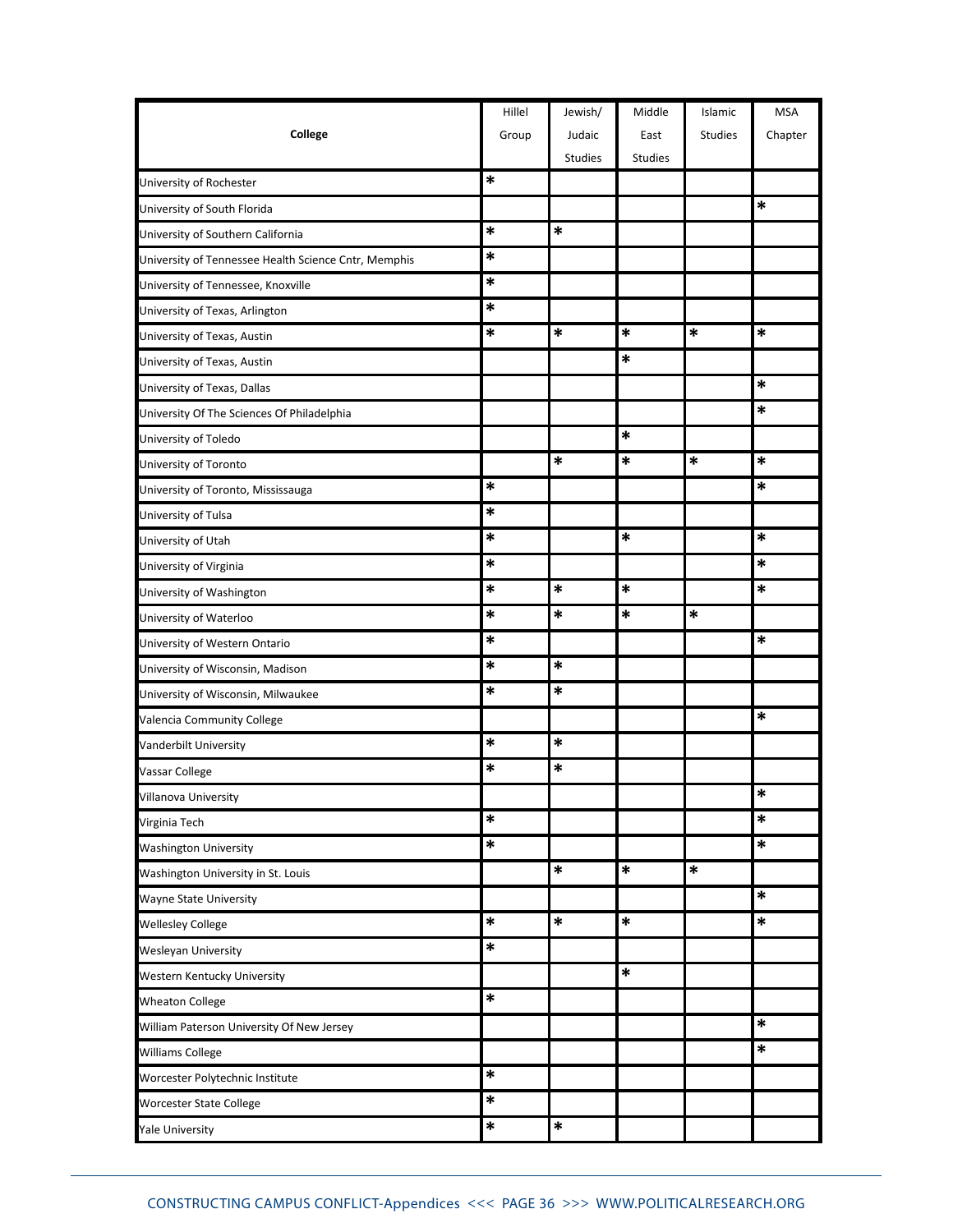|                                        | Hillel | Jewish/        | Middle         | Islamic        | <b>MSA</b> |
|----------------------------------------|--------|----------------|----------------|----------------|------------|
| College                                | Group  | Judaic         | East           | <b>Studies</b> | Chapter    |
|                                        |        | <b>Studies</b> | <b>Studies</b> |                |            |
| Yeshiva College of the Nations Capital |        | $\ast$         |                |                |            |
| Yeshiva Gedolah Rabbinical College     |        | $\ast$         |                |                |            |
| Yeshiva University                     | $\ast$ | $\ast$         |                |                |            |
| Yeshivat Mikdash Melech                | $\ast$ | $\ast$         |                |                |            |
| <b>York University</b>                 | $\ast$ | $\ast$         |                |                |            |